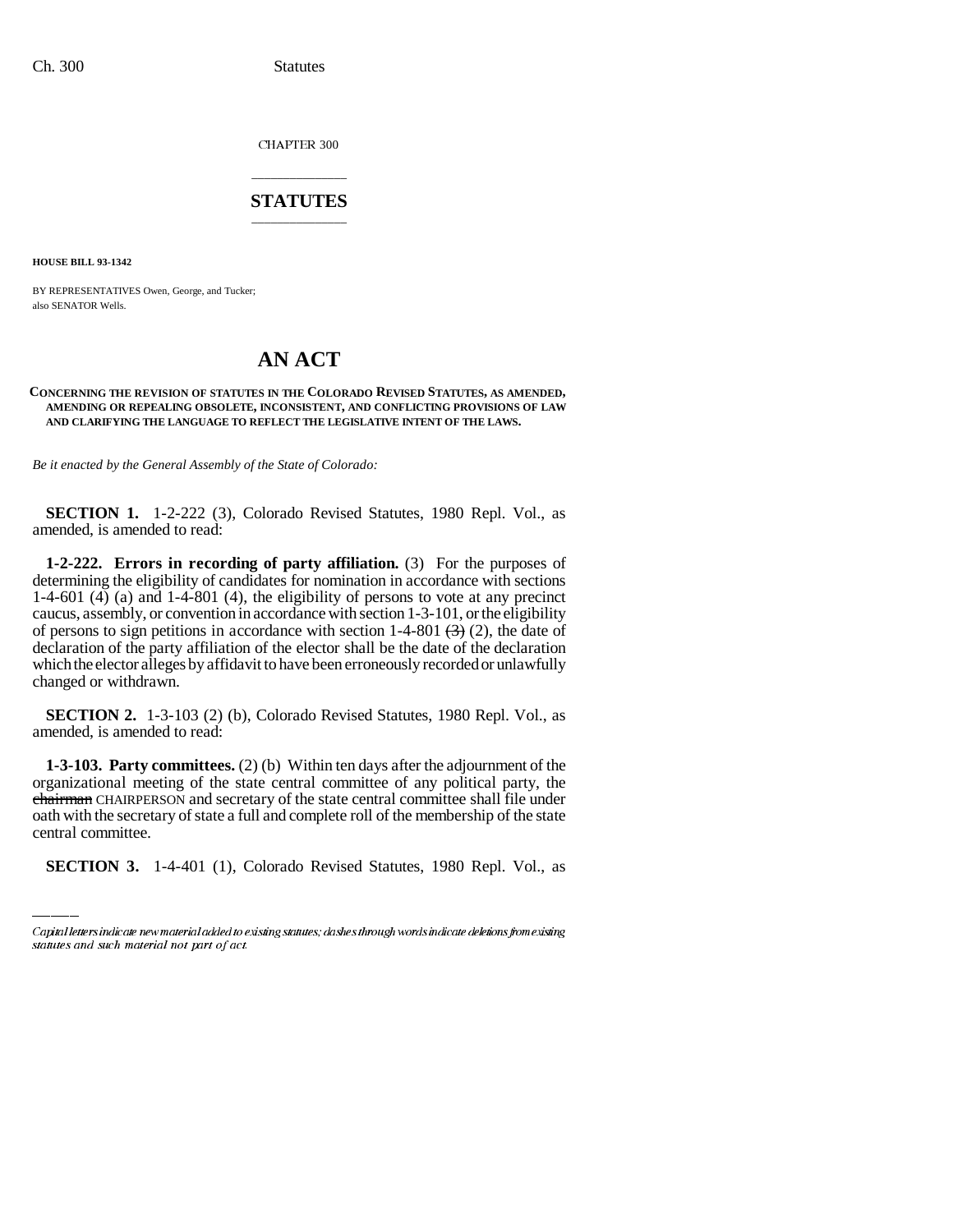amended, is amended to read:

**1-4-401. Time of congressional vacancy elections.** (1) When any vacancy occurs in the office of representative in congress from this state, the governor shall set a day to hold an election to fill the vacancy and cause notice of the election to be given as required in part 2 of article 6 5 of this title; but no congressional vacancy election shall be held within ninety days next preceding a general election or less than seventy-five days or more than ninety days after the vacancy occurs.

**SECTION 4.** 1-4-902 (3), Colorado Revised Statutes, 1980 Repl. Vol., as amended, is amended to read:

**1-4-902. Form of petition.** (3) Directly following the warning in subsection  $\left\langle \cdot \right\rangle$ (2) OF THIS SECTION shall be printed in bold-faced type the following:

## **Petition to (nominate/recall) (name of person sought to be elected to or recalled from) the office of (title of office).**

**SECTION 5.** 1-5-206 (2) (a), Colorado Revised Statutes, 1980 Repl. Vol., as amended, is amended to read:

**1-5-206. Post card notice and notice by publication.** (2) (a) Not less than eighteen days before all nonpartisan elections except elections conducted by mail ballots, the designated election official shall mail to each household where one or more eligible electors reside a voter information card or voter information letter which shall contain the household's address, precinct number, polling location, the specific election being noticed, and any other applicable information. If a general election and an election on a tax question are being held as a concurrent election, as defined in section  $1-1-103(4)$  1-1-104 (4), or as a joint election, as defined in section  $1-1-103$  (21) 1-1-104 (21), the voter information card or voter information letter is not required.

**SECTION 6.** 1-5-402 (1) (a), Colorado Revised Statutes, 1980 Repl. Vol., as amended, is amended to read:

**1-5-402. Primary election ballots.** (1) No later than forty-five days before the primary election, the county clerk and recorder shall prepare a separate ballot for each political party for public inspection. The ballots shall be printed in the following manner:

(a) All official ballots shall be printed according to the provisions of section SECTIONS 1-5-407 AND 1-5-408; except that across the top of each ballot shall be printed the name of the political party for which the ballot is to be used.

**SECTION 7.** 1-7-115, Colorado Revised Statutes, 1980 Repl. Vol., as amended, is amended to read:

**1-7-115. Time in voting area.** Eligible electors shall cast their ballots without undue delay and shall leave the immediate voting area as soon as voting is complete. No eligible elector shall be allowed to occupy a voting booth already occupied by another, nor to remain within the immediate voting area more than ten minutes, nor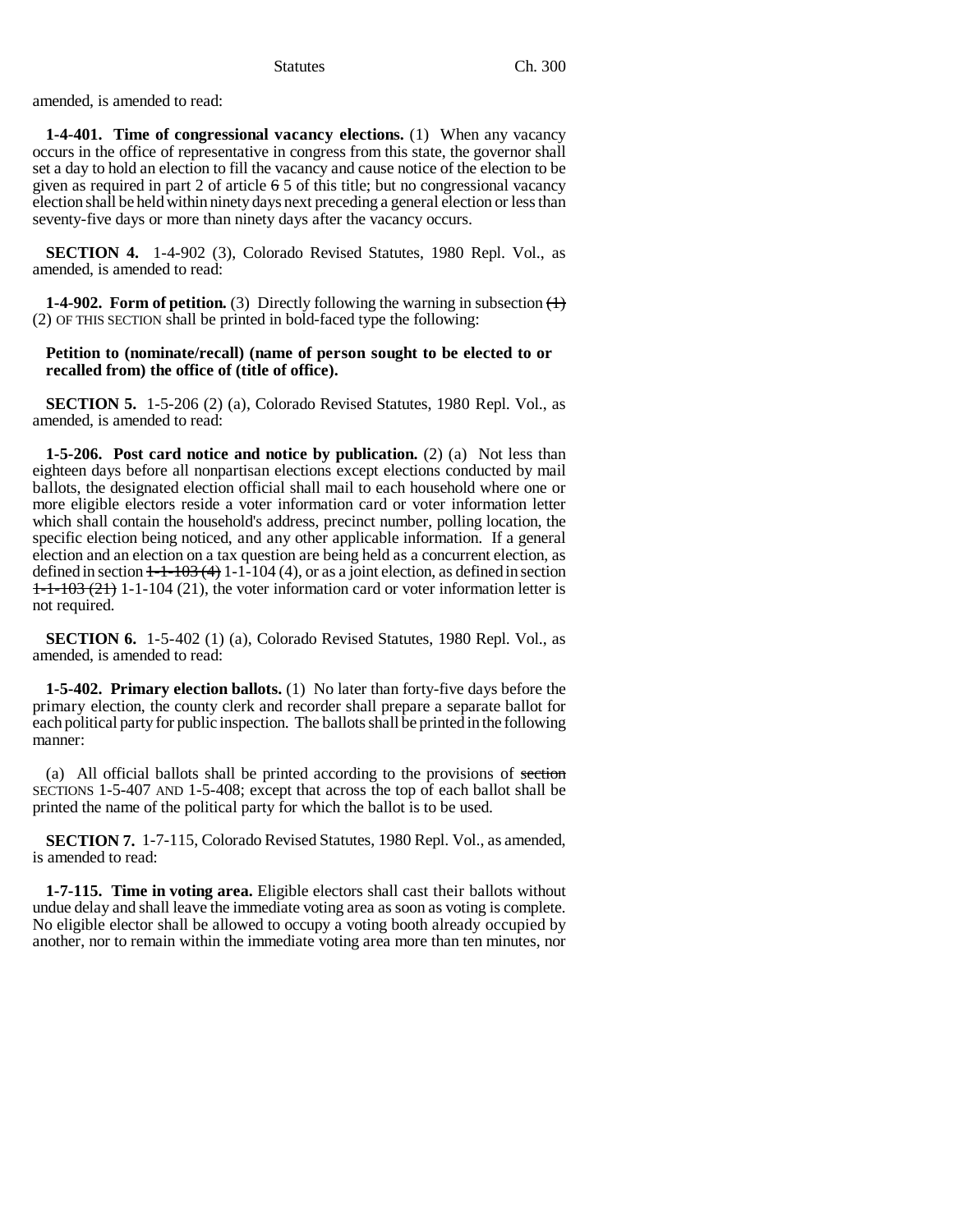to occupy a voting booth for more than five minutes if all the booths are in use and other eligible electors are waiting to occupy them. Except for election judges, No eligible elector whose name has been entered on the pollbook shall be allowed to reenter the immediate voting area during the election, except an election judge.

**SECTION 8.** 1-7-407, Colorado Revised Statutes, 1980 Repl. Vol., as amended, is amended to read:

**1-7-407. Close of polls - primary.** In the event no election contest is filed by any candidate in a primary election within the time prescribed by section 1-11-214 1-11-203, the county clerk and recorder may unlock and break the seals of voting machines at any time after the fifteenth day following the date of the primary election.

**SECTION 9.** 1-7-505 (2), Colorado Revised Statutes, 1980 Repl. Vol., as amended, is amended to read:

**1-7-505. Close of polls - count and seals in electronic voting.** (2) In precincts in which voting is on a ballot or ballot card, election judges shall prepare a return in duplicate showing the number of eligible electors, as indicated by the pollbook, who have voted in the precinct, the number of official ballots or ballot cards received, and the number of spoiled and unused ballots or ballot cards returned. The original copy of the return shall be deposited in the metal or durable plastic transfer box, along with all voted and spoiled ballots. The transfer box shall then be sealed in such a way as to prevent tampering with the box or its contents. The designated election official shall provide a numbered seal. The duplicate copy of the return shall be mailed at the nearest post office or post-office box to the designated election official by an election judge other than the one who delivers the transfer box to the designated counting center. For partisan elections, two election judges of different political parties, as provided in section  $1-7-117$  1-6-116, shall deliver the sealed transfer box to the counting center designated by the designated election official.

**SECTION 10.** 1-7.5-107 (3) (c) and (5), Colorado Revised Statutes, 1980 Repl. Vol., as amended, are amended to read:

**1-7.5-107. Procedures for conducting mail ballot election.** (3) (c) No sooner than twenty-five days, nor later than 4 p.m. on election day, mail ballots shall be made available at the designated election official's office for eligible electors but who are not otherwise listed on the county voter registration records or, for special district mail ballot elections, on the property owners' list or the registration list if otherwise authorized to vote pursuant to section 32-1-804 32-1-806, C.R.S., or other applicable law.

(5) Once the ballot is returned, a designated election official shall first qualify the submitted ballot by examining the verification RETURN-VERIFICATION envelope and comparing the information on the envelope to the registration records to determine whether the ballot was submitted by an eligible elector who has not previously voted in the election. If the ballot so qualifies and is otherwise valid, the official shall enter the name of the eligible elector in the poll book, open the return-verification envelope, remove the ballot stub, and deposit the ballot in an official ballot box.

**SECTION 11.** 1-8-101 (3), Colorado Revised Statutes, 1980 Repl. Vol., as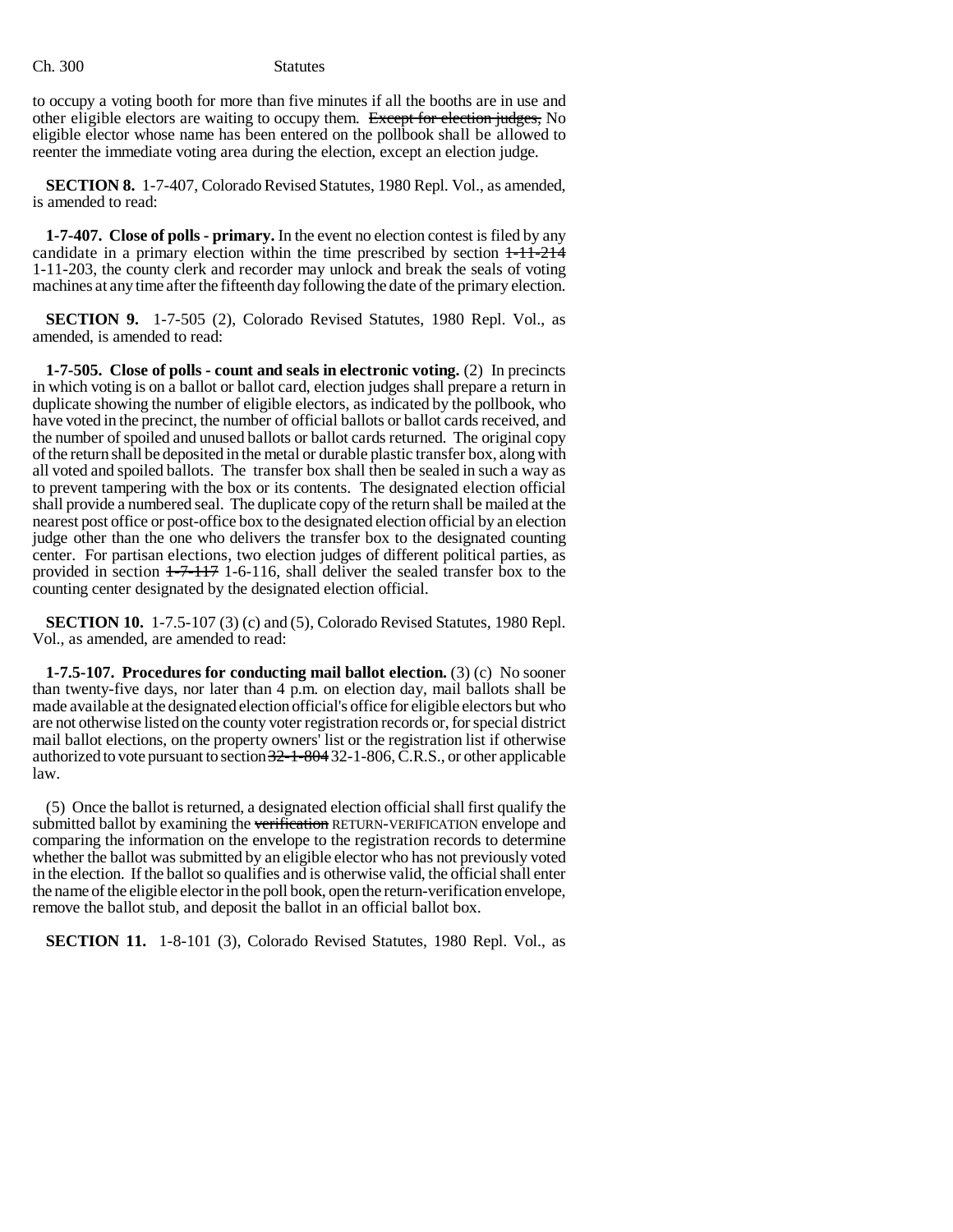amended, is amended to read:

**1-8-101. Ballots and supplies for absentee voting.** (3) In counties including more than one state senatorial district, or more than one state representative district, or both, absentee ballots shall be provided in a manner to be determined by the county clerk and recorder for each combination of state legislative districts. Distinctive markings or colors may be used to identify political subdivisions when such colors or distinctive markings will aid in the distribution and tabulation of the ballots. A complete ballot may consist of one or more pages or cards so long as each page or card is numbered and identified as provided for paper ballots in sections  $1-5-401$ 1-5-407 and 1-5-410. This subsection (3) shall apply to ballots to be cast on absentee voting machines as well as to paper ballots and ballot cards which can be electronically counted.

**SECTION 12.** 1-8-103 (1), Colorado Revised Statutes, 1980 Repl. Vol., as amended, is amended to read:

**1-8-103. Application for absentee ballot.** (1) Requests for an application for an absentee ballot may be made orally or in writing. The application for an absentee ballot shall be either the application form furnished by the designated election official, as prescribed by the secretary of state pursuant to section  $1-1-108$  1-1-109, or in the form of a letter, which includes the applicant's residence address and date of birth. The application form or letter requesting an absentee ballot may be faxed to the designated election official; except that the vote cast by an absentee ballot requested via fax shall count only if an originally signed request is filed with the designated election official before or at the same time the ballot is received by the designated election official. If the application is made for a primary election ballot, the application shall name the political party with which the applicant is affiliated or wishes to affiliate.

**SECTION 13.** 1-8-105, Colorado Revised Statutes, 1980 Repl. Vol., as amended, is amended to read:

**1-8-105. Verification of registration of absent elector.** Upon receipt of an application for an absentee ballot within the proper time, the designated election official shall examine the records of eligible electors to ascertain whether or not the applicant is eligible to vote as requested. If the applicant is eligible, the DESIGNATED ELECTION official, either personally in the office of the DESIGNATED election official or by mail to the mailing address given in the application, shall deliver an official absentee ballot, a return envelope with the affidavit properly filled in as to precinct and residence address as shown by the records in the office, and an instruction card.

**SECTION 14.** 1-8-107, Colorado Revised Statutes, 1980 Repl. Vol., as amended, is amended to read:

**1-8-107. List of absentee ballots.** The designated election official shall keep a list of names and precinct numbers of eligible electors applying for absentee ballots, together with the date on which each application was made, the date on which the ABSENTEE ballot was sent, the date on which each absentee ballot was returned, and the number appearing on the stub of each absentee ballot. If an absentee ballot is not returned or if it is rejected and not counted, that fact shall be noted on the list. The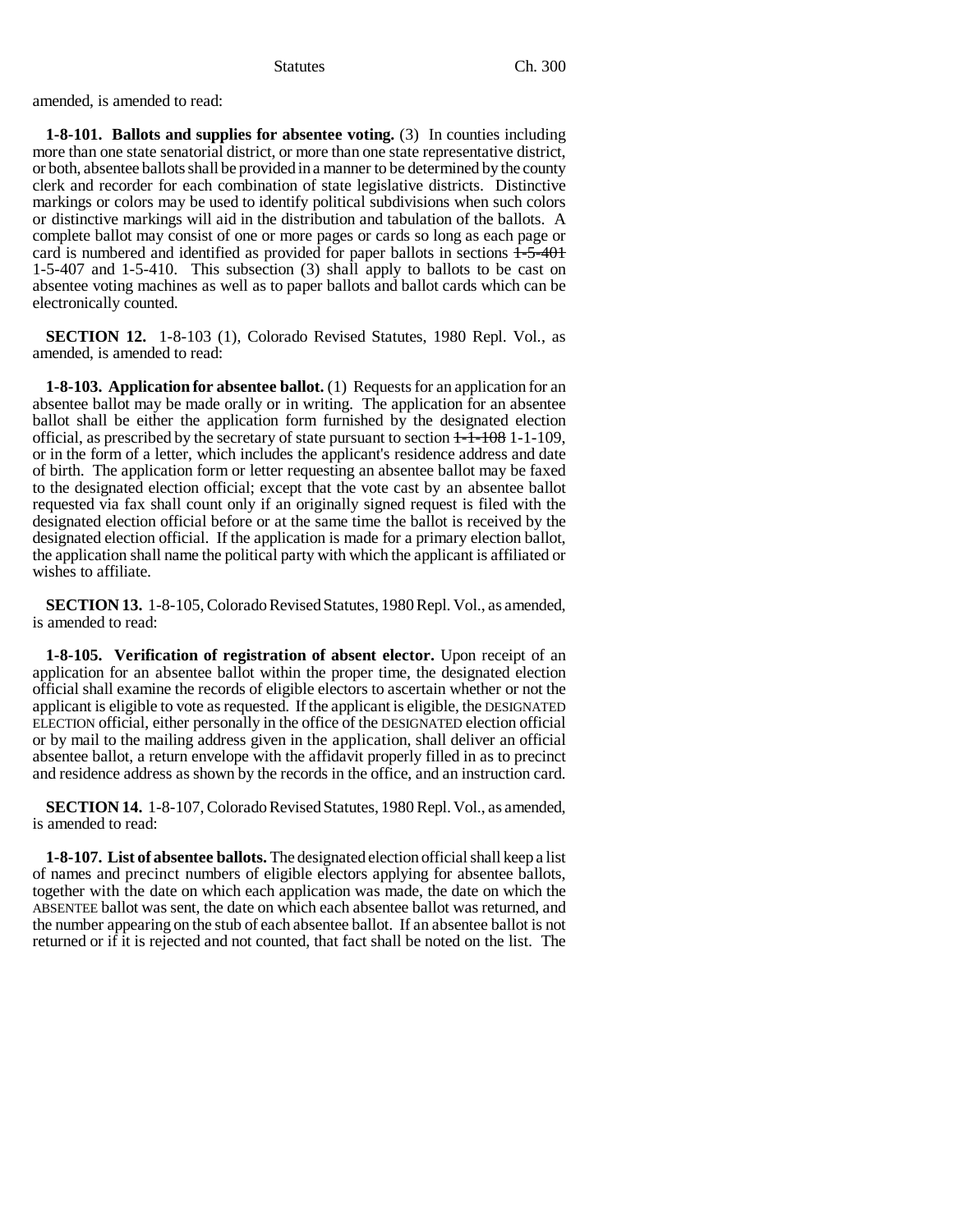list is open to public inspection under proper regulations.

**SECTION 15.** 1-8-118 (1) (a) and (2), Colorado Revised Statutes, 1980 Repl. Vol., as amended, are amended to read:

**1-8-118. Emergency absentee voting.** (1) (a) In the event an eligible elector is confined in a hospital or place of residence on election day and the confinement occurred because of conditions arising after the last day to apply for an absentee ballot, the elector may request in a personally signed written statement that the designated election official send an absentee ballot with the word "EMERGENCY" stamped on the stubs. The designated election official shall deliver the emergency absentee ballot, at the official's office during the regular hours of business, to any authorized representative of the elector who possesses a written statement from the elector's physician or practitioner that the elector will be confined in a hospital or place of residence on election day. For the purposes of this paragraph (a), "authorized representative" means a person WHO possesses a written statement from the elector containing the elector's signature, name, and address and requesting that the emergency absentee ballot be given to the authorized person as identified by name and address. The authorized person shall acknowledge receipt of the emergency absentee ballot with a signature, name, and address.

(2) Any eligible elector, including any election official, who is unable to go to the polls because of conditions arising after the closing date for absentee ballot applications which will result in the elector's absence from the precinct on election day, may apply at the office of the designated election official for an emergency absentee ballot. Upon receipt of an affidavit signed by the elector on a form provided by the designated election official and attesting to the fact that the elector will be absent from the precinct on election day because of conditions arising after the last day to apply for an absentee ballot, the designated election official shall provide the elector with an absentee ballot with the word "EMERGENCY" stamped on the stubs. The request for the ballot shall be made by 5 p.m. ON the day of the election, and the ballot shall be voted at the designated election official's office or outside of the office and returned by 7 p.m. on the day of the election.

**SECTION 16.** 1-9-101 (1) (b) (II), Colorado Revised Statutes, 1980 Repl. Vol., as amended, is amended to read:

**1-9-101. Challenge of illegal or fraudulent registration.** (1) (b) In rendering a decision, the county clerk and recorder shall have the following options:

(II) If the county clerk and recorder finds some evidence but not sufficient evidence to support the allegations in the challenge, the registration record of the elector may be marked with the word "Inactive", and the procedures of section 1-2-223 1-2-224 in regard to registered electors who fail to vote in a general election shall apply; or

**SECTION 17.** 1-10-304, Colorado Revised Statutes, 1980 Repl. Vol., as amended, is amended to read:

**1-10-304. Request by candidate or ballot issue supporters.** If it appears that any candidate failed to be nominated or elected or any ballot issue failed to pass by more than the number of required votes provided in section 1-10-301, 1-10-302, or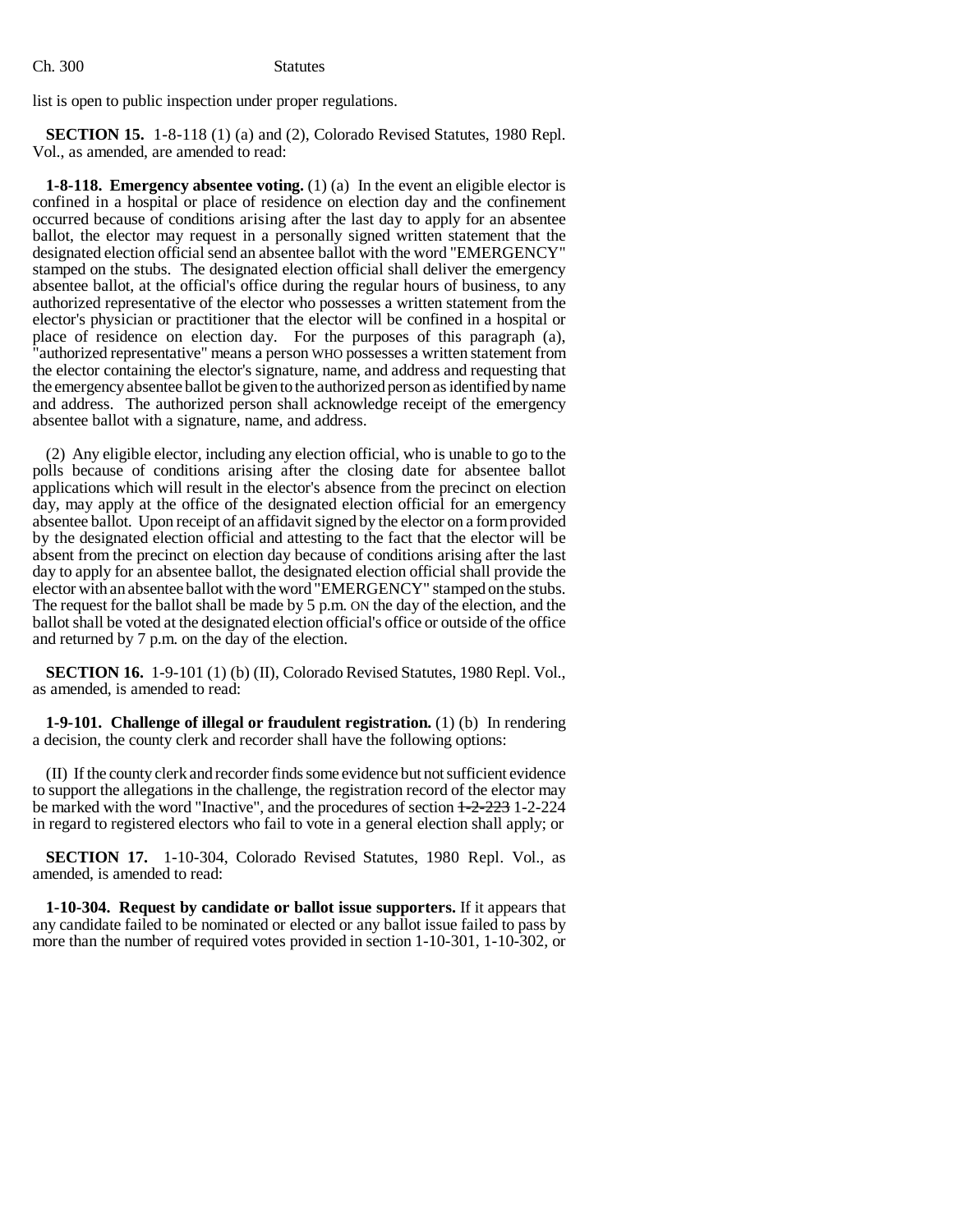1-10-303, the losing candidate or the supporters of a losing question may submit a certified written request for a recount at the expense of the person or group making the request. This request shall be filed within thirty days after the general or congressional vacancy election, within fifteen days after the primary election, or within ten days after any other election. Before conducting the recount, the designated election official shall determine the cost and notify the requesting candidate. If the recount is for an office greater than a county office, the cost shall be determined by the secretary of state who shall notify the candidate. The candidate shall pay on demand the cost of the recount to the county treasurer or the manager of revenue for a recount of a county office, to the state treasurer for a recount of a congressional, state, or district office, or to the governing body for a nonpartisan election. The funds shall be placed in escrow for payment of all expenses incurred in the recount. If after the recount the candidate who requested the recount is declared the winner of the election, regardless of the margin of victory, or if the winning candidate failed to be nominated or elected by more than the number of required votes provided in section 1-10-301, 1-10-302, or 1-10-303, the payment for expenses shall be refunded to the person or group who paid them, and the expenses shall be paid as provided in section  $1-11-309$  1-10-309. The recount provided for in this section shall be in addition to any other recounts provided by law.

**SECTION 18.** 1-45-116 (4), Colorado Revised Statutes, 1980 Repl. Vol., as amended, is amended to read:

**1-45-116. State and political subdivisions - limitations on contributions.** (4) The provisions of this section shall be enforced as provided in section 1-45-113  $(2)$   $(b)$   $(c)$ .

**SECTION 19.** 2-3-1203 (3) (g) (XIV), (3) (g) (XVII), and (3) (i) (IV), Colorado Revised Statutes, 1980 Repl. Vol., as amended, are amended to read:

**2-3-1203. Sunset review of advisory committees.** (3) The following dates are the dates for which the statutory authorization for the designated advisory committees is scheduled for repeal:

(g) July 1, 1994:

(XIV) The advisory committee to advise and consult on matters concerning the law enforcement radio system, which committee is appointed pursuant to section 24-30-904, C.R.S.;

 $(XVII)$  The population advisory council, appointed pursuant to section 24-40-103, C.R.S.;

(i) July 1, 1996:

(IV) The pharmacy advisory committee, appointed pursuant to section 26-4-120.1  $\left(\frac{2}{2}\right)$  26-4-408 (2) (a), C.R.S.;

**SECTION 20.** 2-4-210, Colorado Revised Statutes, 1980 Repl. Vol., is repealed as follows: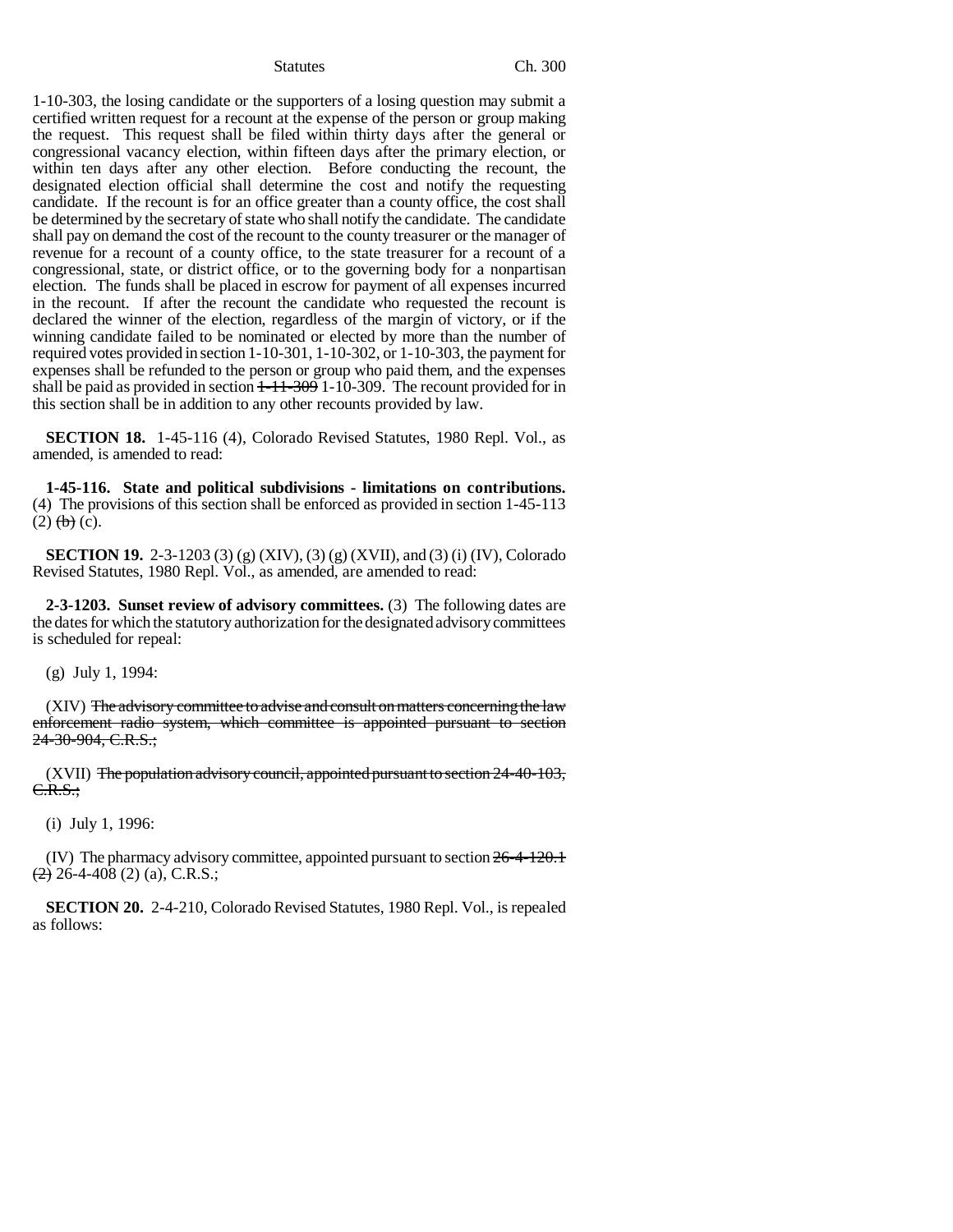**2-4-210. References in a series.** Wherever in the statute laws of this state a reference is made to several sections and the section numbers given in the reference are connected by the word "to", the reference includes both sections whose numbers are given and all intervening sections.

**SECTION 21.** 8-20-501, Colorado Revised Statutes, 1986 Repl. Vol., as amended, is amended to read:

**8-20-501. Legislative declaration.** The general assembly hereby finds and declares that the leakage of regulated substances from underground storage tanks constitutes a potential threat to the waters and the environment of the state of Colorado and presents a potential menace to the public health, safety, and welfare of the people of the state of Colorado and that, to that end, it is the purpose of this part 5 to establish a program for the protection of the environment and of the public health and safety by preventing and mitigating the contamination of the subsurface soil, groundwater, and surface water which may result from leaking underground storage tanks. This part 5 does not include aboveground storage tanks.

**SECTION 22.** 8-41-403 (1) and (3), Colorado Revised Statutes, 1986 Repl. Vol., as amended, are amended to read:

**8-41-403. Exemption of certain lessors of real property.** (1) The provisions of this article PART 4 shall not apply to any lessor or sublessor of real property who rents or leases real property to any lessee or sublessee for the purpose of conducting the business of such lessee or sublessee, whether as a franchise holder, independent agent, or consignee or in any other separate capacity and whether or not such person is an employer, as defined in section 8-40-203, but in no event where such lessee or sublessee is an employee, as defined in section 8-40-202.

(3) The provisions of this article PART 4 shall not apply to any lessor or sublessor of real property who leases or rents real property to any lessee or sublessee for the purpose of conducting any agricultural production business of such lessee or sublessee, and no such lessee or sublessee, or any employee or insurer thereof, shall have any right of contribution from or action against such lessor or sublessor under articles 40 to 47 of this title.

**SECTION 23.** 8-73-101 (2), Colorado Revised Statutes, 1986 Repl. Vol., is amended to read:

**8-73-101. Payment of benefits.** (2) An individual's eligibility and benefit amounts shall be determined weekly. Unemployment insurance benefit checks shall be issued once every two weeks; except that the division, when it determines it to be necessary for proper administration of articles 70 to 82 of this title, including the effecting of administrative economies, may with the approval of the advisory council to the division of employment and training, issue benefit checks on a weekly basis. Under no circumstance shall benefit checks be issued less frequently than once every two weeks. This subsection (2) shall be implemented by the division no later than July 1, 1985.

**SECTION 24.** 10-1-102 (1.5) (s) and (9) (e), Colorado Revised Statutes, 1987 Repl. Vol., as amended, are amended to read: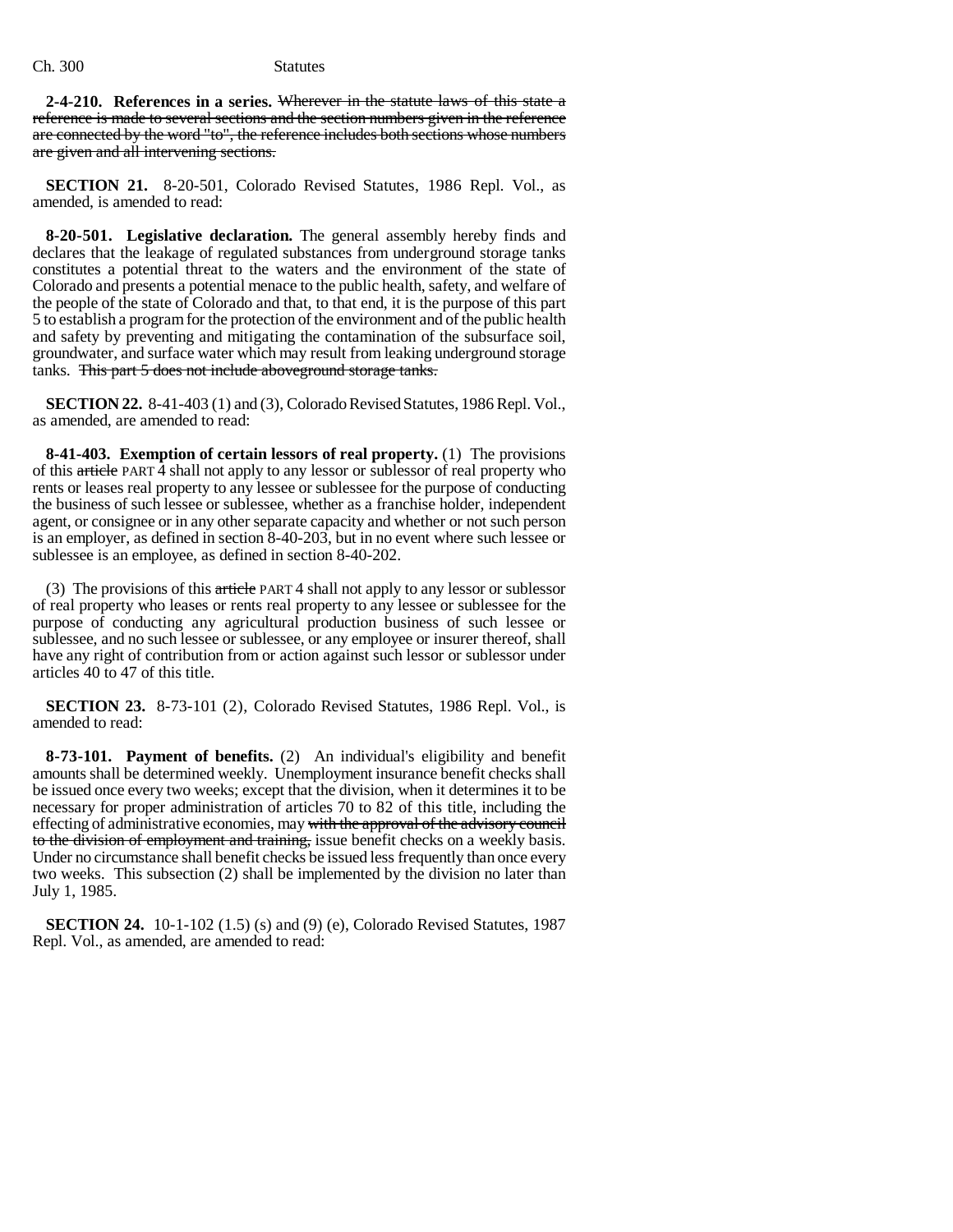**10-1-102. Definitions.** (1.5) "Admitted assets" includes the investments which are admitted assets of a domestic company under parts 1 and 2 of article 3 and part 4 of article 7 of this title and, in addition thereto, only the following:

(s) Any asset acquired pursuant to section  $10-17-105$  (2) 10-16-403 (2).

(9) "Nonadmitted assets" includes but is not limited to the following assets of a domestic company, which assets shall not be taken into account in determining the financial condition of such company:

(e) Furniture, fixtures, furnishings, safes, vehicles, libraries, stationery, literature, and supplies, other than data processing or accounting systems that are admitted assets under subsection (1) of this section, except such personal property as qualifies as an admitted asset under section 10-3-221 or  $10\text{-}17\text{-}105$  (2) 10-16-403 (2).

**SECTION 25.** 10-3-216 (1) (f) (II), Colorado Revised Statutes, 1987 Repl. Vol., is amended to read:

**10-3-216. First liens on real property.** (1) Domestic insurance companies may invest in loans secured by first liens on real property, subject to the following provisions:

(f) The entire obligation secured by a first lien on real estate shall be owned by the company; except that the company may own such an obligation in common with other participants if, at the time of the company's investment, each participant is:

(II) A savings and loan association whose members are insured by the federal savings and loan insurance corporation OR ANY SUCCESSOR AGENCY THERETO;

**SECTION 26.** 10-16-402 (2) (d) (V), Colorado Revised Statutes, 1987 Repl. Vol., as amended, is amended to read:

**10-16-402. Issuance of certificate of authority.** (2) The commissioner shall issue or deny a certificate of authority to any person filing an application pursuant to section 10-16-401 within thirty days of receipt of the certification from the executive director. Issuance of a certificate of authority shall be granted upon payment of the application fee prescribed in section 10-16-110 (2) if the commissioner is satisfied that the following conditions are met:

(d) The health maintenance organization is financially responsible and may reasonably be expected to meet its obligations to enrollees and prospective enrollees. In making this determination, the commissioner may consider:

(V) Any surety bond or deposit of cash or securities submitted in accordance with section  $10-16-411$  10-16-412 as a guarantee that the obligations will be duly performed.

**SECTION 27.** 11-35-101 (1), Colorado Revised Statutes, 1987 Repl. Vol., as amended, is amended to read:

**11-35-101. Alternatives to surety bonds permitted - requirements.** (1) The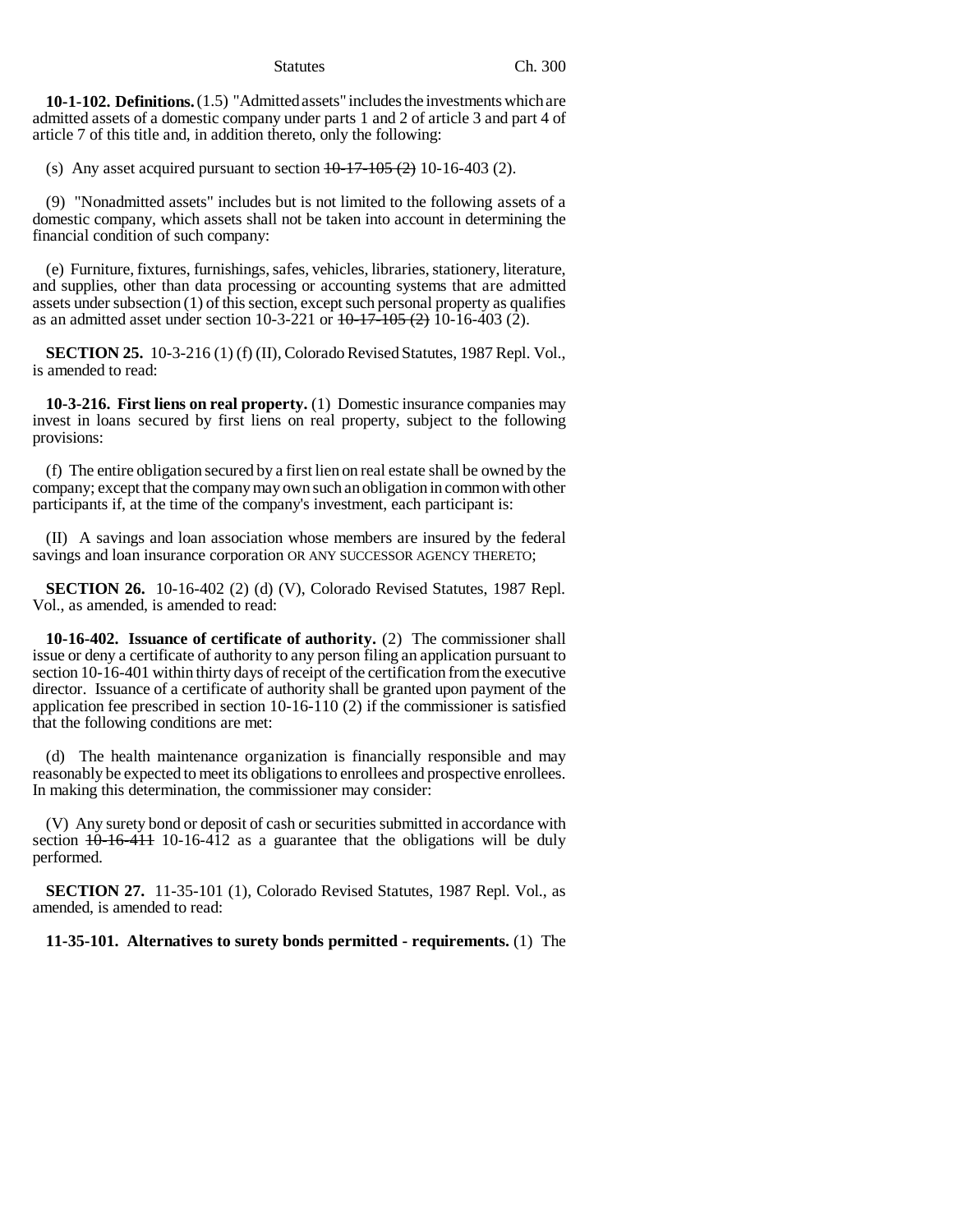### Ch. 300 Statutes

requirement of a surety bond as a condition to licensure or authority to conduct business or perform duties in this state provided in sections  $10-2-104$  (1) (g), 10-2-111 (1) and (3), 10-2-207 (8) (a) and (8) (b) (II), 12-6-111, 12-6-112, 12-6-112.2, 12-11-101 (1) (d), 12-11-104, 12-11-106, 12-14-124 (1), <del>12-53-103 (2)</del> (e) (I), 12-59-115 (1), 12-60-112 (2) and (2.5) (b), 33-4-101 (1), 33-12-104 (1), 35-33-403 (3), 35-55-104 (1), 37-91-107 (2) and (3), 38-29-119 (2), 38-39-102 (3) (b), 39-21-105 (4), 39-27-104 (2) (a), (2.5) (a), and (2.5) (b), 39-27-204 (4) (a), (4.5), and (6), 39-28-105 (1), 42-6-113 (2), and 42-7-301 (6), C.R.S., may be satisfied by a savings account or deposit in or a certificate of deposit issued by a state or national bank doing business in this state or by a savings account or deposit in or a certificate of deposit issued by a state or federal savings and loan association doing business in this state. Such savings account, deposit, or certificate of deposit shall be in the amount specified by statute, if any, and shall be assigned to the appropriate state agency for the use of the people of the state of Colorado. The aggregate liability of the bank or savings and loan association shall in no event exceed the amount of the deposit. For the purposes of the sections referred to in this section, "bond" includes the savings account, deposit, or certificate of deposit authorized by this section.

**SECTION 28.** 12-46-109 (1) (d) (III) (C), Colorado Revised Statutes, 1991 Repl. Vol., is amended to read:

**12-46-109. Licenses - state license fees - requirements.** (1) The licenses to be granted and issued by the state licensing authority pursuant to this article for the manufacture, importation, and sale of fermented malt beverages shall be as follows:

(d) (III) The licenses referred to in subparagraphs (I) and (II) of this paragraph (d) shall be issued for the following purposes only:

(C) To solicit orders from retail licensees and fill such orders though THROUGH licensed wholesalers.

**SECTION 29.** 12-47.1-301 (1) (a), Colorado Revised Statutes, 1991 Repl. Vol., is amended to read:

**12-47.1-301. Colorado limited gaming control commission - creation.** (1) There is hereby created, within the division of gaming, the Colorado limited gaming control commission. The commission shall consist of five members, all of whom shall be citizens of the United States and residents of this state who have been residents of the state for the past five years. The members shall be appointed by the governor, with the consent and approval of the senate. No member shall have been convicted of a felony or gambling-related offense, notwithstanding the provisions of section 24-5-101, C.R.S. No more than three of the five members shall be members of the same political party and no more than one member shall be from any one congressional district. At the first meeting of each fiscal year, a chairman and vice-chairman of the commission shall be chosen from the membership by a majority of the members. Membership and operation of the commission shall additionally meet the following requirements:

(a) One member of the commission shall have had at least five years' law enforcement experience as a peace officer qualified pursuant to section  $24-33.5-307$  $(1)$  24-31-306 (1), C.R.S.; one member shall be an attorney admitted to the practice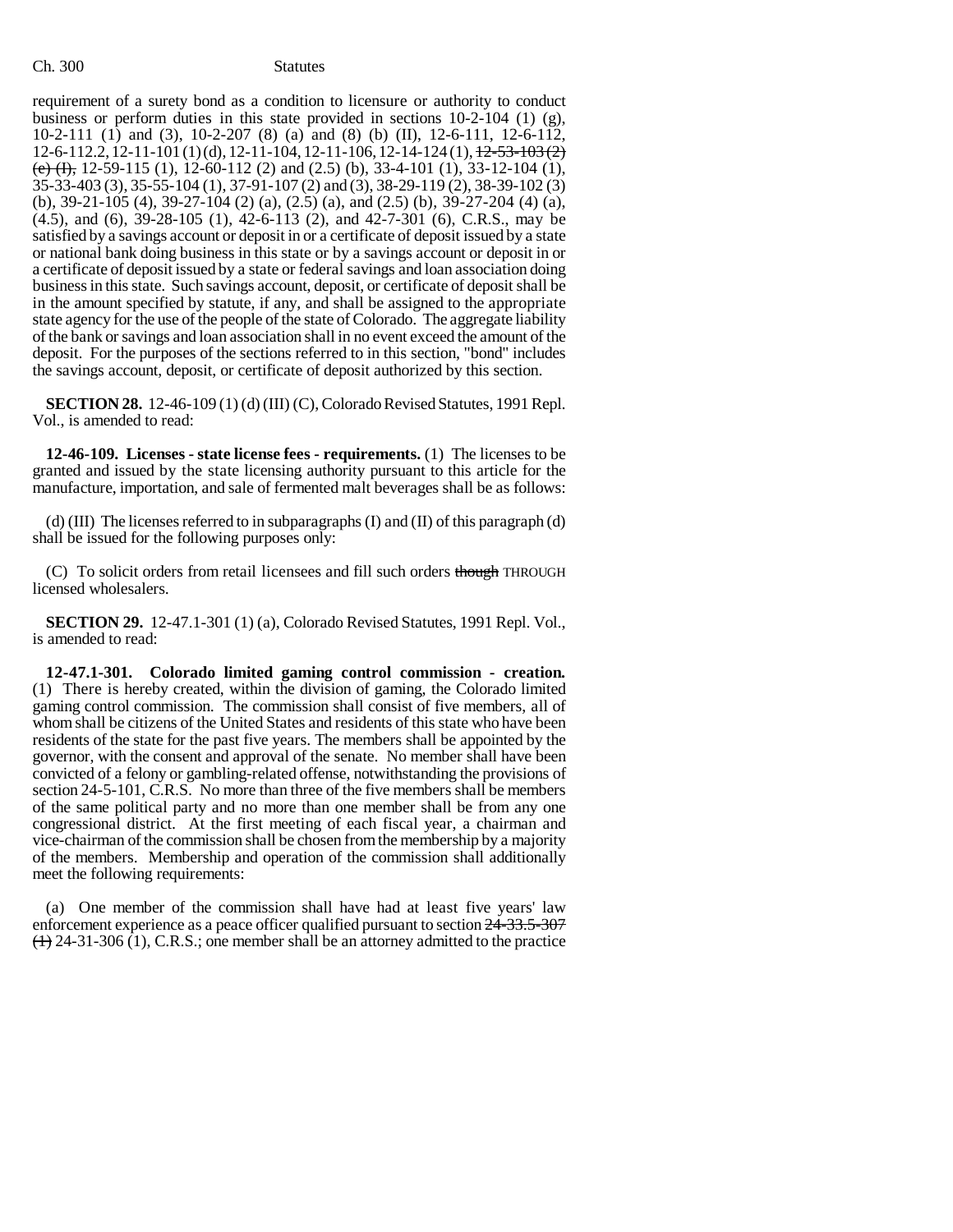of law in Colorado for not less than five years and who has experience in regulatory law; one member shall be a certified public accountant or public accountant who has been practicing in Colorado for at least five years and who has a comprehensive knowledge of the principles and practices of corporate finance; one member shall have been engaged in business in a management-level capacity for at least five years; and one member shall be a registered elector of the state who is not employed in any profession or industry otherwise described in this paragraph (a).

**SECTION 30.** 13-5-201 (2), Colorado Revised Statutes, 1987 Repl. Vol., as amended, is amended to read:

**13-5-201. District court magistrates.** (2) A district court magistrate shall be a qualified attorney-at-law admitted to practice in this state and in good standing. Nothing in this part 2 shall affect the qualifications of water magistrates REFEREES appointed pursuant to section 37-92-203 (6), C.R.S.

**SECTION 31.** 13-6-201 (2) (b) and (2) (d), Colorado Revised Statutes, 1987 Repl. Vol., as amended, are amended to read:

**13-6-201. Classification of counties.** (2) Classes of counties for this part 2 are:

(b)  $(H)$  Class B. Class B shall consist of the counties of Adams, Arapahoe, Boulder, Clear Creek, Douglas, Eagle, El Paso, Jefferson, La Plata, Larimer, Mesa, Pueblo, and Weld.

(II) Effective January 12, 1993, or upon the occurrence of a vacancy in the Clear Creek county judgeship, whichever occurs first, Clear Creek county will change its designation from a class B county to a class D county pursuant to subparagraph (II) of paragraph  $(d)$  of subsection  $(2)$  of this section.

(d) (I) Class D. Class D shall consist of the counties of Archuleta, Baca, Bent, Chaffee, Cheyenne, Conejos, Costilla, Crowley, Custer, Dolores, Elbert, Gilpin, Grand, Gunnison, Jackson, Hinsdale, Huerfano, Kiowa, Kit Carson, Lake, Lincoln, Mineral, Moffat, Ouray, Park, Phillips, Pitkin, Saguache, San Juan, San Miguel, Sedgwick, Summit, Rio Blanco, Routt, Teller, Washington, and Yuma.

(II) Effective January 12, 1993, or upon the occurrence of a vacancy in the Clear Creek county judgeship, whichever occurs first, Class D shall consist of the counties of Archuleta, Baca, Bent, Chaffee, Cheyenne, Clear Creek, Conejos, Costilla, Crowley, Custer, Dolores, Elbert, Gilpin, Grand, Gunnison, Jackson, Hinsdale, Huerfano, Kiowa, Kit Carson, Lake, Lincoln, Mineral, Moffat, Ouray, Park, Phillips, Pitkin, Saguache, San Juan, San Miguel, Sedgwick, Summit, Rio Blanco, Routt, Teller, Washington, and Yuma.

**SECTION 32.** 13-6-410, Colorado Revised Statutes, 1987 Repl. Vol., is amended to read:

**13-6-410. Appeal of a claim.** If the plaintiff and defendant do not agree at or prior to trial that there shall be no appeal and that the decision of the referee MAGISTRATE or judge shall be final and binding on both parties, a record shall be made, and either the plaintiff or the defendant may appeal pursuant to county court rules. Upon appeal,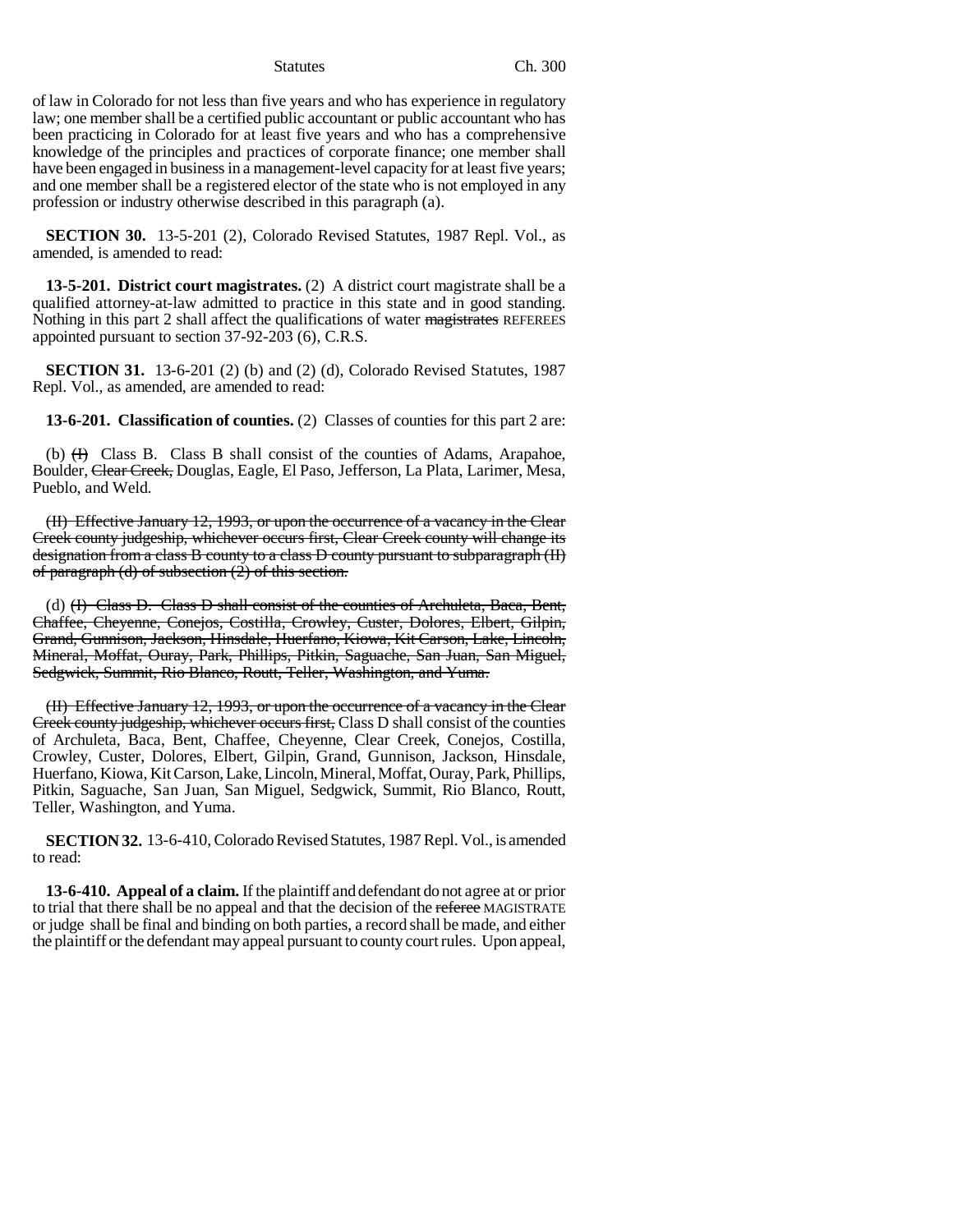Ch. 300 Statutes

all provisions of law and rules concerning appeals from the county court shall apply, including right to counsel. A tape recording of the trial proceedings shall satisfy any requirements of a transcript for appeal, upon the payment of a nominal fee by the appellant.

**SECTION 33.** 13-6-502, Colorado Revised Statutes, 1987 Repl. Vol., is amended to read:

**13-6-502. Jury trials.** Notwithstanding the provisions of section 16-10-109, C.R.S., or any other provision of law, the right to a jury trial shall not be available at a hearing before a referee MAGISTRATE where the cited person is charged with a class A or a class B traffic infraction.

**SECTION 34.** 13-85-101, Colorado Revised Statutes, 1987 Repl. Vol., as amended, is amended to read:

**13-85-101. Legislative declaration.** The general assembly hereby determines, finds, and declares that traffic congestion and other transportation difficulties in the Denver metropolitan area seriously threaten the public health and welfare. In an effort to reduce air pollution and stimulate the economic development of the Denver metropolitan area, the general assembly has created the transit construction authority and has directed the regional transportation district to proceed with the planning, construction, and operation of a fixed guideway mass transit system. Since the success of the mass transit system depends on its prompt construction and commencement of operation, the general assembly finds that it is necessary to avoid any possible delays in such construction and operation. To that end, the general assembly further finds that the trial of lawsuits arising out of the planning, development, financing, or construction of these projects should be given priority in the district and appellate courts of this state.

**SECTION 35.** 13-85-103, Colorado Revised Statutes, 1987 Repl. Vol., as amended, is amended to read:

**13-85-103. Civil actions entitled to priority.** The trial of all civil actions pertaining to or arising out of the planning, development, financing, or construction of the fixed guideway mass transit system or the fixed guideway rapid transit system in the Denver metropolitan area, or any election pertaining to either of said projects, or any action against or pertaining to the authority of the transit construction authority or the regional transportation district to plan, develop, finance, or construct either of said projects shall be entitled to priority in the county and district courts of this state.

**SECTION 36.** 16-3-109, Colorado Revised Statutes, 1986 Repl. Vol., as amended, is amended to read:

**16-3-109. Peace officer, level I - authority to make arrest while off duty.** A peace officer, level I, as defined in section 18-1-901 (3) (l) (I), C.R.S., who, while off duty, is employed in a capacity specifically permitted by policies and procedures adopted by such officer's governmental entity employer shall possess the status and authority which would otherwise be afforded an on duty level I peace officer acting within the course and scope of such officer's employment. To be within the scope of this section, a level I peace officer employed by a nongovernmental entity must be in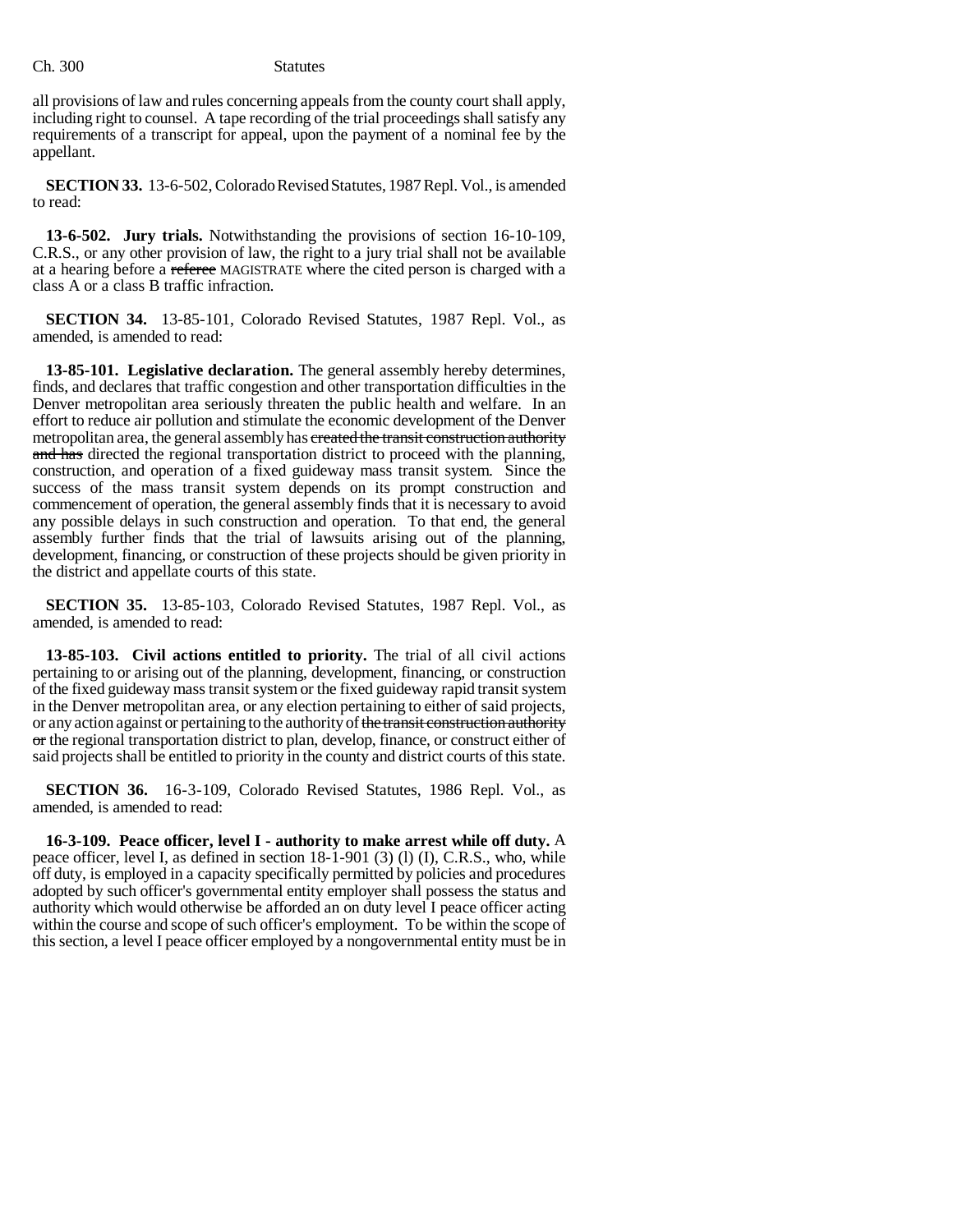uniform with the peace officer's public entity badge plainly visible, or such level I peace officer has MUST HAVE been approved for plain clothes work by the peace officer's governmental employer.

**SECTION 37.** 17-27.8-104 (1), Colorado Revised Statutes, 1986 Repl. Vol., as amended, is amended to read:

**17-27.8-104. Home detention program - operated by the judicial department.** (1) The judicial department is hereby authorized to develop, administer, and operate a home detention program which may be utilized by any sentencing judge pursuant to section  $17-27.8-102$  (2) 17-27.8-102 (1), or to contract with the division of criminal justice of the department of public safety for the utilization of home detention programs contracted for by that division.

**SECTION 38.** 18-1-901 (3) (1) (II) (B), Colorado Revised Statutes, 1986 Repl. Vol., as amended, is amended to read:

**18-1-901. Definitions.** (3) (l) (II) (B) Any investigator who is employed by the department of corrections may be certified pursuant to section 24-33.5-306 24-31-305, C.R.S.

**SECTION 39.** 18-18-102 (16), Colorado Revised Statutes, 1986 Repl. Vol., as amended, is amended to read:

**18-18-102. Definitions.** (16) "Isomer" means an optical isomer, but in paragraph (e) of subsection (20) of this section and sections  $18-18-204$  (1) (a)  $(XH)$  and (1) (a)  $(XXXIV)$  and  $18-18-206(1)(a)(IV)$  18-18-203(2)(a) (XII) AND (2)(a) (XXXIV) AND 18-18-204 (2) (a) (IV) the term includes a geometric isomer; in sections 18-18-204 (1) (a) (VIII) and (1) (a) (XLII) and  $18-18-210$  (1) (c) 18-18-203 (2) (a) (VIII) AND (2) (a) (XLII) AND 18-18-206 (2) (c) the term includes a positional isomer; and in sections  $18-18-204(1)(a)$  (XXXV) and (1) (c) and  $18-18-208(1)(a)$ 18-18-206 (2) (b) (XXXV) AND (2) (c) AND 18-18-205 (2) (a) the term includes any positional or geometric isomer.

**SECTION 40.** Part 4 of article 18 of title 18, Colorado Revised Statutes, 1986 Repl. Vol., as amended, is amended BY THE ADDITION OF A NEW SECTION to read:

**18-18-432. Drug offender public service and rehabilitation program.** (1) AS USED IN THIS SECTION, UNLESS THE CONTEXT OTHERWISE REQUIRES:

(a) "CONVICTED" AND "CONVICTION" MEAN A PLEA OF GUILTY, INCLUDING A PLEA OF GUILTY ENTERED PURSUANT TO A DEFERRED SENTENCE UNDER SECTION 16-7-403, C.R.S., OR A VERDICT OF GUILTY BY A JUDGE OR JURY, AND INCLUDES A PLEA OF NO CONTEST ACCEPTED BY THE COURT.

(b) "DRUG OFFENDER" MEANS ANY PERSON CONVICTED OF ANY OFFENSE UNDER THIS ARTICLE.

(c) "USEFUL PUBLIC SERVICE" MEANS ANY WORK WHICH IS BENEFICIAL TO THE PUBLIC AND WHICH INVOLVES A MINIMUM OF DIRECT SUPERVISION OR OTHER PUBLIC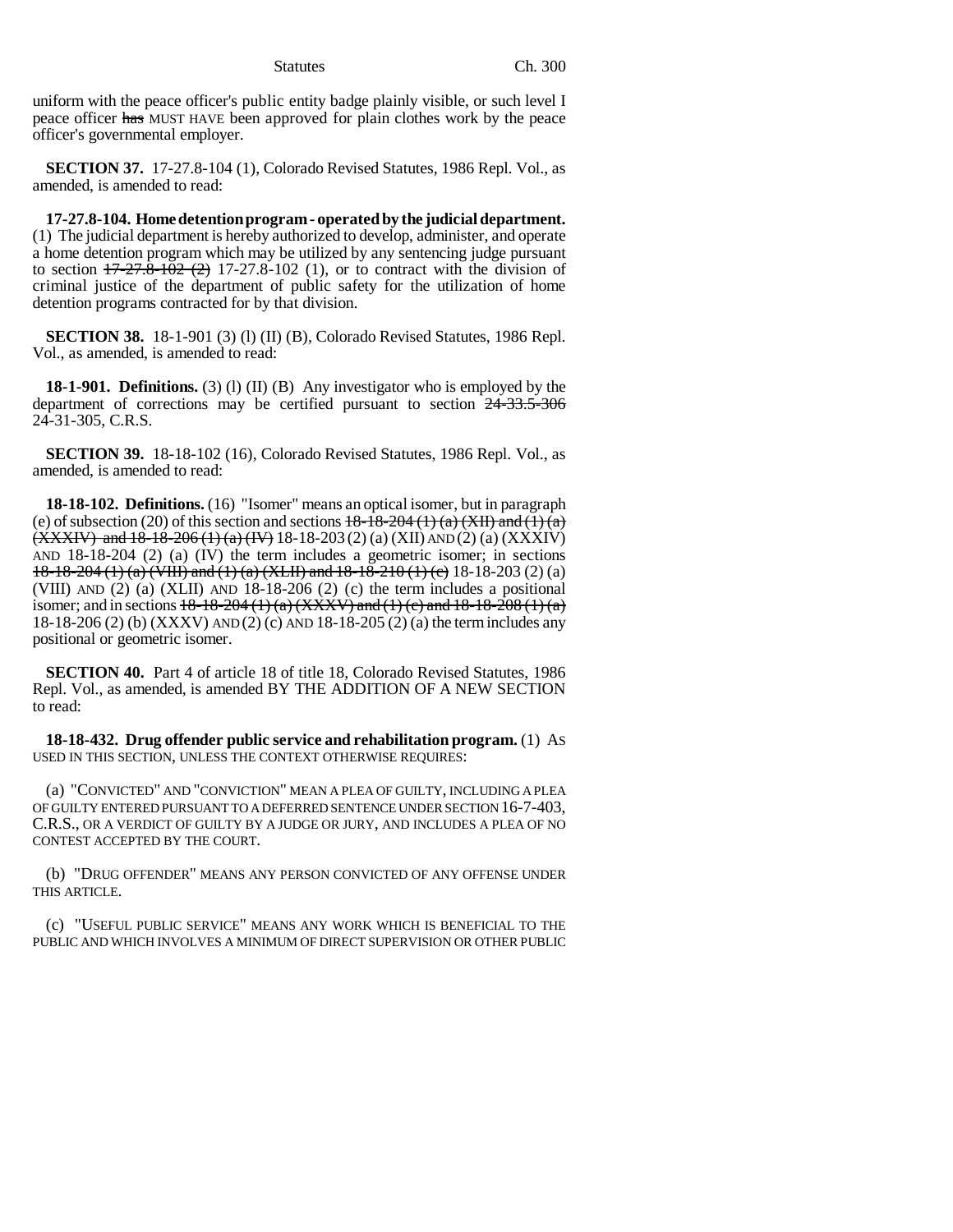COST. "USEFUL PUBLIC SERVICE" DOES NOT INCLUDE ANY WORK WHICH WOULD ENDANGER THE HEALTH OR SAFETY OF A DRUG OFFENDER.

(2) (a) UPON CONVICTION, EACH DRUG OFFENDER, OTHER THAN AN OFFENDER SENTENCED TO THE DEPARTMENT OF CORRECTIONS OR AN OFFENDER SENTENCED DIRECTLY TO A COMMUNITY CORRECTIONS FACILITY, SHALL BE SENTENCED BY THE COURT TO PAY FOR AND COMPLETE, AT A MINIMUM, FORTY-EIGHT HOURS OF USEFUL PUBLIC SERVICE FOR ANY FELONY, TWENTY-FOUR HOURS OF USEFUL PUBLIC SERVICE FOR ANY MISDEMEANOR, AND SIXTEEN HOURS OF USEFUL PUBLIC SERVICE FOR ANY PETTY OFFENSE. SUCH USEFUL PUBLIC SERVICE SHALL BE IN ADDITION TO, AND NOT IN LIEU OF, ANY OTHER SENTENCE RECEIVED BY THE DRUG OFFENDER. THE COURT SHALL NOT SUSPEND ANY PORTION OF THE MINIMUM NUMBER OF USEFUL PUBLIC SERVICE HOURS ORDERED. IF ANY DRUG OFFENDER IS SENTENCED TO PROBATION, WHETHER SUPERVISED BY THE COURT OR BY A PROBATION OFFICER, THE ORDER TO PAY FOR AND COMPLETE THE USEFUL PUBLIC SERVICE HOURS SHALL BE MADE A CONDITION OF PROBATION.

(b) THE PROVISIONS OF THIS SUBSECTION (2) RELATING TO THE PERFORMANCE OF USEFUL PUBLIC SERVICE ARE ALSO APPLICABLE TO ANY DRUG OFFENDER WHO RECEIVES A DEFERRED PROSECUTION IN ACCORDANCE WITH SECTION 16-7-401, C.R.S., OR WHO RECEIVES A DEFERRED SENTENCE IN ACCORDANCE WITH SECTION 16-7-403, C.R.S., AND THE COMPLETION OF ANY STIPULATED AMOUNT OF USEFUL PUBLIC SERVICE HOURS TO BE COMPLETED BY THE DRUG OFFENDER SHALL BE ORDERED BY THE COURT IN ACCORDANCE WITH THE CONDITIONS OF SUCH DEFERRED PROSECUTION OR DEFERRED SENTENCE AS STIPULATED TO BY THE PROSECUTION AND THE DRUG OFFENDER.

(c) IF NOT ALREADY ESTABLISHED PURSUANT TO LAW, THERE MAY BE ESTABLISHED IN EACH JUDICIAL DISTRICT IN THE STATE A USEFUL PUBLIC SERVICE PROGRAM UNDER THE DIRECTION OF THE CHIEF JUDGE OF THE JUDICIAL DISTRICT. IT SHALL BE THE PURPOSE OF THE USEFUL PUBLIC SERVICE PROGRAM TO IDENTIFY AND SEEK THE COOPERATION OF GOVERNMENTAL ENTITIES AND POLITICAL SUBDIVISIONS THEREOF AND CORPORATIONS ORGANIZED NOT FOR PROFIT FOR THE PURPOSE OF PROVIDING USEFUL PUBLIC SERVICE JOBS; TO INTERVIEW AND ASSIGN PERSONS WHO HAVE BEEN ORDERED BY THE COURT TO PERFORM USEFUL PUBLIC SERVICE TO SUITABLE USEFUL PUBLIC SERVICE JOBS; AND TO MONITOR COMPLIANCE OR NONCOMPLIANCE OF SUCH PERSONS IN PERFORMING USEFUL PUBLIC SERVICE ASSIGNMENTS AS SPECIFIED IN PARAGRAPH (a) OF THIS SUBSECTION (2).

(d) ANY GENERAL PUBLIC LIABILITY INSURANCE POLICY OBTAINED PURSUANT TO THIS SUBSECTION (2) SHALL BE IN A SUM OF NOT LESS THAN THE CURRENT LIMIT ON GOVERNMENT LIABILITY UNDER THE "COLORADO GOVERNMENTAL IMMUNITY ACT", ARTICLE 10 OF TITLE 24, C.R.S.

(e) FOR THE PURPOSES OF THE "COLORADO GOVERNMENTAL IMMUNITY ACT", ARTICLE 10 OF TITLE 24,C.R.S., "PUBLIC EMPLOYEE" DOES NOT INCLUDE ANY PERSON WHO IS SENTENCED PURSUANT TO THIS SUBSECTION (2) TO PARTICIPATE IN ANY TYPE OF USEFUL PUBLIC SERVICE.

(f) NO GOVERNMENTAL ENTITY SHALL BE LIABLE UNDER THE "WORKERS' COMPENSATION ACT OF COLORADO", ARTICLES 40 TO 47 OF TITLE 8, C.R.S., OR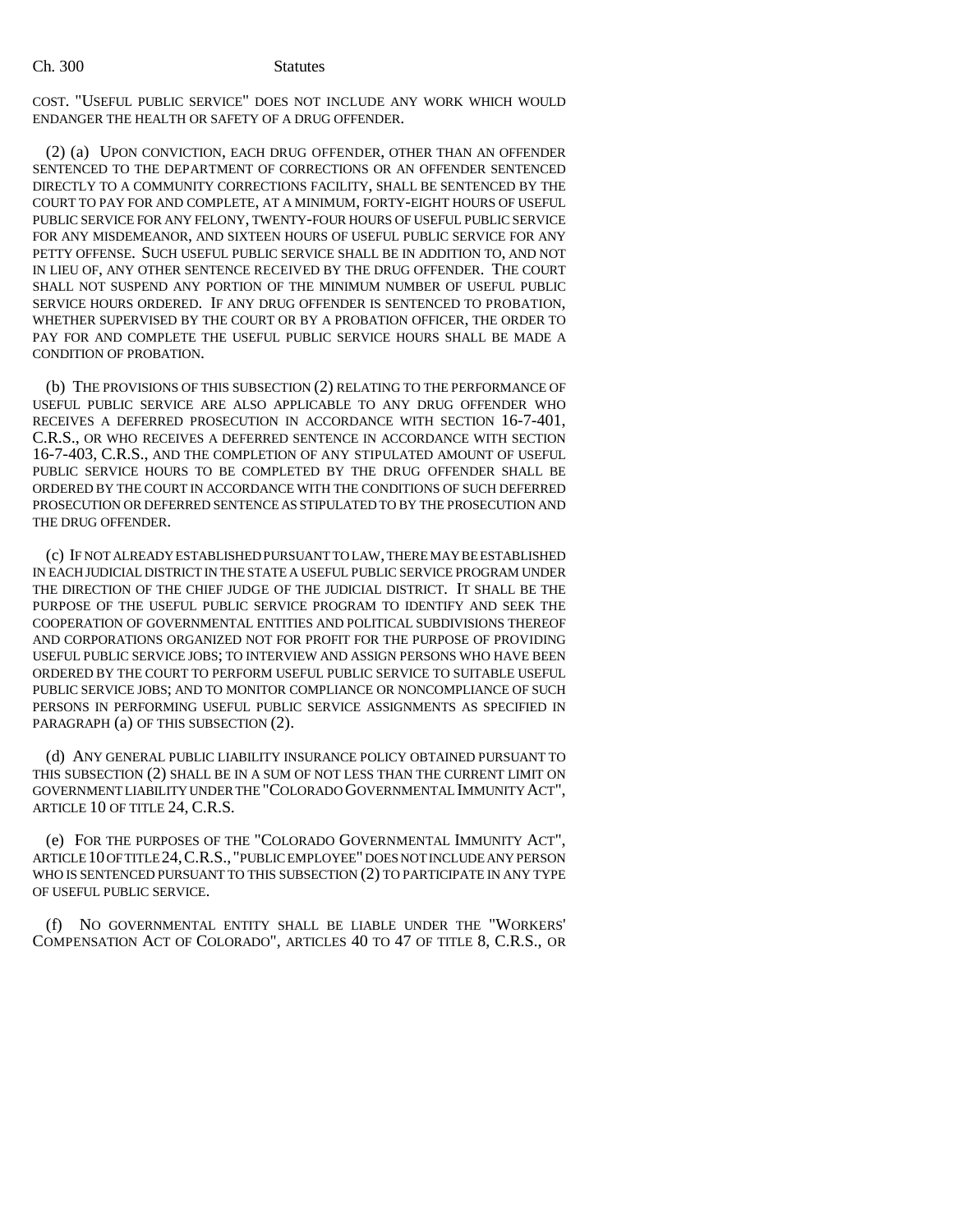UNDER THE "COLORADO EMPLOYMENT SECURITY ACT", ARTICLES 70 TO 82 OF TITLE 8, C.R.S., FOR ANY BENEFITS ON ACCOUNT OF ANY PERSON WHO IS SENTENCED PURSUANT TO THIS SECTION TO PARTICIPATE IN ANY TYPE OF USEFUL PUBLIC SERVICE, BUT NOTHING IN THIS SUBSECTION (2) SHALL PROHIBIT A GOVERNMENTAL ENTITY FROM ELECTING TO ACCEPT THE PROVISIONS OF THE "WORKERS'COMPENSATION ACT OF COLORADO" BY PURCHASING AND KEEPING IN FORCE A POLICY OF WORKERS' COMPENSATION INSURANCE COVERING SUCH PERSON.

(3) UPON A PLEA OF GUILTY, INCLUDING A PLEA OF GUILTY ENTERED PURSUANT TO A DEFERRED SENTENCE UNDER SECTION 16-7-403, C.R.S., OR A VERDICT OF GUILTY BY THE COURT OR A JURY, TO ANY OFFENSE UNDER THIS ARTICLE, OR UPON ENTRY OF A DEFERRED PROSECUTION PURSUANT TO SECTION 16-7-401, C.R.S., FOR ANY OFFENSE UNDER THIS ARTICLE, THE COURT SHALL ORDER THE DRUG OFFENDER TO IMMEDIATELY REPORT TO THE SHERIFF'S DEPARTMENT IN THE COUNTY WHERE THE DRUG OFFENDER WAS CHARGED, AT WHICH TIME THE DRUG OFFENDER'S FINGERPRINTS AND PHOTOGRAPHS SHALL BE TAKEN AND RETURNED TO THE COURT, WHICH FINGERPRINTS AND PHOTOGRAPHS SHALL BECOME A PART OF THE COURT'S OFFICIAL DOCUMENTS AND RECORDS PERTAINING TO THE CHARGES AGAINST THE DRUG OFFENDER AND THE DRUG OFFENDER'S IDENTIFICATION IN ASSOCIATION WITH SUCH CHARGES. ON ANY TRIAL FOR A VIOLATION OF ANY CRIMINAL LAW OF THIS STATE, A DULY AUTHENTICATED COPY OF THE RECORD OF FORMER CONVICTIONS AND JUDGMENTS OF ANY COURT OF RECORD FOR ANY OF SAID CRIMES AGAINST THE DRUG OFFENDER NAMED IN SAID CONVICTIONS AND JUDGMENTS SHALL BE PRIMA FACIE EVIDENCE OF SUCH CONVICTIONS AND MAY BE USED IN EVIDENCE AGAINST THE DRUG OFFENDER. IDENTIFICATION PHOTOGRAPHS AND FINGERPRINTS THAT ARE PART OF THE RECORD OF SUCH FORMER CONVICTIONS AND JUDGMENTS OF ANY COURT OF RECORD OR WHICH ARE PART OF THE RECORD AT THE PLACE OF THE DRUG OFFENDER'S INCARCERATION AFTER SENTENCING FOR ANY OF SUCH FORMER CONVICTIONS AND JUDGMENTS SHALL BE PRIMA FACIE EVIDENCE OF THE IDENTITY OF THE DRUG OFFENDER AND MAY BE USED IN EVIDENCE AGAINST SUCH DRUG OFFENDER. ANY DRUG OFFENDER WHO FAILS TO IMMEDIATELY COMPLY WITH THE COURT'S ORDER TO REPORT TO THE SHERIFF'S DEPARTMENT, TO FURNISH FINGERPRINTS, OR TO HAVE PHOTOGRAPHS TAKEN MAY BE HELD IN CONTEMPT OF COURT.

**SECTION 41.** 18-19-103 (3) (c), Colorado Revised Statutes, 1986 Repl. Vol., as amended, is amended to read:

**18-19-103. Source of revenues - allocation of moneys.** (3) The clerk of the court shall disperse the surcharge required by subsection (1) of this section as follows:

(c) One percent shall be dispersed to the sheriff of the county in which the conviction or deferred sentence is entered, to cover the costs of fingerprinting and photographing offenders pursuant to section  $18-18-112$  (3) SECTION 18-18-432 (3).

**SECTION 42.** 19-1-120 (2) (k) and (2) (l), Colorado Revised Statutes, 1986 Repl. Vol., as amended, are amended to read:

**19-1-120. Confidentiality of records - dependency and neglect.** (2) Only the following persons or agencies shall be given access to child abuse or neglect records and reports: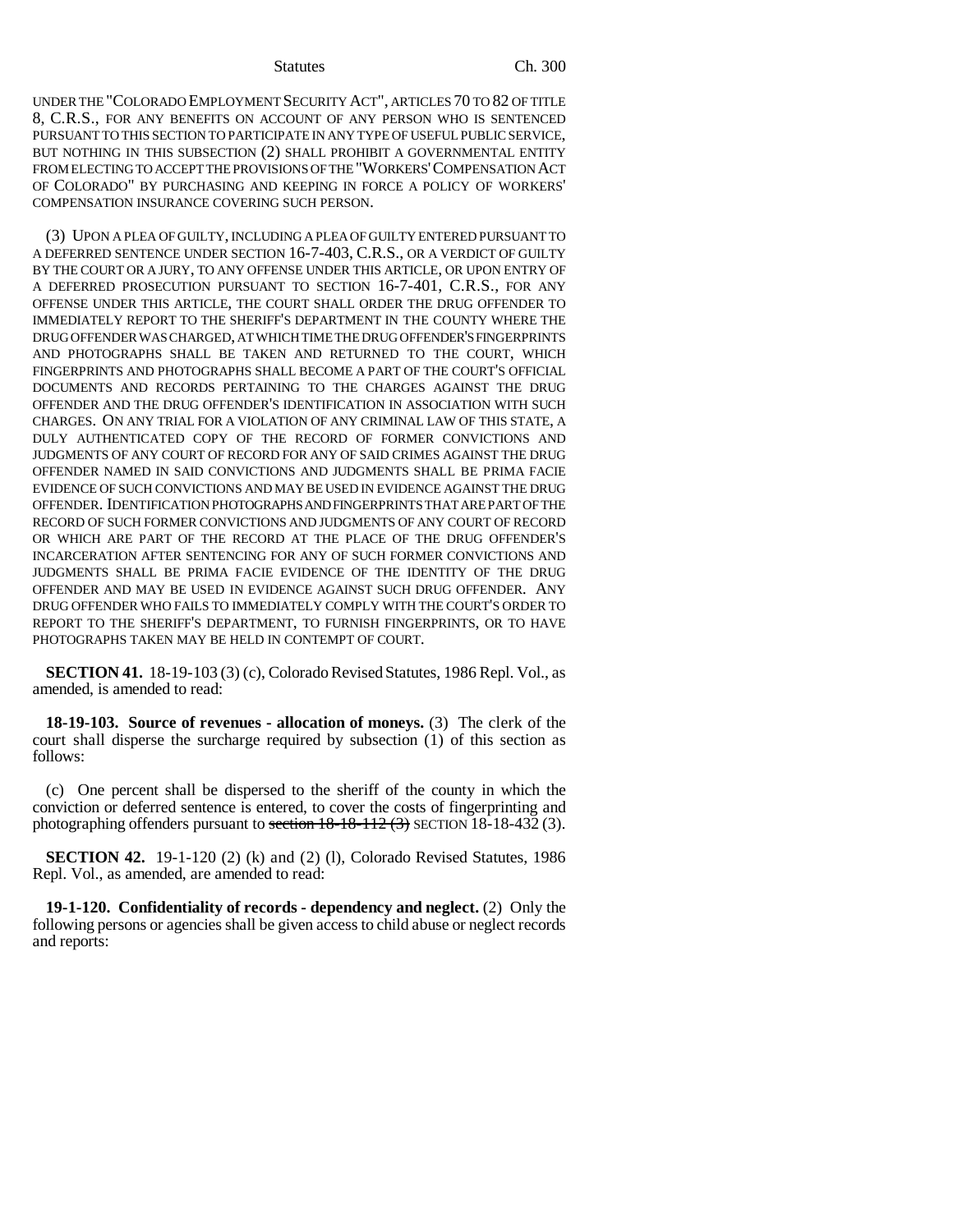(k) The state central registry of child protection, when requested in writing by any operator of a facility or agency that is licensed by the department of social services pursuant to section 26-6-107, C.R.S., to check the state central registry of child protection for the purpose of screening an applicant for employment or a current employee. Any such operator who requests such information concerning an individual who is neither a current employee nor an applicant for employment commits a class 1 misdemeanor and shall be punished as provided in section 18-1-106, C.R.S. Within ten days of the operator's request, the central registry shall provide the incident date, the location of investigation, the type of abuse and neglect, and the county which investigated THE INCIDENT contained in the confirmed reports of child abuse and neglect. Any such operator who releases any information obtained under this paragraph (k) to any other person shall be deemed to have violated the provisions of section 19-3-313 (10) and shall be subject to the penalty therefor.

(l) The state central registry of child protection, when requested in writing by the department of education to check the central registry for the purpose of aiding the department in its investigation of an allegation of abuse by an employee of a school district in this state. Within ten days of the department's request, the central registry shall provide the incident date, the location of investigation, the type of abuse and neglect, and the county which investigated the incident contained in the confirmed reports of child abuse and neglect. The department of education shall be subject to the fee assessment established in  $\frac{1}{2}$  paragraph (k) of this subsection (2) SUBSECTION (2.5) OF THIS SECTION. Any employee of the department of education who releases any information obtained under this paragraph (l) to any person not authorized to receive such information pursuant to the provisions of section 22-32-109.7, C.R.S., or any member of the board of education of a school district who releases such information obtained pursuant to said section shall be deemed to have violated the provisions of section 19-3-313 (10) and shall be subject to the penalty therefor.

**SECTION 43.** 19-4-114 (1) (b), Colorado Revised Statutes, 1986 Repl. Vol., as amended, is amended to read:

**19-4-114. Pretrial recommendations.** (1) On the basis of the information produced at the pretrial hearing, the judge or magistrate conducting the hearing shall evaluate the probability of determining the existence or nonexistence of the father and child relationship in a trial and whether a judicial declaration of the relationship would be in the best interest of the child. On the basis of the evaluation, an appropriate recommendation for settlement shall be made to the parties, which may include any of the following:

(b) That the matter be compromised by an agreement among the alleged father, the mother, and the child in which the father and child relationship is not determined but in which a defined economic obligation is undertaken by the alleged father in favor of the child and, if appropriate, in favor of the mother, subject to approval by the judge or magistrate conducting the hearing. In reviewing the obligation undertaken by the alleged father in a compromise agreement, the judge or magistrate conducting the hearing shall consider the best interest of the child, in the light of the factors enumerated in section  $19-4-116(5)$  19-4-116 (6), discounted by the improbability, as it appears to him, of establishing the alleged father's paternity or nonpaternity of the child in a trial of the action. In the best interest of the child, the court may order that the alleged father's identity be kept confidential. In that case, the court may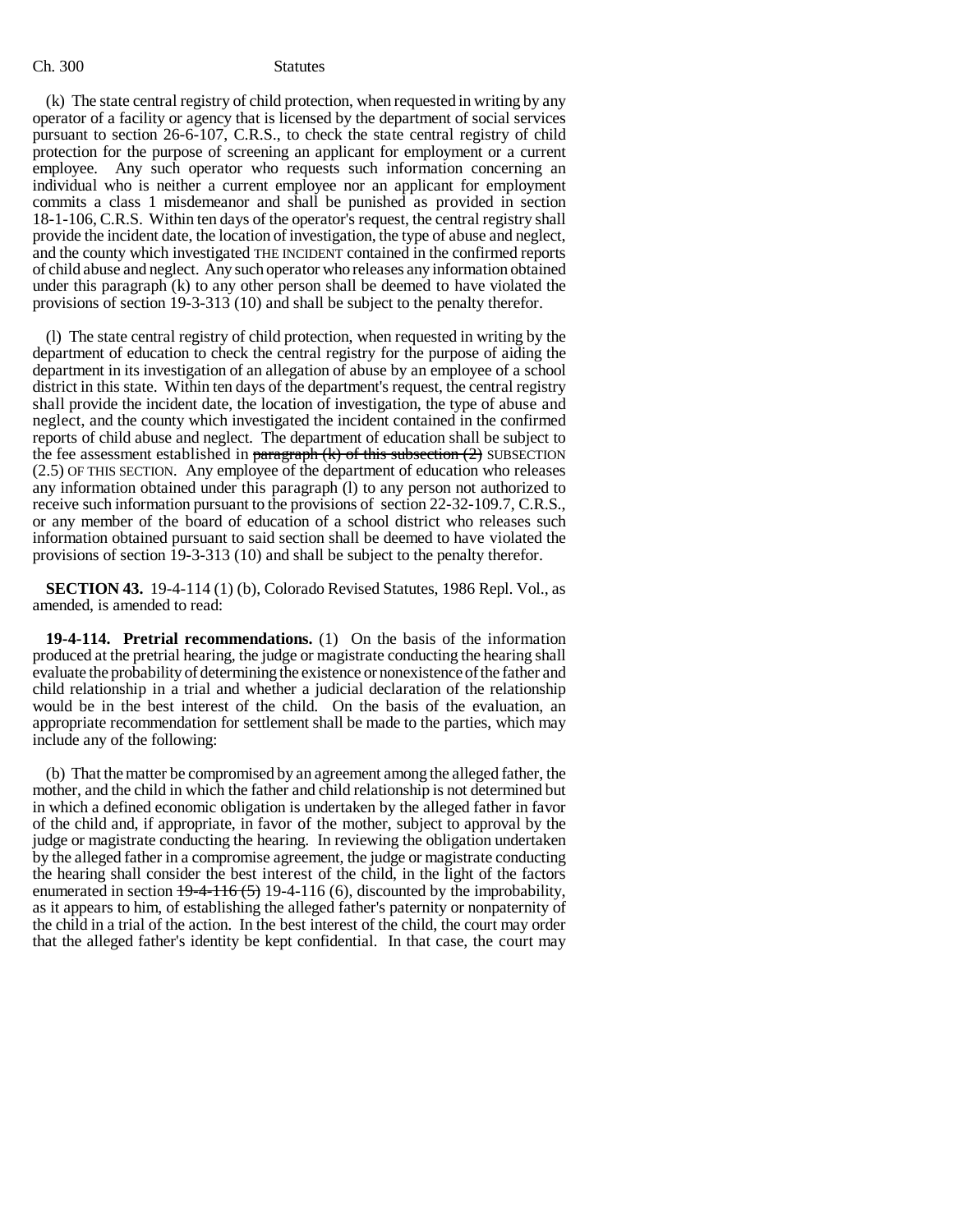designate a person or agency to receive from the alleged father and disburse on behalf of the child all amounts paid by the alleged father in fulfillment of obligations imposed on him.

**SECTION 44.** 22-5-111 (1), Colorado Revised Statutes, 1988 Repl. Vol., as amended, is amended to read:

**22-5-111. Buildings and facilities.** (1) A school district which is participating in a cooperative service agreement, when authorized by a vote of the registered ELIGIBLE electors as provided in article 42 of this title, may contract for bonded indebtedness for the purpose of purchasing sites, constructing buildings or other structures, and equipping buildings which are necessary for the operation of a cooperative educational service program. The district which contracts for bonded indebtedness may charge the other members participating in the cooperative service agreement for the use of the building and equipment. The rental proceeds may be applied to the retirement of said bonded indebtedness. This article shall not be construed to create liability for retirement of such bonded indebtedness upon the other members participating in the cooperative service agreement.

**SECTION 45.** 22-31-104 (3), Colorado Revised Statutes, 1988 Repl. Vol., as amended, is amended to read:

**22-31-104. Regular biennial school election.** (3) Beginning with the regular biennial school election held in November of 1993, school district directors elected shall serve until their successors are elected and qualified. In order for such directors to take office within such time period, the county clerk and recorder shall complete the canvass SURVEY of votes no later than ten days following the election. Such director shall take office upon completion of canvass THE SURVEY of votes, but no later than fifteen days following such canvassing SURVEYING.

**SECTION 46.** 22-31-105 (4.5), (7) (a) (II), and (9) (c), Colorado Revised Statutes, 1988 Repl. Vol., as amended, are amended to read:

**22-31-105. School directors - number - election - term.** (4.5) On and after January 1, 1993, in each school district coterminous with a city and county, there shall be elected a seven-member board of education with one registered ELIGIBLE elector elected from each of five director districts and two registered ELIGIBLE electors elected from the district at large. School directors shall be elected at the respective regular biennial school elections, each for a term of four years and until a successor has been elected and qualified. Elections shall be held in accordance with the procedures established in section 22-31-131.

 $(7)$  (a) (II) Notwithstanding the provisions of subparagraph (I) of this paragraph (a) and paragraph (b) of this subsection (7), the board of education of any school district whose directors serve six-year terms shall be required to submit to the registered ELIGIBLE electors of the school district, at the regular biennial school election to be held in November of 1993, a proposal to change the terms of office of such board from six years to four years. Notice of the election on such proposal shall be made in the manner provided by paragraph (d) of this subsection (7). The ballot shall contain the words "For the continuation of the current six-year term of office for school directors" and "For the change in the current six-year term of office for school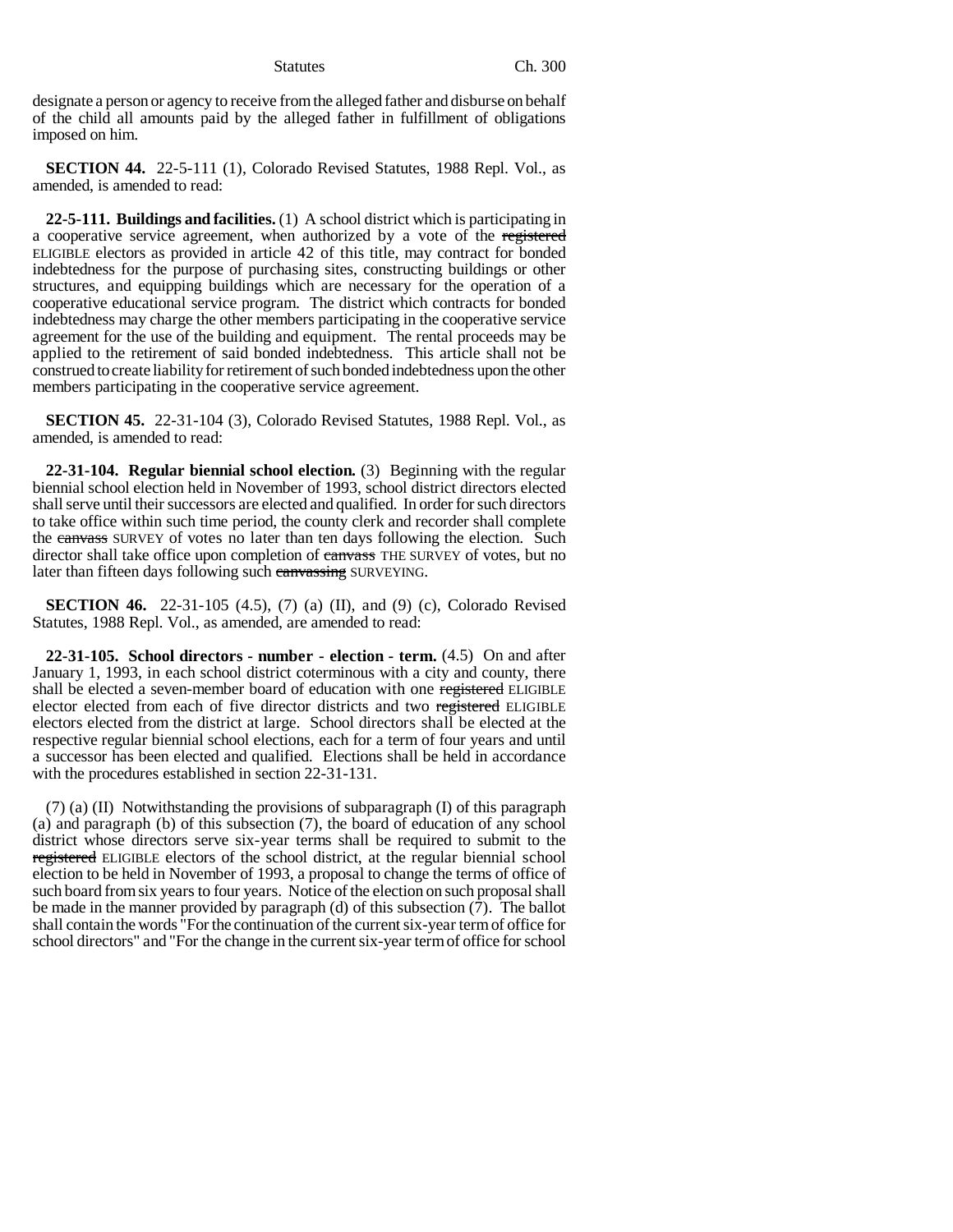directors to a four-year term of office". Otherwise the ballots and election procedures shall be the same as prescribed for the regular biennial school election. If a majority of the votes at said election shall be "For the continuation of the current six-year term of office for school directors", the school directors of said district shall continue to be elected or appointed as prescribed in this section. If a majority of the votes at said election shall be "For the change in the current six-year term of office for school directors to a four-year term of office", the plan shall become effective upon canvass of election returns.

(9) (c) The resolution extending or reducing the terms of office shall be adopted not less than forty-five days prior to the next regular biennial school election. A candidate shall run for and, if elected, shall serve the term as is appropriate for the director district in which the candidate resides; however, if the school district has an at-large method of representation, each candidate shall run for and, if elected, shall serve for the designated term as provided for in section  $22-31-107(3)$  1-4-803 (3).

**SECTION 47.** 22-31-129 (4), Colorado Revised Statutes, 1988 Repl. Vol., as amended, is amended to read:

**22-31-129. Vacancies.** (4) Whenever the filling of a vacancy, as provided in subsection (3) of this section, causes terms of different duration to be open at the time of the regular election in a school district which has an at-large method of representation, candidates shall designate the term for which they are running in accordance with section  $22-31-107(3)$  1-4-803 (3), C.R.S.

**SECTION 48.** 22-31-131 (1.5) (b) (I), Colorado Revised Statutes, 1988 Repl. Vol., as amended, is amended to read:

**22-31-131. Election procedures in districts composed of a city and county.** (1.5) (b) (I) On and after January 1, 1993, each school district coterminous with a city and county shall elect a seven-member board of education with one registered ELIGIBLE elector elected from each of five director districts and two registered ELIGIBLE electors elected from the district at large. Directors elected from each of the five director districts shall be voted on by the registered ELIGIBLE electors residing within the director district only, but the two directors elected at large shall be voted on by the electors of the entire district. Directors shall be elected for four-year terms.

**SECTION 49.** 22-31-132, Colorado Revised Statutes, 1988 Repl. Vol., as amended, is amended to read:

**22-31-132. Article not applicable to junior colleges.** This article shall not apply to junior college districts, unless the junior college board of trustees elects to participate in the regular biennial school election, as provided in section 23-71-110  $(5)$  and  $(6)$   $(7)$ , C.R.S.

**SECTION 50.** 22-32-113 (5) (a), Colorado Revised Statutes, 1988 Repl. Vol., as amended, is amended to read:

**22-32-113. Transportation of pupils - when.** (5) (a) The board of education of any school district that furnishes transportation to pupils pursuant to the provisions of this section, at a special election called for such purpose, may submit to the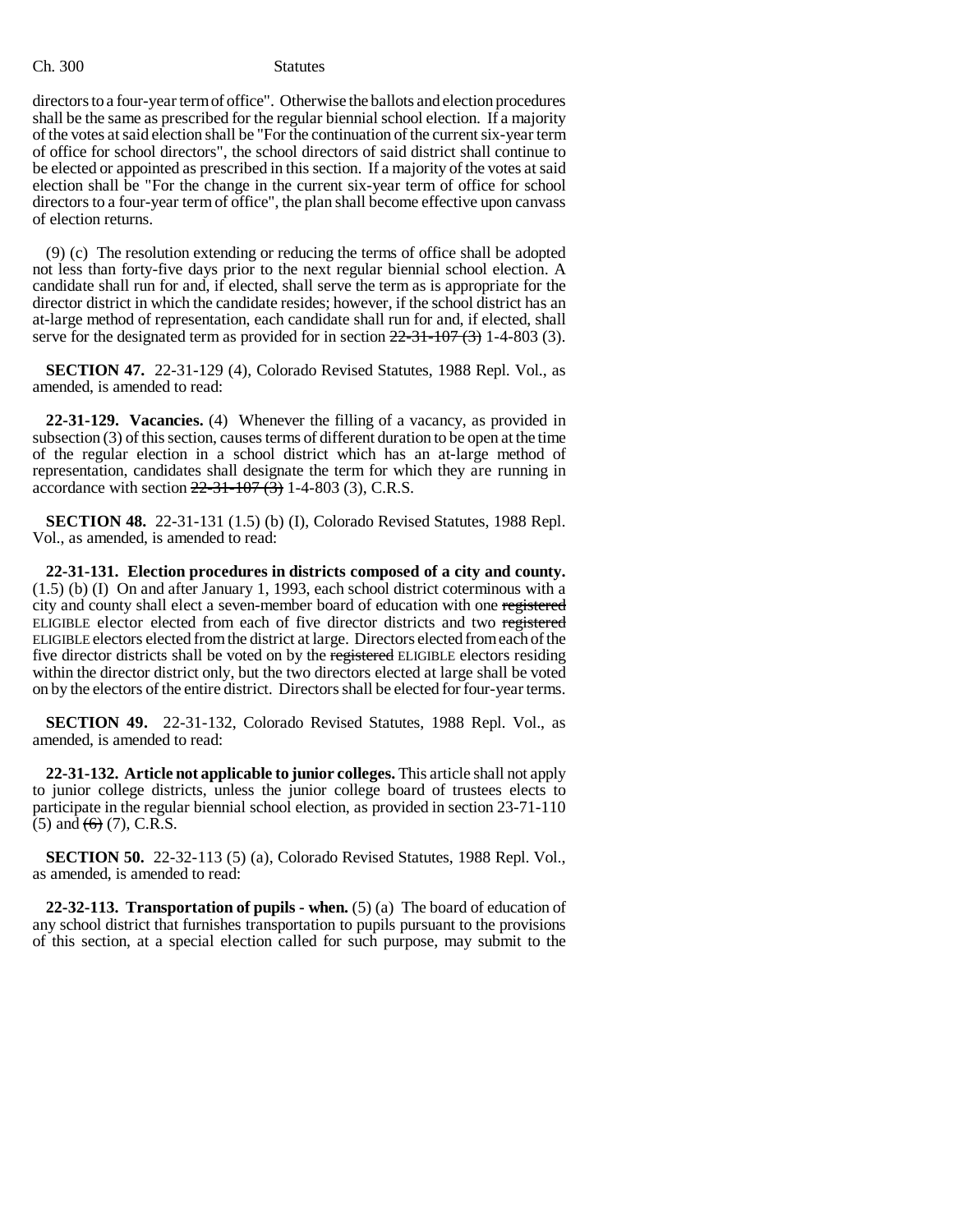registered ELIGIBLE electors of the district the question of whether to impose and collect a fee for the payment of excess transportation costs. If a majority of the votes cast at any such election are in favor of the question, the board may impose and collect a fee for the payment of excess transportation costs pursuant to a fee schedule adopted by a resolution of the board of education of such district. Any special election held pursuant to the provisions of this paragraph (a) shall be held in the manner provided in section 22-40-102 (1.5). Any revenues received from the imposition of a fee pursuant to the provisions of this subsection (5) shall be deposited in the transportation fund of the district created in section 22-45-103 (1) (f).

**SECTION 51.** 22-40-102 (1.7) (a), Colorado Revised Statutes, 1988 Repl. Vol., as amended, is amended to read:

**22-40-102. Certification - tax revenues.** (1.7) (a) The board of education of any school district, at the regular biennial election for school district directors or on one of the dates authorized by section 22-53-117 for elections for additional local property tax revenues under the "Public School Finance Act of 1988", shall submit to the registered ELIGIBLE electors of the district the question of whether to impose a mill levy for the payment of excess transportation costs. If a majority of the votes cast at any such election are in favor of the question, an additional mill levy shall be levied each year, and revenues received therefrom shall be deposited into the transportation fund of the district created in section 22-45-103 (1) (f).

**SECTION 52.** 22-60-106, Colorado Revised Statutes, 1988 Repl. Vol., as amended, is amended to read:

**22-60-106. Fees.** The fee for the examination and review of an application for a certificate or letter of authorization, or any renewal thereof, shall be established by the state board of education and shall be nonrefundable. Upon determination of eligibility, such certificate or letter of authorization shall be issued without an additional fee. The state board of education shall adjust if necessary all such fees annually so that they generate an amount of revenue that approximates the direct and indirect costs of the state board of education and of the department of education for the administration of this article. however, the state board of education shall establish and adjust such fees for certificates issued pursuant to section  $22$ -60-104 (1) (f) (VI) so that they generate an amount of revenue that approximates the direct and indirect costs of the state board of education and of the department of education for the administration of said section  $22$ -60-104 (1) (f) (VI). In addition, the state board of education shall establish and adjust such fees for certificates initially issued pursuant to section 22-60-104 so that the fees generate an amount of revenue that approximates the direct and indirect costs of the state board of education and the department of education for the administration of sections 22-60-103 (1.3),  $22-60-104$  (1) (g), and  $22-60-105.2$ . All fees collected under this section shall be transmitted to the state treasurer and credited to the teacher certification cash fund, which fund is hereby created. The general assembly shall make annual appropriations from the teacher certification cash fund for expenditures of the state board of education and of the department of education incurred in the administration of this article. At the end of any fiscal year, all unexpended and unencumbered moneys in the teacher certification cash fund shall remain therein and shall not be credited or transferred to the general fund or any other fund.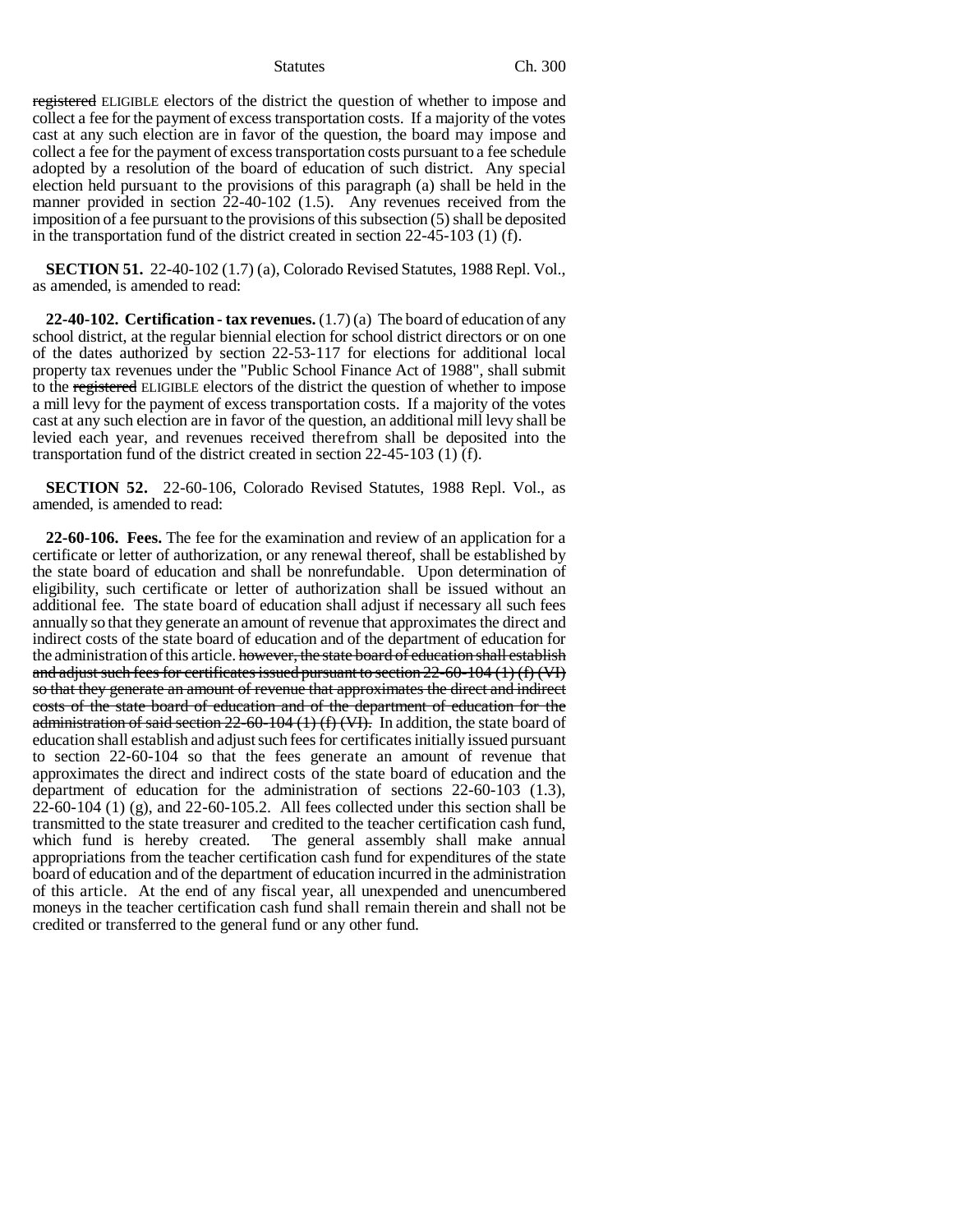**SECTION 53.** 24-1-117 (4), Colorado Revised Statutes, 1988 Repl. Vol., as amended, is amended to read:

**24-1-117. Department of revenue - creation.** (4) The department of revenue shall consist of the following divisions: Division of enforcement, motor vehicle division, ports of entry division, liquor enforcement division, state lottery division, division of gaming, including the Colorado limited gaming control commission, DIVISION OF RACING EVENTS, INCLUDING THE COLORADO RACING COMMISSION, and such other divisions, sections, and units as the executive director of the department of revenue may create pursuant to section 24-35-103. The lottery division shall be headquartered in the city of Pueblo in facilities provided at lottery division expense at a location to be determined by the department of revenue. After 1992, the general assembly will review whether such headquarters should remain in the city of Pueblo in facilities provided at lottery division expense at a location to be determined by the department of revenue.

**SECTION 54.** 24-1-122 (2) (f), Colorado Revised Statutes, 1988 Repl. Vol., is repealed as follows:

**24-1-122. Department of regulatory agencies - creation.** (2) The department of regulatory agencies shall consist of the following divisions:

(f) Division of racing events, the head of which shall be the director of the division of racing events. The Colorado racing commission, the division of racing events, and the office of the director of the division of racing events, created by article 60 of title 12, C.R.S., and their powers, duties, and functions are transferred by a **type 1** transfer to the department of regulatory agencies as the division of racing events.

**SECTION 55.** 24-32-104 (1) (k), Colorado Revised Statutes, 1988 Repl. Vol., as amended, is repealed as follows:

**24-32-104. Functions of the division.** (1) The division shall perform the following functions:

(k) Effective January 1, 1985, provide an annual report to the general assembly of all taxing entities, as defined in section 29-1-303 (1), C.R.S., which adopt the procedures set forth in section 29-1-303, C.R.S., for public disclosure of the property tax levy to be imposed by such taxing entities; and

**SECTION 56.** 24-34-104.3, Colorado Revised Statutes, 1988 Repl. Vol., as amended, is repealed as follows:

**24-34-104.3. General assembly review of reprocessing fee - motor vehicle registration.** In addition to all other duties imposed by this article, the sunrise and sunset review committee shall receive reports from all authorized agents, as defined in section  $42-1-102$  (4), C.R.S., pursuant to section  $42-3-111$  (2.5) and shall study such reports to determine whether the reprocessing fee required by said subsection (2.5) should be repealed. The sunrise and sunset review committee shall report its findings and recommendations to the next regular session of the general assembly.

**SECTION 57.** 24-34-502 (9), Colorado Revised Statutes, 1988 Repl. Vol., as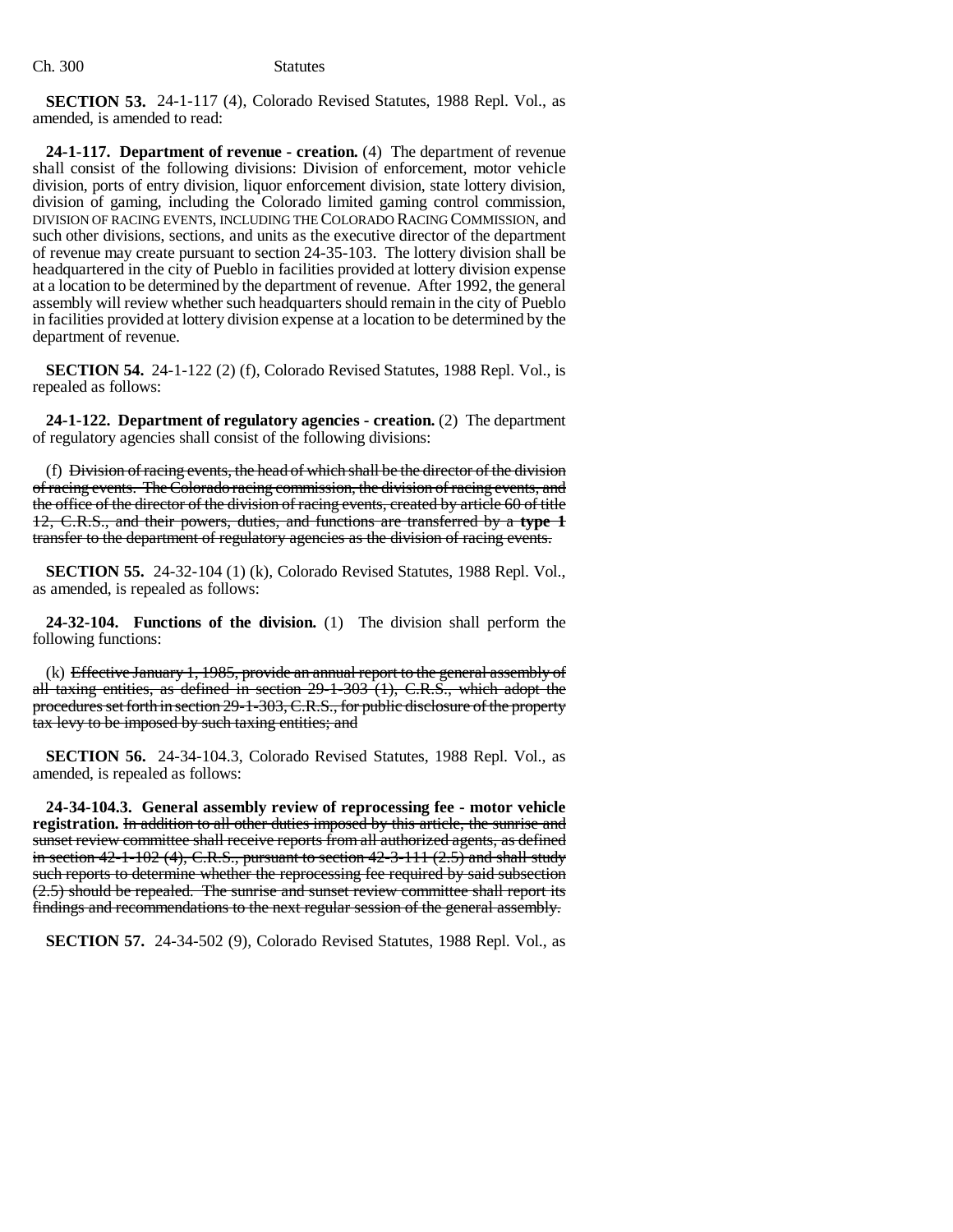amended, is repealed as follows:

24-34-502. Unfair housing practices prohibited. (9) <del>Unless the general</del> assembly receives written verification prior to the repealer date from the Colorado civil rights division that paragraphs  $(a)$ ,  $(b)$ ,  $(d)$ ,  $(e)$ ,  $(g)$ , and  $(h)$  of subsection  $(1)$  and subsections  $(6)$  to  $(8)$  of this section are substantially equivalent to the federal law as determined by the United States department of housing and urban development, paragraphs (a), (b), (d), (e), (g), and (h) of subsection (1) and subsections (6) to (8) of this section and this subsection (9) are repealed, effective September 13, 1992.

**SECTION 58.** 24-34-504 (5), Colorado Revised Statutes, 1988 Repl. Vol., as amended, is repealed as follows:

**24-34-504. Time limits on filing of charges - repeal.** (5) Unless the general assembly receives written verification prior to the repealer date from the Colorado civil rights division that this section is substantially equivalent to the federal law as determined by the United States department of housing and urban development, this section is repealed, effective September 13, 1992.

**SECTION 59.** 24-34-505.5 (5), Colorado Revised Statutes, 1988 Repl. Vol., as amended, is repealed as follows:

**24-34-505.5. Enforcement by the attorney general - repeal.** (5) Unless the general assembly receives written verification prior to the repealer date from the Colorado civil rights division that this section is substantially equivalent to the federal law as determined by the United States department of housing and urban development, this section is repealed, effective September 13, 1992.

**SECTION 60.** 24-34-505.6 (7), Colorado Revised Statutes, 1988 Repl. Vol., as amended, is repealed as follows:

**24-34-505.6. Enforcement by private persons - repeal.** (7) Unless the general assembly receives written verification prior to the repealer date from the Colorado civil rights division that this section is substantially equivalent to the federal law as determined by the United States department of housing and urban development, this section is repealed, effective September 13, 1992.

**SECTION 61.** 24-34-506.5 (5), Colorado Revised Statutes, 1988 Repl. Vol., as amended, is repealed as follows:

**24-34-506.5. Conciliation agreements - repeal.** (5) Unless the general assembly receives written verification prior to the repealer date from the Colorado civil rights division that this section is substantially equivalent to the federal law as determined by the United States department of housing and urban development, this section is repealed, effective September 13, 1992.

**SECTION 62.** 24-50-118 (4), Colorado Revised Statutes, 1988 Repl. Vol., as amended, is amended to read:

**24-50-118. Service and performance evaluations - system and use.** (4) The state personnel director shall monitor compliance with subsection (3) of this section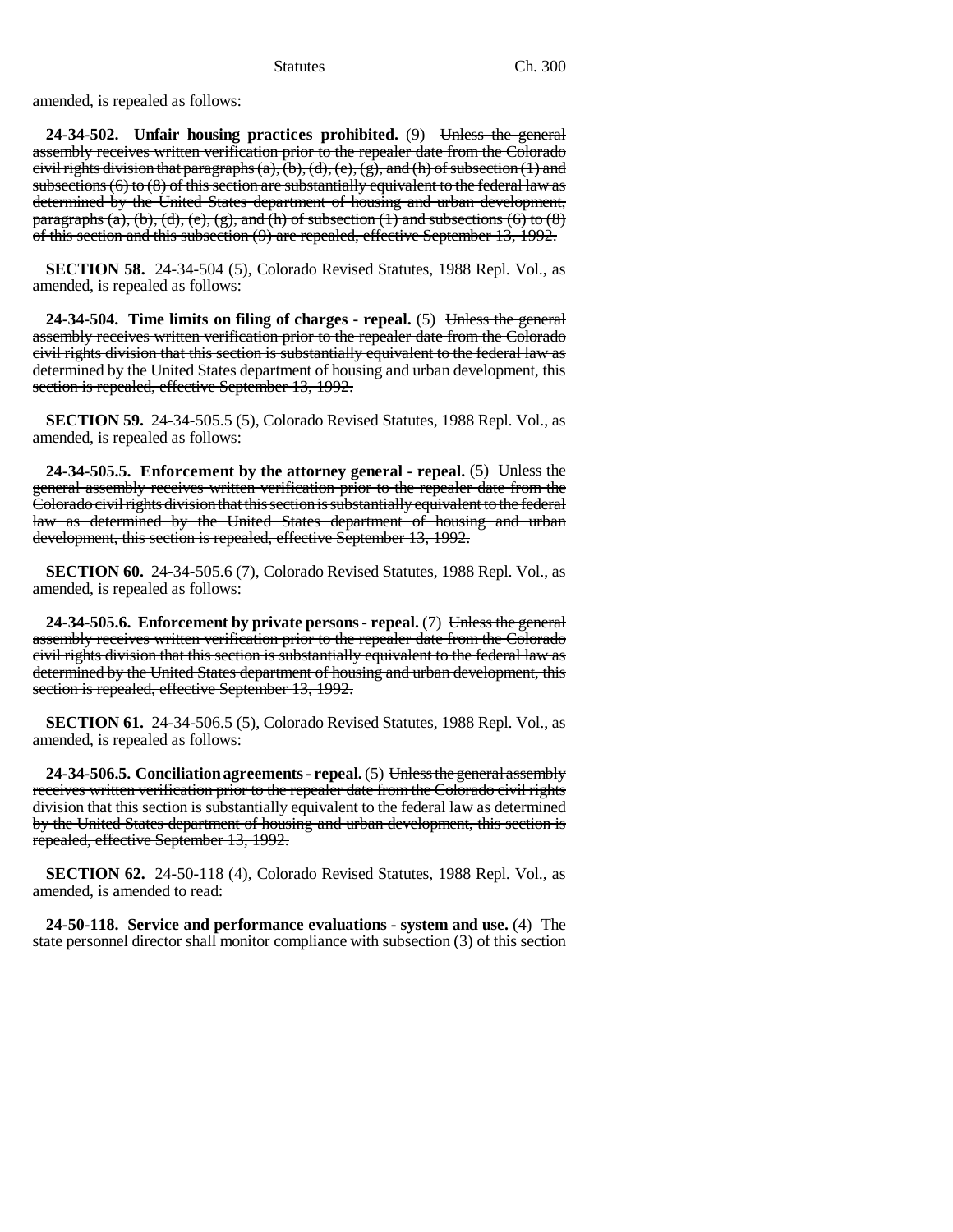and shall report his findings annually on January 1 to the joint budget committee of the general assembly. Said report shall include: The number of supervisors whose salary increases were withheld WHO WERE FINED, the number of supervisors who were demoted or terminated, and the percentage of all supervisors who acted in compliance with this section.

**SECTION 63.** 24-51-602 (1) (b), Colorado Revised Statutes, 1988 Repl. Vol., as amended, is amended to read:

**24-51-602. Service retirement eligibility.** (1) (b) State troopers who have met the age and service credit requirements stated in the following table shall, upon written application and approval of the board, receive service retirement benefits pursuant to the benefit formula set forth in section  $24-51-603$  (1)  $\overline{(b)}$  (1) and (3):

| TABLE B.1                             |
|---------------------------------------|
| <b>SERVICE RETIREMENT ELIGIBILITY</b> |

| Age                       | Service Credit |
|---------------------------|----------------|
| Requirement               | Requirement    |
| (years)                   | (years)        |
| Any Age<br>50<br>55<br>65 | 30<br>25<br>20 |

**SECTION 64.** The introductory portion to 24-60-401 (1), Colorado Revised Statutes, 1988 Repl. Vol., is amended to read:

**24-60-401. Authority to enter into compacts.** (1) Pursuant to the consent of the congress of the United States heretofore granted by Section 111, 112, Title 4, United States Code Annotated, being Section 129, Public Law 72, 81st Congress, First Session of 1949, entitled "Compacts between States for Cooperation in Prevention of Crime", and wherein the consent of congress is given "to any two or more states to enter into agreements or compacts for cooperative effort and mutual assistance in the prevention of crime and in the enforcement of their respective criminal laws and policies and to establish such agencies, joint or otherwise, as they may deem desirable for making effective such agreements and compacts", the governor of the state of Colorado is authorized to:

**SECTION 65.** 24-101-301 (7), Colorado Revised Statutes, 1988 Repl. Vol., is repealed as follows:

**24-101-301. Definitions.** (7) "Council" means the procurement advisory council established in section 24-102-502.

**SECTION 66.** 24-113-103 (3) (i), Colorado Revised Statutes, 1988 Repl. Vol., is amended to read:

**24-113-103. State competition with private enterprise prohibited exceptions.** (3) The restrictions on competition with private enterprise contained in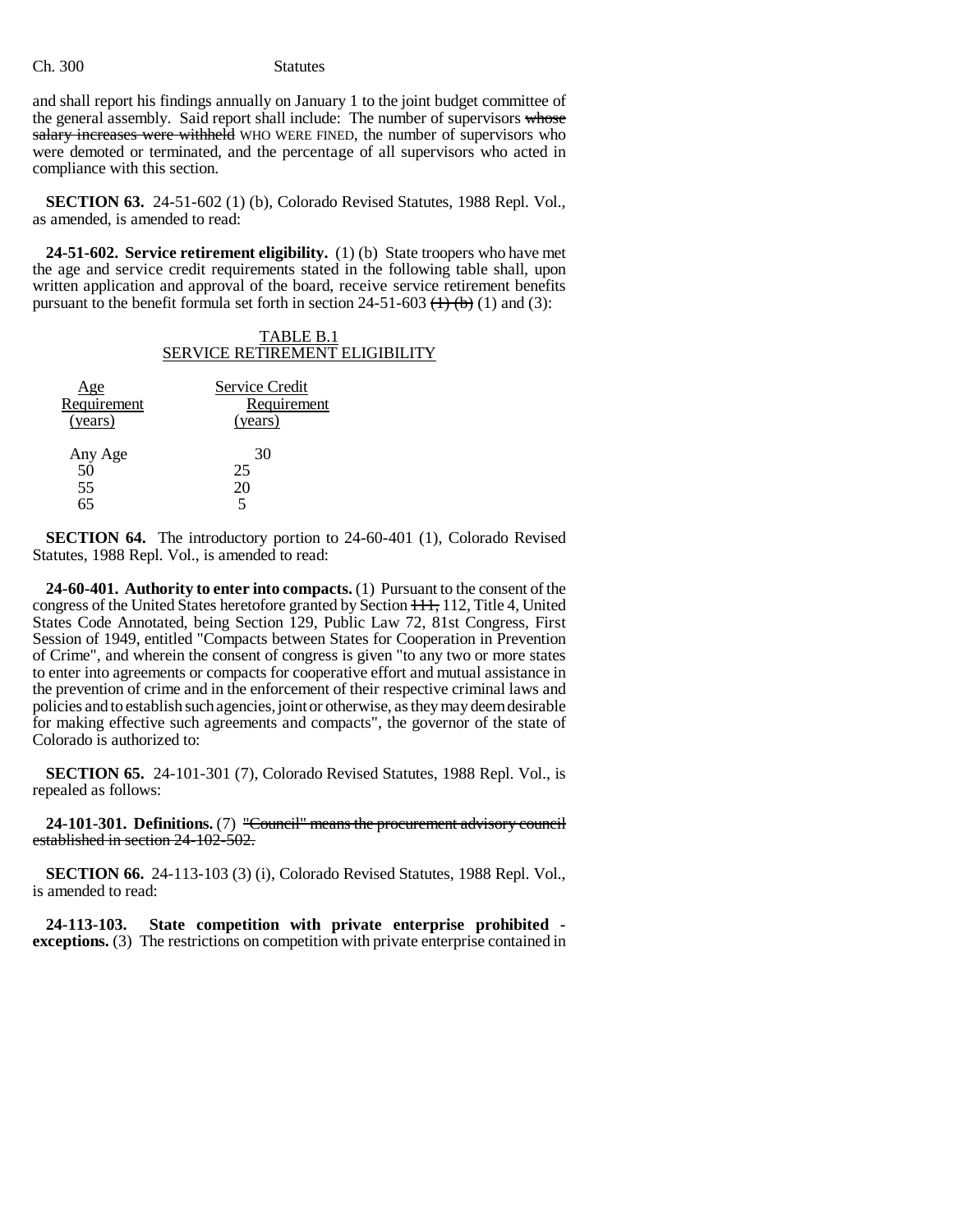this section do not apply to:

(i) The regional transportation district. and the transit construction authority.

**SECTION 67.** 25-1-107 (1) (ee) (I) (B), Colorado Revised Statutes, 1989 Repl. Vol., as amended, is amended to read:

**25-1-107. Powers and duties of the department.** (1) The department has, in addition to all other powers and duties imposed upon it by law, the following powers and duties:

(ee) (I) To establish and maintain by rule and regulation a program for the administration of medications in facilities, which program shall be developed and conducted in cooperation with the department of social services, the department of institutions, and the department of corrections within the following guidelines:

(B) Any individual who is not otherwise authorized by law to administer medication in a facility shall be allowed to perform such duties only after passing a competency evaluation. An individual who administers medications in facilities in compliance with the provisions of this paragraph (ee) shall be exempt from the licensing requirements of the "Colorado Medical Practice Act", the "Nurse Practice Act", and the laws of this state pertaining to possession of controlled substances as contained in part 1 of article 22 of title 12, C.R.S., or under the "Colorado Controlled Substances Act" THE "UNIFORM CONTROLLED SUBSTANCES ACT OF 1992", ARTICLE 18 OF TITLE 18, C.R.S.

**SECTION 68.** 25-7-114.1 (3) (d) and (5) (b) (I), Colorado Revised Statutes, 1989 Repl. Vol., as amended, are amended to read:

**25-7-114.1. Air pollutant emission notices (APEN).** (3) The commission shall promulgate a list of air pollutants which are required to be reported in an air pollutant emission notice. Prior to the commission's promulgation of such a list of air pollutants to be reported in an air pollutant emission notice, sources shall report any emissions of the following which are in excess of de minimis quantities:

(d) All extremely hazardous substances listed pursuant to section  $302(a)(2)$  of the federal "Superfund Amendments and Reauthorization Act of 1986", 42 U.S.C. sec.  $10002(a)(2)$  11002 (a)(2).

(5) (b) If the information contained in such updated notice reveals that:

(I) The source is a major source OR subject to a new source performance standard or a synthetic minor source whose actual emission removes it from synthetic minor source status; and

**SECTION 69.** 25-7-407 (10), Colorado Revised Statutes, 1989 Repl. Vol., as amended, is repealed as follows:

**25-7-407. Commission - rule-making for fireplaces.** (10) Subsections (1) to (7) of this section are repealed, effective January 1, 1993.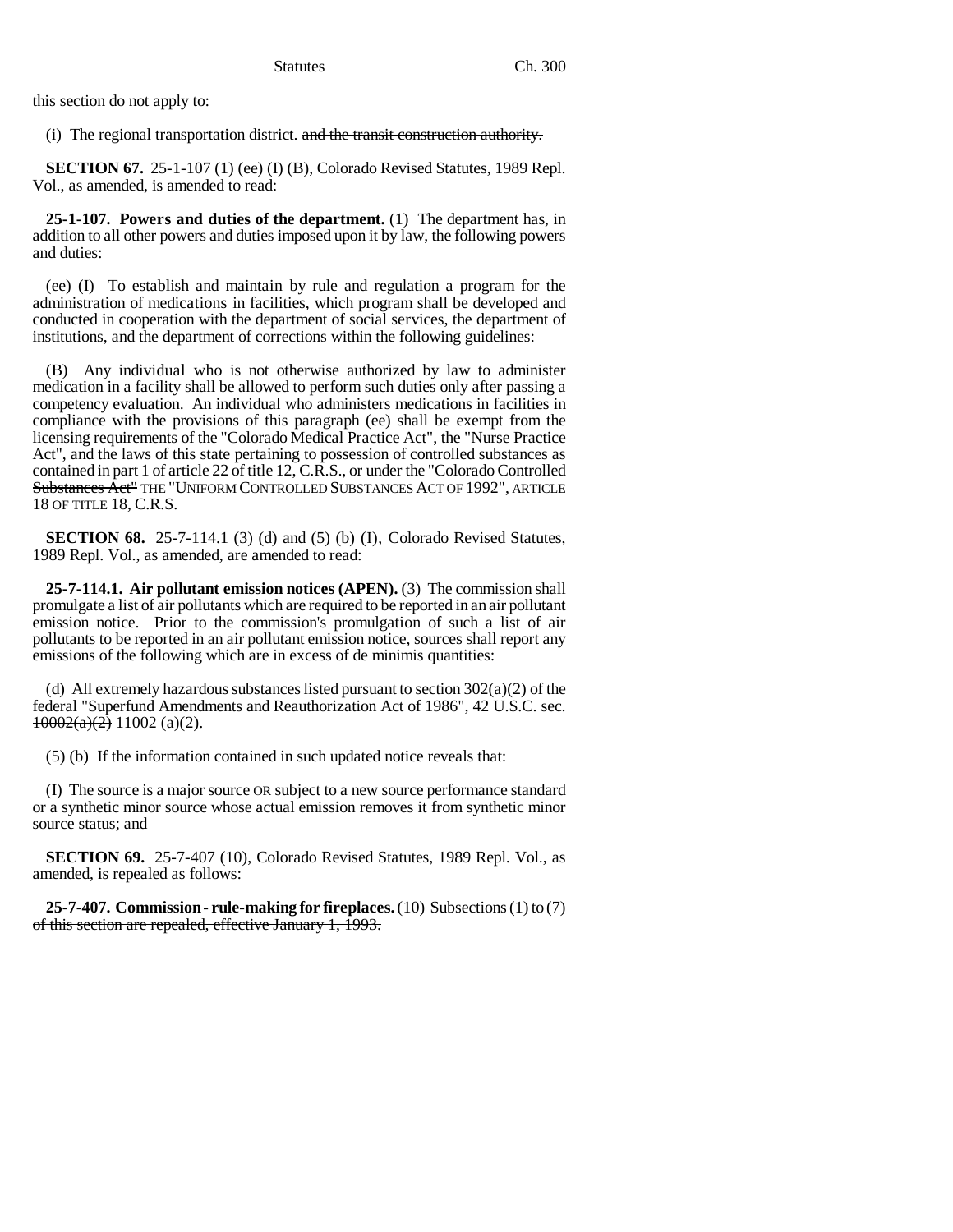**SECTION 70.** 25-15-512 (1), Colorado Revised Statutes, 1989 Repl. Vol., as amended, is amended to read:

**25-15-512. Inspections of hazardous waste incinerator sites.** (1) Each hazardous waste incinerator site shall be physically and structurally accessible at all times for inspection by the department. The department shall conduct inspections of each hazardous waste incinerator site at intervals determined by regulations of the board COMMISSION based upon the volume and toxicity of the wastes being received at such site. Such inspections shall include, but are not limited to, inspections conducted during the reception of hazardous wastes, during the incineration of hazardous wastes, and during the shipment of incineration by-products. The department shall be permitted reasonable access to all operations at any hazardous waste incinerator site for the purpose of monitoring and inspecting such operations.

**SECTION 71.** 26-2-133 (2), Colorado Revised Statutes, 1989 Repl. Vol., as amended, is amended to read:

**26-2-133. State income tax refund offset.** (2) As a condition of certifying an overpayment to the department of revenue as provided in subsection (1) of this section, the state department shall ensure that the obligated person has been afforded the opportunity for an evidentiary conference at the county department level pursuant to section 26-2-126 or 26-2-303 and the opportunity for an appeal to the state department pursuant to section 26-2-127 or 26-2-304. In addition, the state department, prior to final certification of the information specified in subsection (1) of this section to the department of revenue, shall notify the obligated person, in writing, at his last known address, that the state intends to refer the person's name to the department of revenue in an attempt to offset the obligation against the person's state income tax refund. Such notification shall inform the obligated person of the opportunity for an evidentiary conference with the county department pursuant to section 26-2-126 or 26-2-303 and of the opportunity for an appeal to the state department pursuant to section 26-2-127 or 26-2-304. In addition, the notice shall specify issues that may be raised at an evidentiary conference or on appeal, as provided by this subsection (2), by the obligated person in objecting to the offset and shall specify that the obligated person may not object to the fact that an overpayment occurred. A person who has received a notice pursuant to this subsection (2) shall request, within thirty days from the date such notice was mailed, an administrative review or evidentiary hearing CONFERENCE, as provided in this subsection (2).

**SECTION 72.** 26-4-504 (2) (a), Colorado Revised Statutes, 1989 Repl. Vol., as amended, is amended to read:

**26-4-504. Personal needs benefits - amount - patient personal needs trust fund required - funeral and burial expenses - penalty for illegal use.** (2) (a) Except as otherwise provided in paragraph (b) of this subsection  $(2)$ , The basic maximum amount payable pursuant to subsection (1) of this section for personal needs to any recipient admitted to a nursing facility or intermediate care facility for the mentally retarded shall be thirty-four dollars monthly.

**SECTION 73.** 26-5-102, Colorado Revised Statutes, 1989 Repl. Vol., as amended, is amended to read: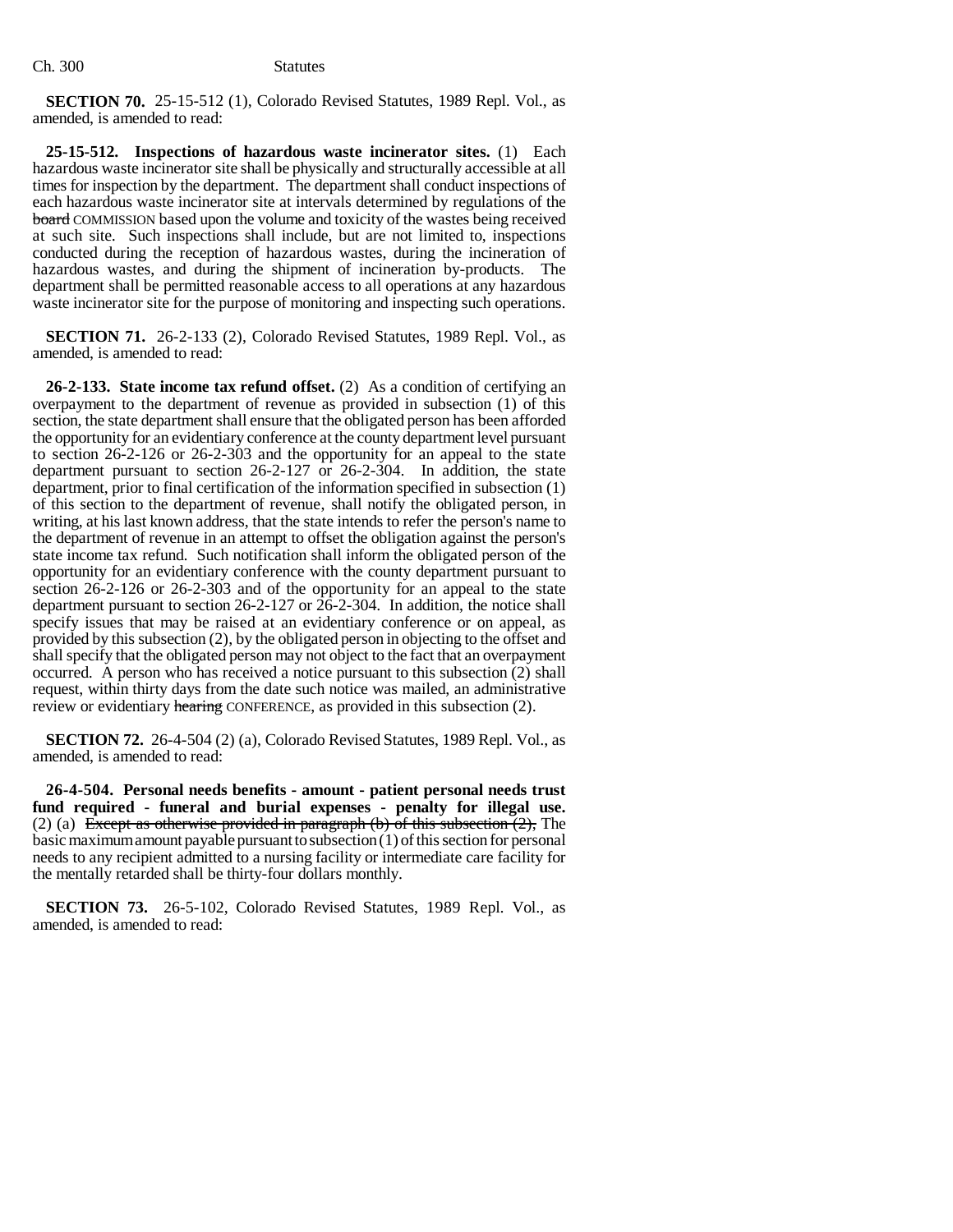**26-5-102. Provision of child welfare services.** The state department shall adopt rules and regulations to establish a program of child welfare services, administered by the state department or supervised by the state department and administered by the county departments, and, where applicable, in accordance with the conditions accompanying available federal funds for such purpose. Said rules and regulations shall include a fee schedule based upon ability to pay, requiring those persons legally responsible for the child who are financially able as determined by the state department to pay for all or a portion of the services provided under this article. Upon appropriate request and within available appropriations, child welfare services shall be provided for any child residing or present in the state of Colorado who is in need of such services. Foster care fees shall be considered child support obligations, and all remedies for the enforcement and collection of child support shall apply. Foster care fees established pursuant to this section may be collected pursuant to the administrative procedures to establish child support enforcement set forth in article 13.5 of this title. Due process is guaranteed in all actions regarding any such administrative process concerning foster care fees, and any obligor may request a court hearing of the matter before the district court in the manner prescribed in section 26-13.5-108 26-13.5-105. Nothing contained in article 13.5 of this title shall be construed to deprive a court of competent jurisdiction from determining the duty of support of any obligor against whom an administrative order is issued pursuant to this article.

**SECTION 74.** 26-17-103 (8), Colorado Revised Statutes, 1989 Repl. Vol., as amended, is amended to read:

**26-17-103. Definitions.** (8) "Health sciences center" means the schools of medicine, dentistry, nursing, and pharmacy established by the regents under section 5 of article VII ARTICLE VIII of the state constitution.

**SECTION 75.** 27-10.5-104 (1) (a), Colorado Revised Statutes, 1989 Repl. Vol., as amended, is amended to read:

**27-10.5-104. Authorized services and supports - conditions of funding purchase of services and supports - boards of county commissioners appropriation.** (1) Subject to annual appropriations by the general assembly, the department of institutions shall provide or purchase, pursuant to subsection (4) of this section, authorized services and supports through the community centered boards for persons who have been determined to be eligible for such services and supports pursuant to section 27-10.5-106, and as specified in the eligible person's individualized plan. Those services and supports may include, but are not limited to, the following:

(a) Family support services, including an array of supportive services provided to the person receiving services and the person's family which enable the family to maintain such person in the family home, thereby preventing or delaying the need for out-of-home placement which is unwanted by the person or the family, pursuant to section 27-10.5-301 27-10.5-401;

**SECTION 76.** 29-13-102 (5), Colorado Revised Statutes, 1986 Repl. Vol., as amended, is amended to read: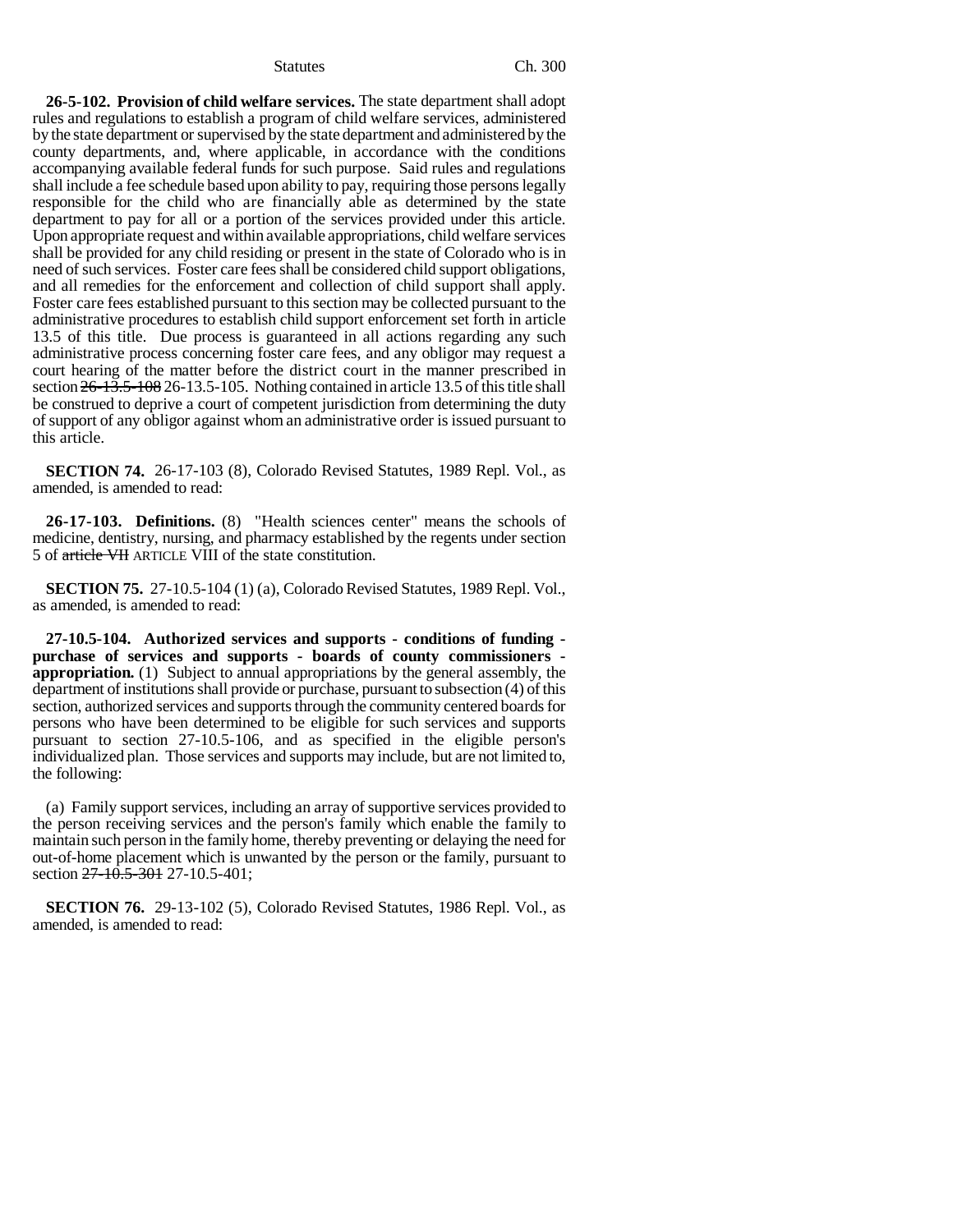**29-13-102. Authority for units of local government to pool insurance coverage.** (5) The commissioner of insurance, or any person authorized by him, shall conduct an insurance examination at least once a year to determine that proper underwriting techniques and sound funding, loss reserves, and claims procedures are being followed. This examination shall be paid for by the self-insurance pool out of its funds at the same rate as provided for foreign insurance companies under section  $10-1-110$  (5), 10-1-204 (9), C.R.S.

**SECTION 77.** 32-1-104 (1), Colorado Revised Statutes, as amended, is amended to read:

**32-1-104. Establishment of a special districts file.** (1) The division shall promptly establish and maintain on a current basis, as a public record, a file listing by name all special districts, listing the names and addresses of all the members of the boards of the special districts, and recording all changes in the boundaries of the special districts. The file shall also list the names of the officers of each special district and a business address, a telephone number, and the name of a contact person for each district. Annually, the division shall compile and maintain a current and revised list of special districts for public inspection. Each special district shall register its business address, its telephone number, and the name of a contact person with the division when certifying the results of a district election pursuant to section  $1-10-202$  1-10-203 (1), C.R.S.

**SECTION 78.** 32-1-401 (3), Colorado Revised Statutes, as amended, is amended to read:

**32-1-401. Inclusion of territory - procedure.** (3) Not more than thirty days nor less than twenty days prior to a meeting of the board held pursuant to paragraph (b) of subsection  $(1)$  of this section or paragraph  $(b)$  of subsection  $(2)$  of this section, the secretary of the special district shall send postcard or letter notification of said meeting to the property owners within the area proposed to be included within the special district as listed on the records of the county assessor on the date requested unless the petitioners represent one hundred percent of the property owners. The notification shall indicate that it is a notice of a meeting for consideration of the inclusion of real property within a special district and shall indicate the date, time, location, and purpose of the meeting, a reference to the type of special district proposed for inclusion, the maximum mill levy, if any, or stating that there is no maximum which may be imposed if the proposed area is included within the special district, and procedures for the filing of a petition for exclusion pursuant to section 32-1-203  $(2.5)$  (3.5). Except as provided in this subsection (3), the mailing of the postcard notification to all addresses, except post office box addresses, within the area proposed to be included within the special district shall constitute a good-faith effort to comply with this section, and failure to notify all electors thereby shall not provide grounds for a challenge to the meeting being held.

**SECTION 79.** 32-9-103 (7) (a), Colorado Revised Statutes, as amended, is amended to read:

**32-9-103. Definitions.** (7) (a) "Mass transportation system" or "system" means any system of the district or any other system, the owner or operator of which contracts with the district for the provision of transportation services, which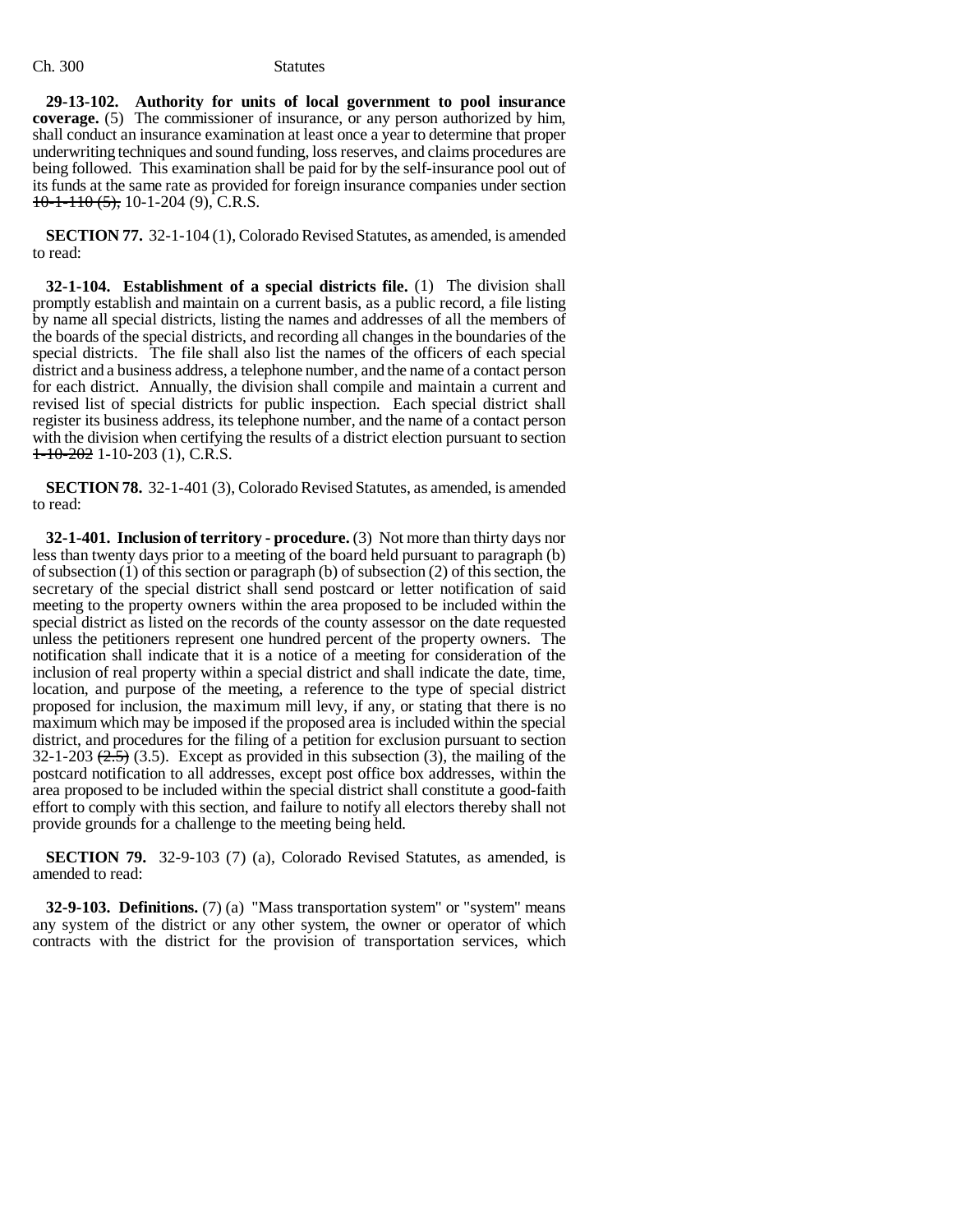transports the general public by bus, rail, air, or any other means of conveyance except the fixed guideway rapid transit system provided for in section 32-9.5-103, or any combination thereof, within the district.

**SECTION 80.** 32-9-151 (2), Colorado Revised Statutes, as amended, is amended to read:

**32-9-151. Conduct and costs of elections.** (2) The district shall reimburse each affected county for all true and actual costs of conducting a district election pursuant to sections 1-5-505 AND 1-5-506, and  $1-5-507$ , C.R.S.

**SECTION 81.** 32-10-138 (1), Colorado Revised Statutes, as amended, is amended to read:

**32-10-138. Persons entitled to vote at district elections.** (1) No person shall be permitted to vote in any election unless that person is an ELIGIBLE elector as defined in section 32-10-103 (5) (a).

**SECTION 82.** 33-1-105.5 (1), Colorado Revised Statutes, 1984 Repl. Vol., as amended, is amended to read:

**33-1-105.5. Acquisition of property - procedure.** (1) Except as provided in subsection  $(9)$  (7) of this section, before the commission purchases any fee title interest in real property pursuant to section 33-1-105 (1) (a), it shall solicit bid proposals from all interested parties through the issuance of a request for proposals. Notice of such request for proposals shall be published in a newspaper of general circulation in the area where the commission plans to purchase the real property.

**SECTION 83.** 34-21-108 (3), Colorado Revised Statutes, 1984 Repl. Vol., as amended, is amended to read:

**34-21-108. Report of director - bulletins.** (3) Materials prepared under the authority of this section or any other materials of the division of mines OFFICE OF ACTIVE AND INACTIVE MINES of the state of Colorado circulated in quantity outside the department shall be issued subject to the approval and control of the executive director of the department of natural resources.

**SECTION 84.** 35-11.5-109 (2), Colorado Revised Statutes, 1984 Repl. Vol., as amended, is amended to read:

**35-11.5-109. Prohibited acts.** (2) It shall be unlawful for any person to utilize any organic label if that person fails to comply with any standard promulgated for the use of such label pursuant to section 35-11.5-104  $(\pm)$   $(\pm)$  (1) (h). Any person who violates this subsection (2) may be subject to appropriate civil or administrative proceedings or both.

**SECTION 85.** 35-53-101 (2), Colorado Revised Statutes, 1984 Repl. Vol., as amended, is amended to read:

**35-53-101. Brand inspection tax - service charge - waiver permit.** (2) When any individual, firm, association, partnership, or corporation, referred to in this article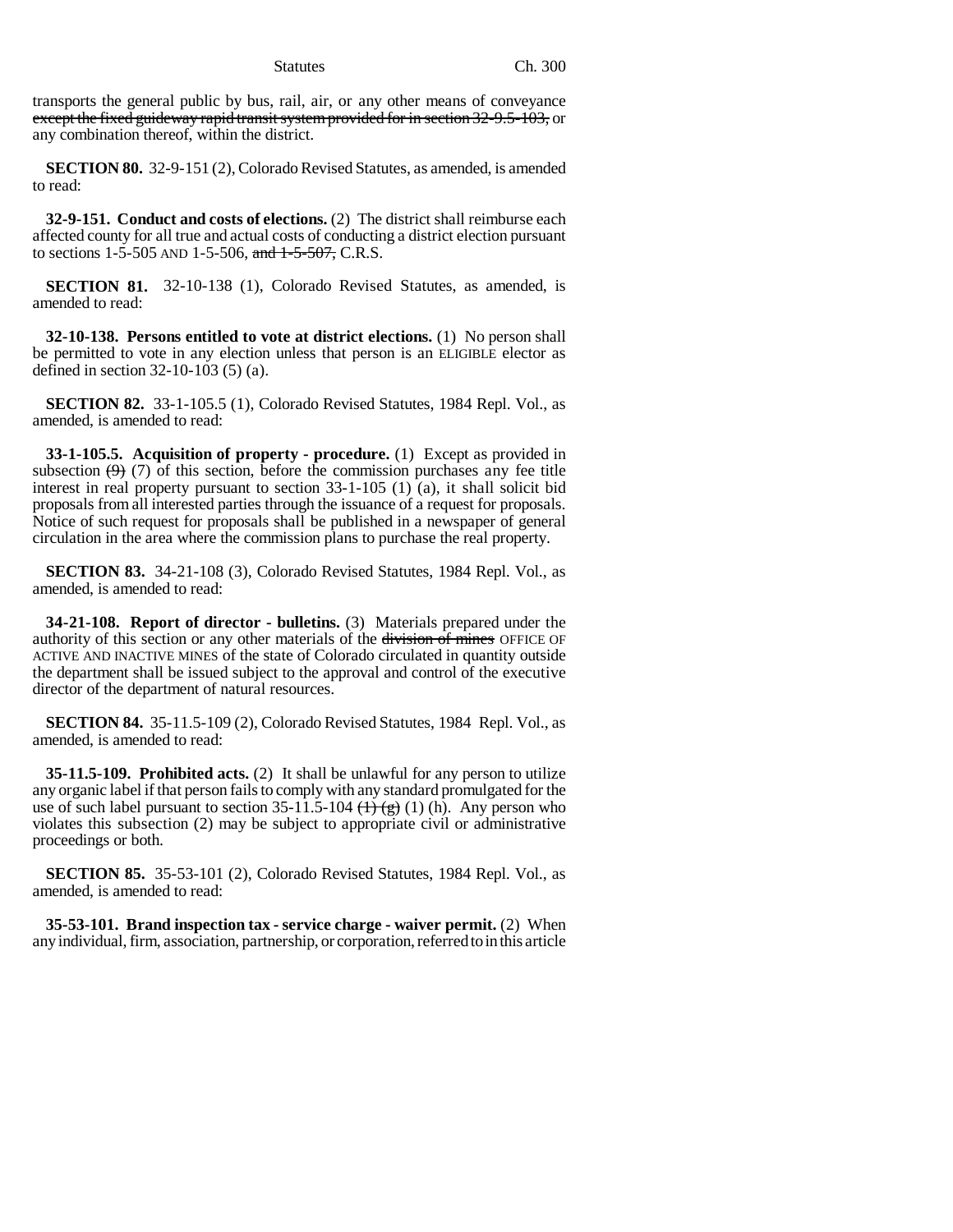as "person", who owns or has had under his control by lease or grazing permit for not less than five years a headquarters ranch or farm and who moves any cattle, horses, or mules from such headquarters place to another grazing or feeding ground which is also owned by such person or which has been controlled by lease or by grazing permit for not less than five years by such person or when such person moves any cattle, horses, or mules from such grazing or feeding ground within this state to his headquarters ranch or farm in this state, such person, upon payment of a fee in the amount of twenty-five dollars, may apply to the state board of stock inspection commissioners for and may be granted a brand inspection fee waiver permit, irrespective of the fact such headquarters ranch or farm and such other grazing or feeding grounds exceed the seventy-five-mile radius SEVENTY-FIVE MILES FROM THE POINT OF ORIGIN provided for in section 35-53-105 (4) (f) or that said grazing or feeding grounds are outside this state. If such brand inspection fee waiver permit is granted by the state board of stock inspection commissioners, it shall entitle the permittee to move cattle, horses, and mules for grazing or feeding purposes, with no change of ownership involved, between such headquarters ranch or farm and such other grazing or feeding grounds, with no charge for brand inspection and no collection of a beef board fee. If such livestock are moved outside this state, the permittee shall guarantee that, if, for any reason, the livestock are not returned to the Colorado ranch or farm, the permittee will immediately pay the required brand inspection and beef board fee to the state board of stock inspection commissioners.

**SECTION 86.** 39-2-130 (6), Colorado Revised Statutes, 1982 Repl. Vol., as amended, is repealed as follows:

**39-2-130. Membership of the advisory committee - terms - compensation meetings.** (6) (a) This section is repealed, effective July 1, 1993.

(b) Prior to said repeal the advisory committee shall be reviewed pursuant to section  $39-2-129(2)$  (b).

**SECTION 87.** 39-2-131 (2), Colorado Revised Statutes, 1982 Repl. Vol., as amended, is repealed as follows:

**39-2-131. Function of the committee.** (2)  $(a)$  This section is repealed, effective July 1, 1993.

(b) Prior to said repeal, the advisory committee shall be reviewed pursuant to section  $39-2-129(2)$  (b).

**SECTION 88.** 39-23-142 (6) and (8), Colorado Revised Statutes, 1982 Repl. Vol., are amended to read:

**39-23-142. Assessment of the tax - payment.** (6) To be valued as agricultural land under subsection (5) of this section, a parcel of land must, as of the decedent's date of death, qualify as agricultural land for general property tax purposes under section  $39-1-103(6)$ ,  $39-1-102(1.6)$ , subject to subsection (8) of this section.

(8) If the executive director is of the opinion that the value of land established under subsection (5) of this section has not been properly determined under section 39-1-103 (5) or properly classified as agricultural land under section 39-1-103 (6),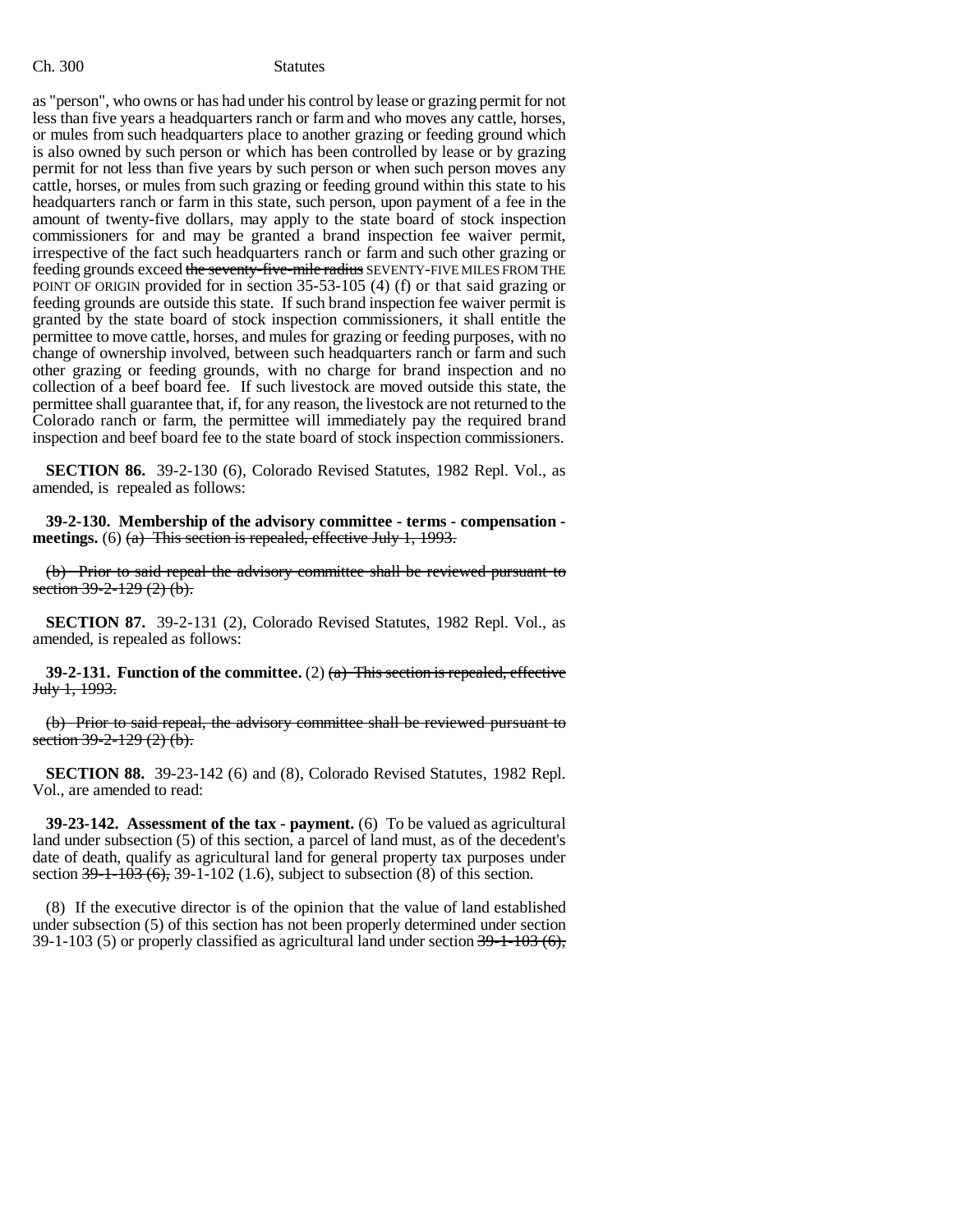39-1-102 (1.6), the executive director may appeal such valuation or classification to the state board of assessment appeals as provided in section 39-2-125 (1) (g). Such appeal must be brought within one year after the filing of the statement required by section 39-23-138, or within twenty-one months after the decedent's date of death, whichever is later. The decision of the state board of assessment appeals, with respect to such appeal, shall be binding for all purposes under this section.

**SECTION 89.** 40-3.4-108 (2), Colorado Revised Statutes, 1984 Repl. Vol., as amended, is amended to read:

**40-3.4-108. Funding - federal requirements - program participation.** (2) Upon collecting the charge imposed pursuant to subsection (1) of this section, each provider may retain, from the total charges collected, an amount sufficient to reimburse such provider for its provision of low-income telephone assistance and shall transmit the remaining portion of the total charges collected to the state treasurer, who shall credit the same to the low-income telephone assistance fund, which fund is hereby created. For the fiscal years beginning on or after July 1, 1991, the moneys in the fund shall be subject to annual appropriation by the general assembly for the direct and indirect costs incurred by the department of social services under this article. Notwithstanding any provision of section 40-17-103 to the contrary, for the fiscal year beginning July 1, 1990, the state treasurer is hereby directed to transfer to the low-income telephone assistance fund, out of any unexpended and unencumbered moneys at the end of the fiscal year beginning July 1, 1989, in the Colorado disabled telephone users fund created in section 40-17-103, the sum of eight hundred thousand dollars, which sum is available to and may be expended by the public utilities commission for the purpose of reimbursing the commission, telecommunications providers, and the department of social services in administering the low-income telephone assistance program in accordance with this article. Such moneys shall be available only for the fiscal year beginning July 1, 1990.

**SECTION 90.** 40-6.5-109, Colorado Revised Statutes, 1984 Repl. Vol., is repealed as follows:

**40-6.5-109. Consumer counsel report.** The consumer counsel shall report to the general assembly no later than July 1, 1987, all of the moneys which the existence of the counsel has saved consumers as defined herein due to the existence of the counsel between July 1, 1984, and July 1, 1987.

**SECTION 91.** 40-14-106 (3), Colorado Revised Statutes, 1984 Repl. Vol., is repealed as follows:

**40-14-106. Jurisdiction of courts.** (3) Any district attorney for the county having jurisdiction to prosecute violations of this article shall send copies of any complaints received during each of the fiscal years 1984-85 through 1986-87 which refer to violations of this article no later than the October 1 following each such fiscal year to the public utilities commission. In the event that such complaints are not in written form, any district attorney may provide a summary of such complaints instead of a copy.

**SECTION 92.** 40-14-107, Colorado Revised Statutes, 1984 Repl. Vol., is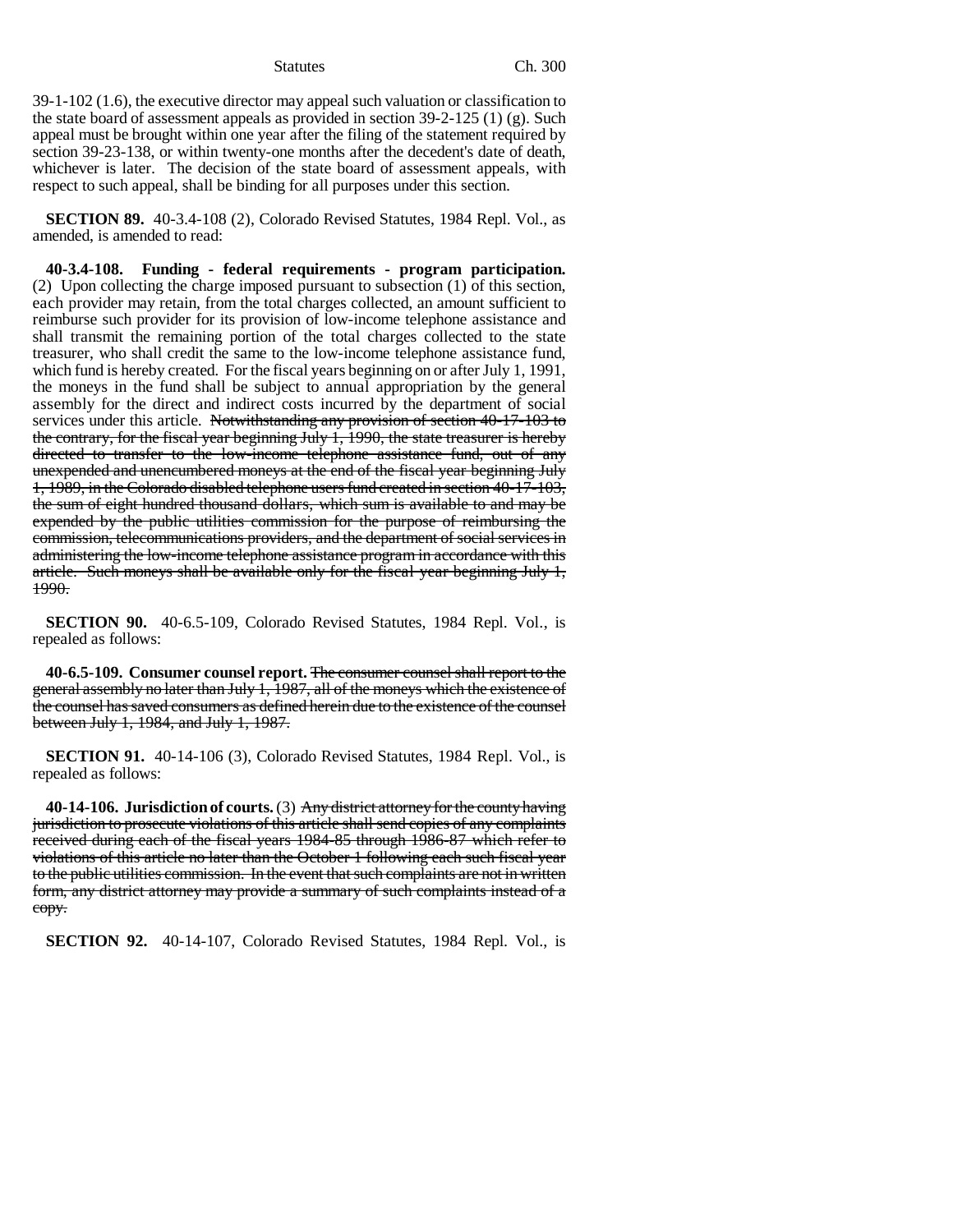### repealed as follows:

**40-14-107. Office of regulatory reform - report to general assembly.** During each of the years 1985 through 1990, the office of regulatory reform shall conduct a survey of district attorneys regarding compliance with this article. The office shall include the findings of each survey in its annual report required pursuant to section  $24-34-904$  (1) (j), C.R.S., following each such survey.

**SECTION 93.** 40-17-103 (3) (e), Colorado Revised Statutes, 1984 Repl. Vol., as amended, is amended to read:

**40-17-103. Commission - powers and duties.** (3) The commission shall, through the promulgation of rules, develop and implement a mechanism to recover its costs and the cost to local exchange companies in implementing and administering telecommunications relay services required by this article. The mechanism shall, at a minimum, provide for the following:

(e) The authority of a local exchange company to deduct and retain as reimbursement for its administrative costs an amount not to exceed three-quarters of one percent of the amount of total monthly surcharges collected by such local exchange company. In addition, the mechanism shall include a requirement that any remaining amount of moneys be transmitted to the state treasurer who shall credit the same to the "Colorado Disabled Telephone Users Fund" created by section 40-17-105 40-17-104.

**SECTION 94.** 41-3-105 (2), Colorado Revised Statutes, 1984 Repl. Vol., is amended to read:

**41-3-105. Board of commissioners.** (2) The board of commissioners of an authority created by the formation of a combination shall consist of at least five members, but no more than nine members, representing the counties or municipalities participating in the combination. The authorizing resolution, filed with the director of the division of local government in the department of local affairs, as provided in section 41-3-104 (1), shall contain a provision as to the representation of the counties and municipalities participating in the combination. The members of the board of an authority created by a combination shall be appointed by resolution of the governing boards of the counties or municipalities that are members of the combination, the initial appointments, at the election of such municipality or county, to be made by the authorizing resolution filed with the director of said division. If the county in which the airport is to be located is not a member of the combination, then the member or members, if any, to which such county is entitled shall be appointed by the board of county commissioners of such county. The board created by the independent action of a county shall consist of five members who shall be appointed by the board of county commissioners of the county, and initial appointments to such board, at the election of the board of county commissioners, may be made in the authorizing resolution filed with the director of said division. Board members shall be taxpaying electors, as defined in section  $1-1-104$  (29)  $1-1-104$  (49), C.R.S., at the time of their appointment, residing in the municipality or county from which appointed. After an authority is organized by the formation of a combination, the inclusion of additional counties or municipalities shall entitle the included municipalities or counties to representation on the same basis as other counties or municipalities. Each member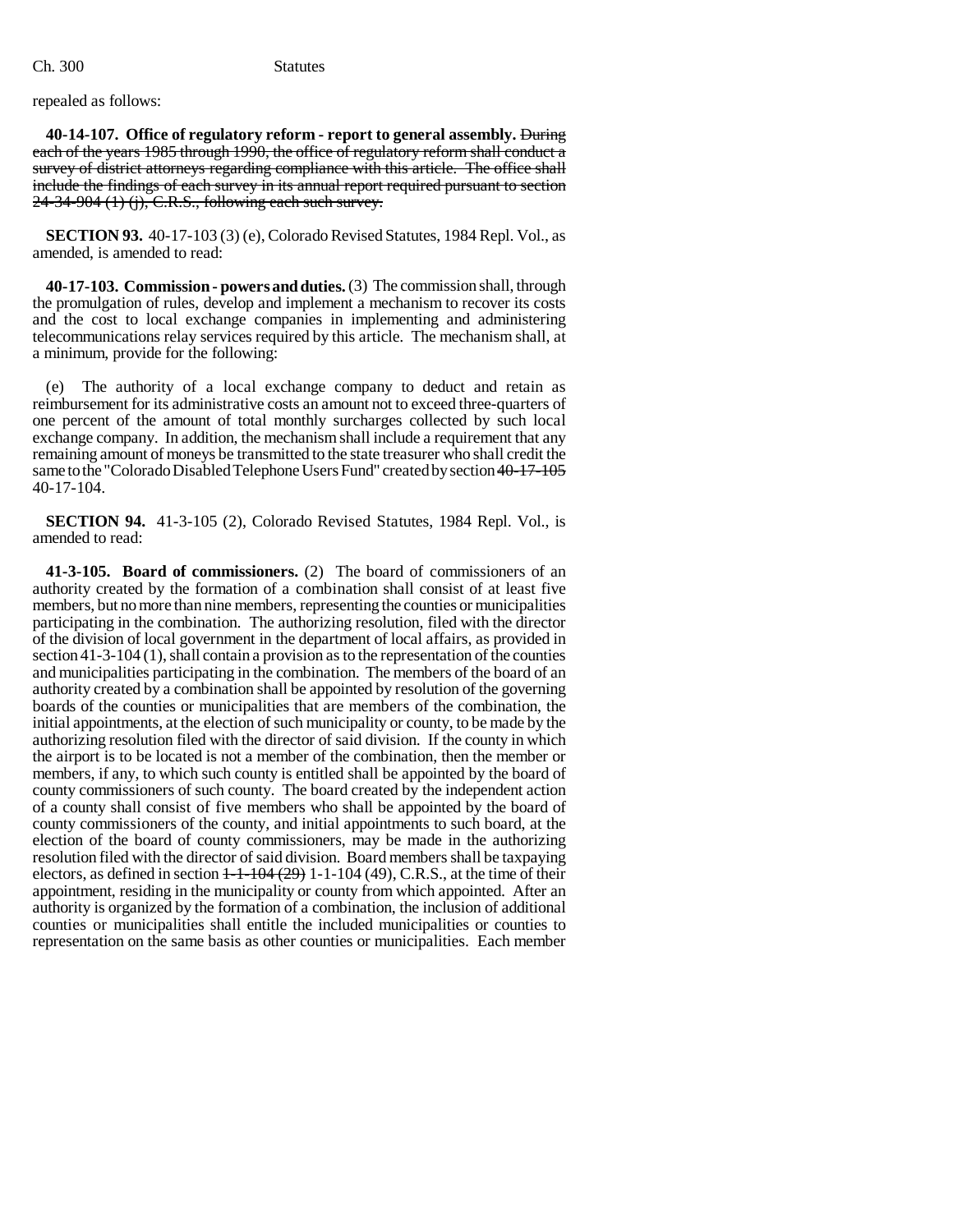of the board may receive as compensation for his services a sum not in excess of sixty dollars per year. No member of the board shall receive any compensation as an employee of the authority or otherwise, other than that provided in this section, and no member of the board shall be interested in any contract or transaction with the authority except in his official respective capacity.

**SECTION 95.** 42-1-204, Colorado Revised Statutes, 1984 Repl. Vol., is amended to read:

**42-1-204. Uniform rules and regulations.** The executive director of the department has the power to make uniform rules and regulations not inconsistent with articles 1 to 4 of this title AND to enforce the same. Nothing in this section shall be construed to authorize the executive director to promulgate regulations relating to subsections  $(2)$  and  $(3)$  of section 42-4-228, but the authority to promulgate additional regulations governing the transportation of explosives and other dangerous articles by vehicles upon the highways as they are considered advisable for the protection of the public shall be vested in the public utilities commission.

**SECTION 96.** 42-2-122.1 (6) (b), Colorado Revised Statutes, 1984 Repl. Vol., is amended to read:

**42-2-122.1. Revocation of license based on administrative determination.** (6) (b) Upon the expiration of the period of revocation under this section, if the person's license is still suspended or revoked on other grounds, the person may seek a probationary license as authorized by sections 42-2-122 (4) and SECTION 42-2-123 (13) subject to the requirements of paragraph (c) of this subsection (6).

**SECTION 97.** 42-2-508 (1), Colorado Revised Statutes, 1984 Repl. Vol., as amended, is amended to read:

**42-2-508. Unlawful acts - penalty.** (1) It is unlawful for any person other than an employee of the department to perform commercial driver's license driving tests, to act as a commercial driver's license testing unit, or to act as a commercial driver's license driving tester unless such person has been duly licensed by the department under the provisions of section  $42-4-507$  42-2-507.

**SECTION 98.** 42-3-106 (26) (a) and (26) (b), Colorado Revised Statutes, 1984 Repl. Vol., as amended, are amended to read:

**42-3-106. Taxable value of classes of property - rate of tax - when and where payable - department duties - apportionment of tax collections.** (26) (a) During the month of January of each year, the treasurer of each county shall calculate the percentages which the dollar amount of ad valorem taxes levied in his county during the preceding calendar year for county purposes and for the purposes of each political and governmental subdivision located within the boundaries of his county were of the aggregate dollar amount of ad valorem taxes levied in his county during the preceding calendar year for said purposes. Except as provided in paragraph (d) of this subsection  $(26)$ , The percentages so calculated shall be used for the apportionment between the county itself and each political and governmental subdivision located within its boundaries of the aggregate amount of specific ownership tax revenue to be paid over to him during the current calendar year.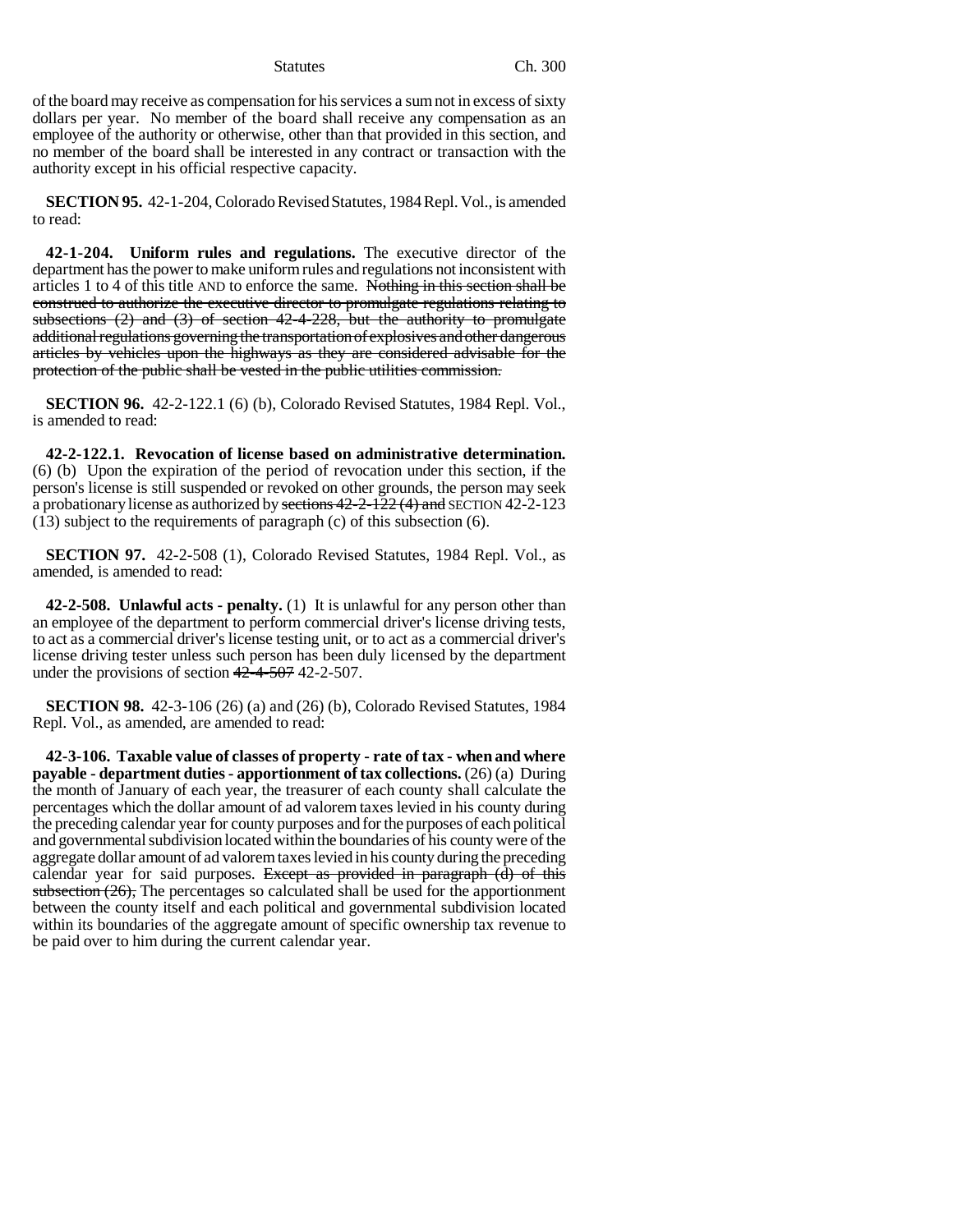### Ch. 300 Statutes

(b) On the tenth day of each month, the aggregate amount of specific ownership taxes on Class A, B, C, D, and F personal property received or collected by the county treasurer during the preceding calendar month shall be apportioned between the county and each political and governmental subdivision located within the boundaries of the county according to the percentages calculated in the manner prescribed in paragraphs (a) and (d) PARAGRAPH (a) of this subsection (26), and the respective amounts so determined shall be credited or paid over to the county and each such subdivision.

**SECTION 99.** 42-3-123 (21) (b) and (23) (c), Colorado Revised Statutes, 1984 Repl. Vol., as amended, are amended to read:

**42-3-123. Registration fees - passenger and passenger-mile taxes.** (21) (b) The department shall furnish appropriate identification, by means of tags or otherwise, to indicate that a vehicle registered under this section is not subject to the payment of ton-mile taxes or to clearance by a port of entry weigh station.

(23) (c) In addition to the alternative fuels financial incentive subaccount created pursuant to section 25-7-106.9  $(2)$  (e) (1) (e) (II), C.R.S., there shall be established two separate subaccount within the AIR account, one for the revenues available for appropriation to the department of health pursuant to paragraphs (a) and (b) of this subsection (23) and one for the revenues available for appropriation to the department of revenue pursuant to paragraph (b) of this subsection (23) and section 42-4-308. Any moneys remaining unexpended and unencumbered in either subaccount at the end of any fiscal year shall be appropriated by the general assembly for other purposes, subject to any limitations imposed by section 18 of article X of the state constitution.

**SECTION 100.** 42-3-127, Colorado Revised Statutes, 1984 Repl. Vol., as amended, is repealed as follows:

**42-3-127. Highway construction vehicles exempt from tax.** Motor vehicles operated within the confines of highway construction projects of the department of transportation and motor vehicles operated within the confines of highway construction projects of all political subdivisions of the state of Colorado and used in the construction of such projects shall be exempt from all ton-mile taxes imposed by law while working within the confine of the project.

**SECTION 101.** 42-4-307 (7), Colorado Revised Statutes, 1984 Repl. Vol., as amended, is amended to read:

**42-4-307. Definitions relating to automobile inspection and readjustment program.** (7) "Motor vehicle", as applicable to emissions inspections, includes only a motor vehicle which is operated with four wheels or more on the ground, self-propelled by any gaseous fuel, liquid gasoline, or motor fuel containing a blend of liquid gasoline and alcohol and also includes any motor vehicle having a personal property classification of A, B, or C pursuant to section 42-3-105, as specified on its vehicle registration, and for which registration in this state is required for operation on the public roads and highways or which motor vehicle is owned or operated or both by a nonresident who meets the requirements set forth in section 42-4-312 (1) (b.5). "Motor vehicle" does not include vehicles registered pursuant to section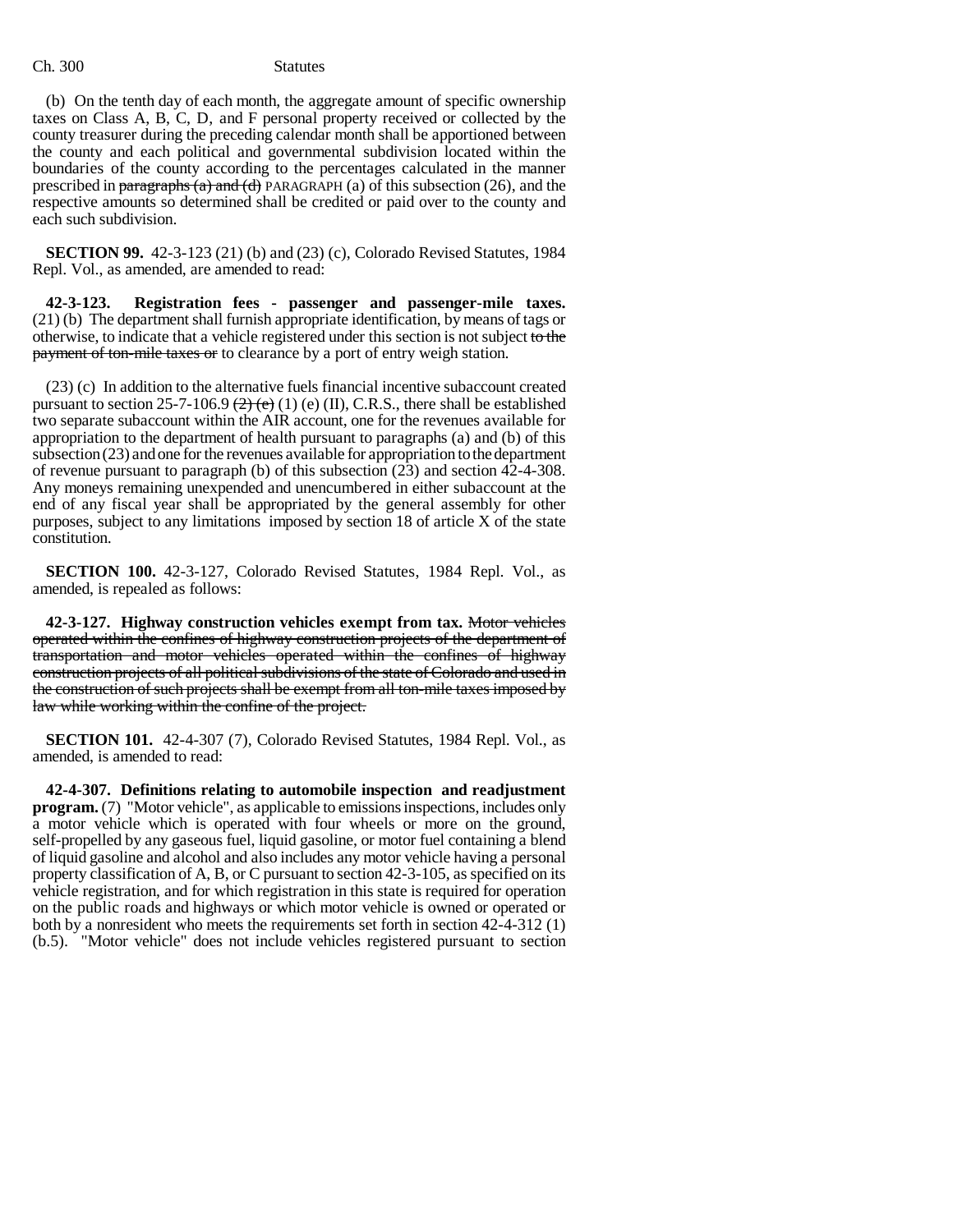42-3-122.5, 42-3-123 (11) or 42-3-128 or vehicles registered pursuant to section 42-15-102 which are of model year 1959 or earlier or which have two-stroke cycle engines.

**SECTION 102.** 42-4-309.5 (3) (a), Colorado Revised Statutes, 1984 Repl. Vol., as amended, is amended to read:

**42-4-309.5. Powers and duties of the executive director of the department of health - automobile inspection and readjustment program.** (3) (a) The executive director may establish and operate such technical or administrative centers as may be necessary for the proper administration of the automobile inspection and readjustment program and for the state smoking vehicle programs provided for in sections 18-13-110, C.R.S.,  $25-7-130$  (5),  $42-4-319$ , and  $42-4-320$ . C.R.S.

**SECTION 103.** 8-82-101, Colorado Revised Statutes, 1986 Repl. Vol., is amended to read:

**8-82-101. Nonprofit corporation - authorization and purposes.** For the purpose of performing the functions required under the provisions of the "Colorado Employment Security Act", articles 70 to 82 of this title, the division is hereby authorized to create a nonprofit corporation or authority under the laws of this state and, in the name of such nonprofit corporation or authority, to purchase land and cause to be erected thereon a building or buildings suitable for offices, or for housing equipment, or for both such purposes. Any land so purchased or buildings so constructed may be thereafter sold or exchanged when, in the determination of the directors of the corporation or authority, with the advice and consent of the advisory council created under section 8-72-105, the division no longer has need for such property, and any funds or proceeds obtained from such sale or exchange shall be the sole property of the division and distributed by it as required by the terms of articles 70 to 82 of this title.

**SECTION 104. Repeal.** 10-14-131, Colorado Revised Statutes, 1987 Repl. Vol., is repealed.

**SECTION 105.** 12-14.5-107 (1)(a), Colorado Revised Statutes, 1991 Repl. Vol., is amended to read:

**12-14.5-107. Content of written disclosure.** (1) The information statement required pursuant to section 12-14.5-106 shall be printed in at least ten-point type and shall include:

(a) The following statements concerning consumer credit reports and consumer credit agencies:

## **"RIGHTS UNDER COLORADO AND FEDERAL LAW**

You have a right to obtain a copy of your credit report from a credit bureau for a small fee. You have a right to dispute inaccurate information by contacting the credit bureau directly. However, you have no right to have accurate information removed from your credit bureau report. Under the federal "Fair CREDIT Reporting Act", the credit bureau must remove accurate negative information from your report only if it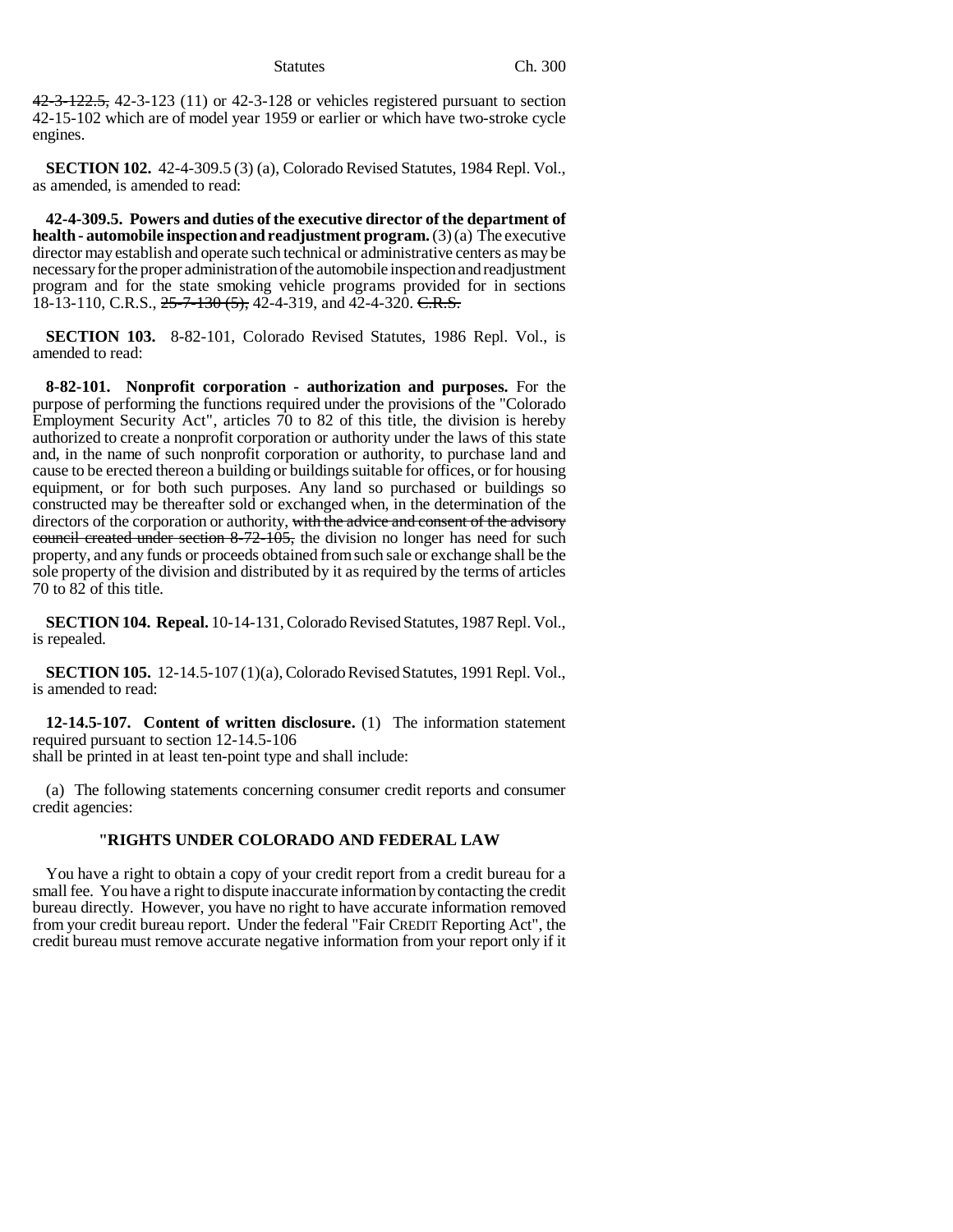Ch. 300 Statutes

is over 7 years old. Bankruptcy can be reported for 10 years. Even when a debt has been completely repaid, your report can show that it was paid late if that is accurate. You have a right to sue a credit repair company that violates the "Colorado Credit Services Organization Act". This law prohibits deceptive practices by repair companies. The "Colorado Credit Services Organization Act" also gives you a right to cancel your contract for any reason within 5 working days from the date you sign it.

The Federal Trade Commission enforces the federal "Fair Credit Reporting Act". For more information, call or write the Denver regional office of the Federal Trade Commission. The administrator of the uniform consumer credit code enforces the "Colorado Credit Services Organization Act". For more information, call or write the Colorado attorney general's office."

**SECTION 106.** 23-71-203 (2) (c), Colorado Revised Statutes, 1988 Repl. Vol., as enacted by Senate Bill 93-135, enacted at the First Regular Session of the Fifty-ninth General Assembly, is amended to read:

**23-71-203. Submission of plan for joining state system.** (2) (c) If a petition and plan of dissolution is submitted pursuant to this section, and dissolution of the junior college district is SHOULD NOT BE effected because of rejection or nonapproval of the plan, or otherwise, at any stage of the process provided for by subsection (1) of this section and section 23-71-204, no further petition or plan of dissolution pursuant to this section shall be submitted or accepted for a period of five years from the date of rejection or nonapproval or other action causing the prior plan of dissolution not to be effected.

**SECTION 107.** 24-4-105 (9) (b) (V) (B), Colorado Revised Statutes, as enacted by House Bill 93-1146, enacted at the First Regular Session of the Fifty-ninth General Assembly, is amended to read:

**24-4-105. Hearings and determinations.** (9) (b) (V) For purposes of this paragraph (b), unless the context requires otherwise:

(B) "Document" means any pleading or any other paper submitted as an appendix to such pleading by an attorney, which document is required or permitted to be filed with a clerk of court STATE AGENCY concerning any action to be commenced or which is pending before a court of record SUCH AGENCY.

**SECTION 108.** The introductory portion to 43-4-206 (1), Colorado Revised Statutes, 1984 Repl. Vol., as amended, is amended to read:

**43-4-206. State allocation.** (1) After the payments to the highway crossing protection fund required by law have been made after any distributions pursuant to section  $43-4-205$  (9) or (10) have been made, and after paying the costs of the Colorado state patrol and such other costs of the department, exclusive of highway construction, highway improvements, or highway maintenance, as are appropriated by the general assembly, sixty-five percent of the balance of the highway users tax fund shall be paid to the state highway fund and shall be expended for the following purposes: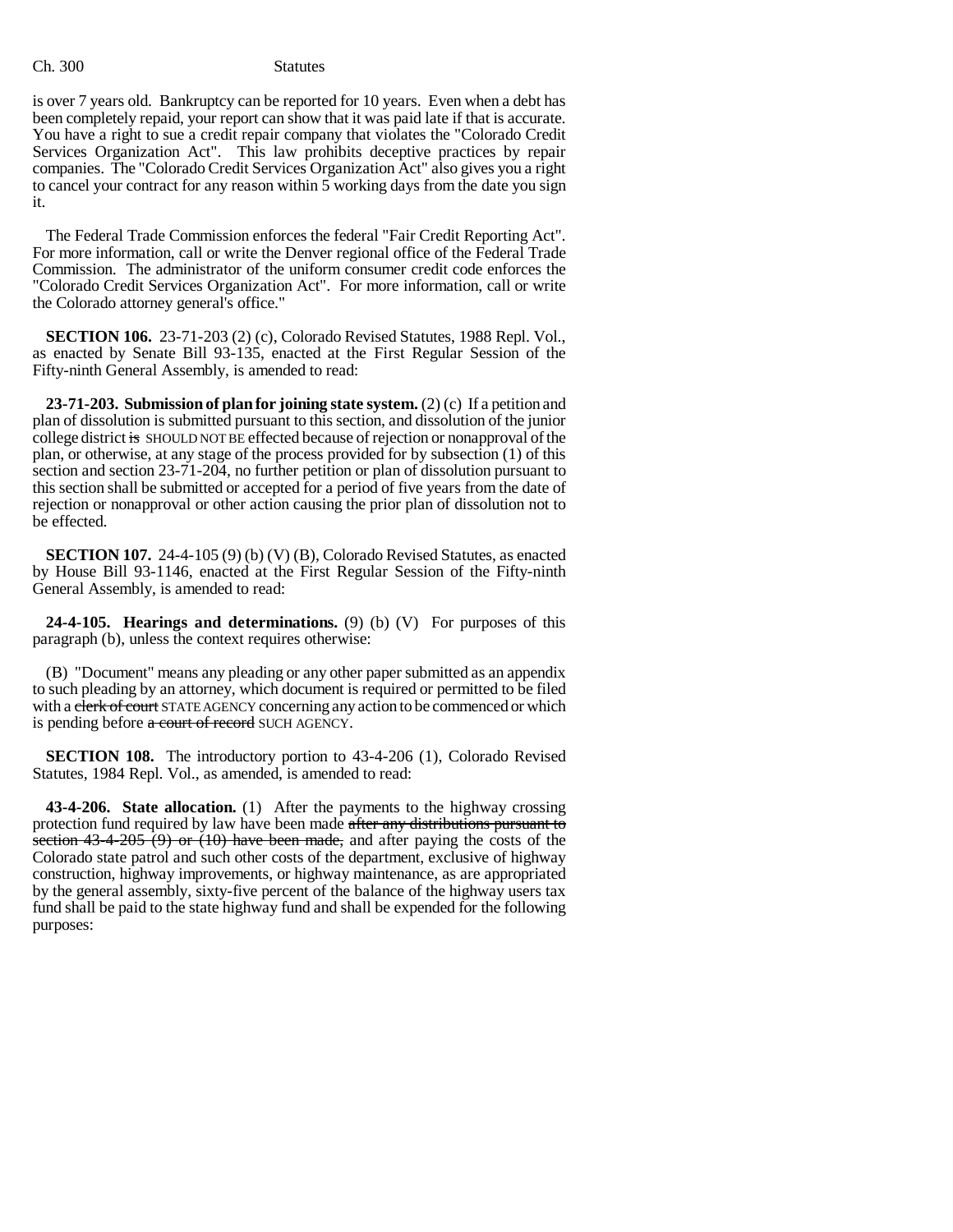**SECTION 109.** 43-4-207 (1), Colorado Revised Statutes, 1984 Repl. Vol., as amended, is amended to read:

**43-4-207. County allocation.** (1) After the payments required by law have been made to the highway crossing protection fund after any distributions pursuant to section  $43-4-205$  (9) or (10) have been made, and after paying the costs of the Colorado state patrol and such other costs of the department, exclusive of highway construction, highway improvements, or highway maintenance, as are appropriated by the general assembly, twenty-six percent of the balance of the highway users tax fund shall be paid to the county treasurers of the respective counties and shall be allocated and expended as provided in this section. The moneys thus received shall be allocated to the counties as provided by law and shall be expended by said counties only on the construction, engineering, reconstruction, maintenance, repair, equipment, improvement, and administration of the county highway systems and any other public highways, including any state highways, together with acquisition of rights-of-way and access rights for the same and for no other purpose. The amount to be expended for administrative purposes shall not exceed five percent of each county's share of the funds available.

**SECTION 110.** 43-4-208 (1), Colorado Revised Statutes, 1984 Repl. Vol., as amended, is amended to read:

**43-4-208. Municipal allocation.** (1) After the payments required by law have been made to the highway crossing protection fund after any distributions pursuant to section  $43-4-205(9)$  or  $(10)$  have been made, and after paying the costs of the Colorado state patrol and such other costs of the department, exclusive of highway construction, highway improvements, or highway maintenance, as are appropriated by the general assembly, and making allocation as provided by sections 43-4-206 and 43-4-207, the remaining nine percent of the highway users tax fund shall be paid to the cities and incorporated towns within the limits of the respective counties and shall be allocated and expended as provided in this section. Each city treasurer shall account for the moneys thus received as provided in this part 2. Such moneys so allocated shall be expended by said cities and incorporated towns for the construction, engineering, reconstruction, maintenance, repair, equipment, improvement, and administration of the system of streets of such city or incorporated town or of any public highways located within such city or incorporated town, including any state highways, together with the acquisition of rights-of-way and access rights for the same, and for no other purpose. The amount to be expended for administrative purposes shall not exceed five percent of each city's share of the funds available.

**SECTION 111.** Section 15 of House Bill 93-1324, enacted at the First Regular Session of the Fifty-ninth General Assembly, is amended to read:

**Section 15. Effective date.** Sections 1 through 4 AND 15 AND 16 of this act shall take effect July 1, 1993, and the remainder of this act shall take effect March 1, 1994.

**SECTION 112. Effective date.** Sections 104, 107, and 111 of this act shall take effect July 1, 1993, and the remainder of the act shall take effect upon passage.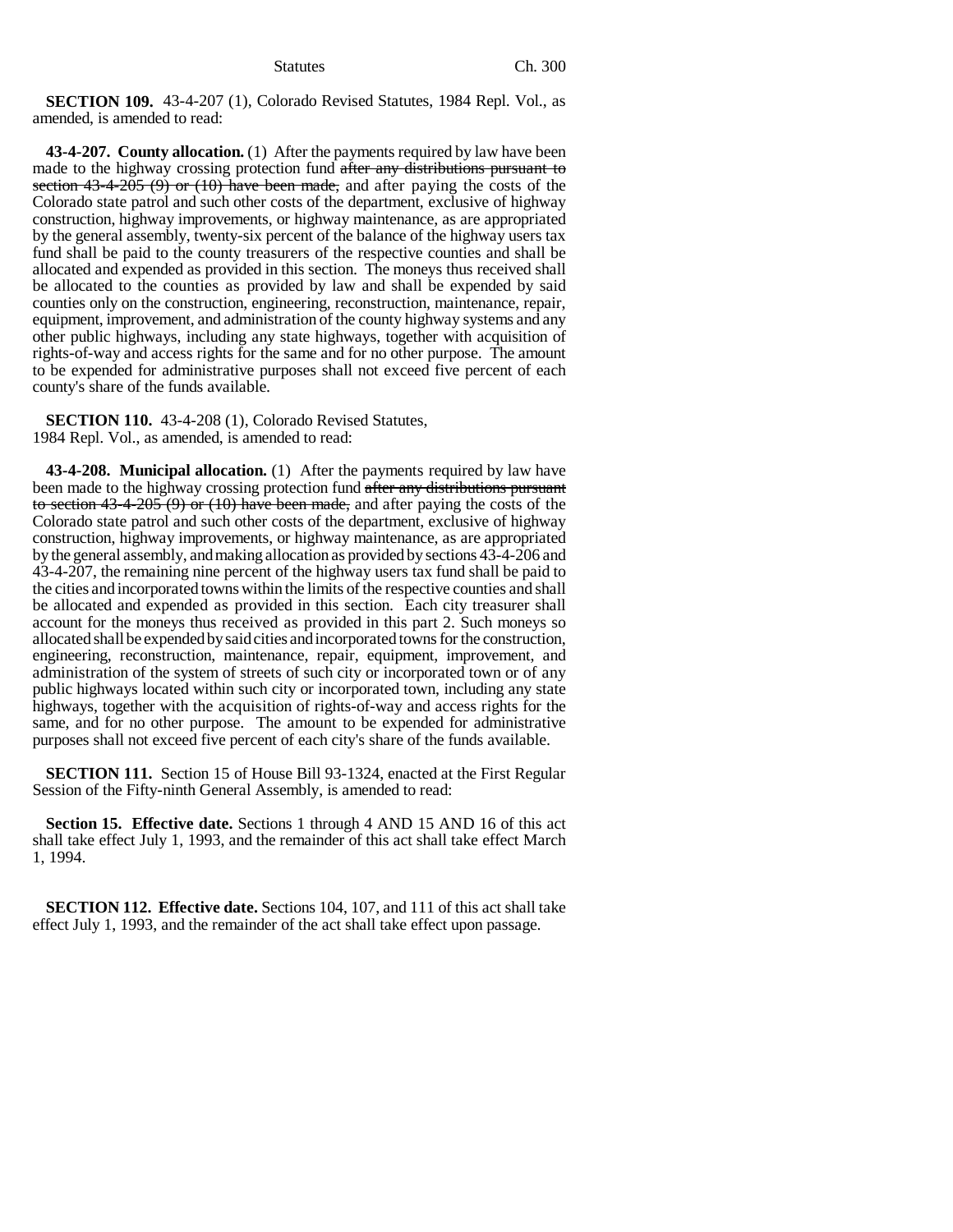**SECTION 113. Safety clause.** The general assembly hereby finds, determines, and declares that this act is necessary for the immediate preservation of the public peace, health, and safety.

Approved: June 6, 1993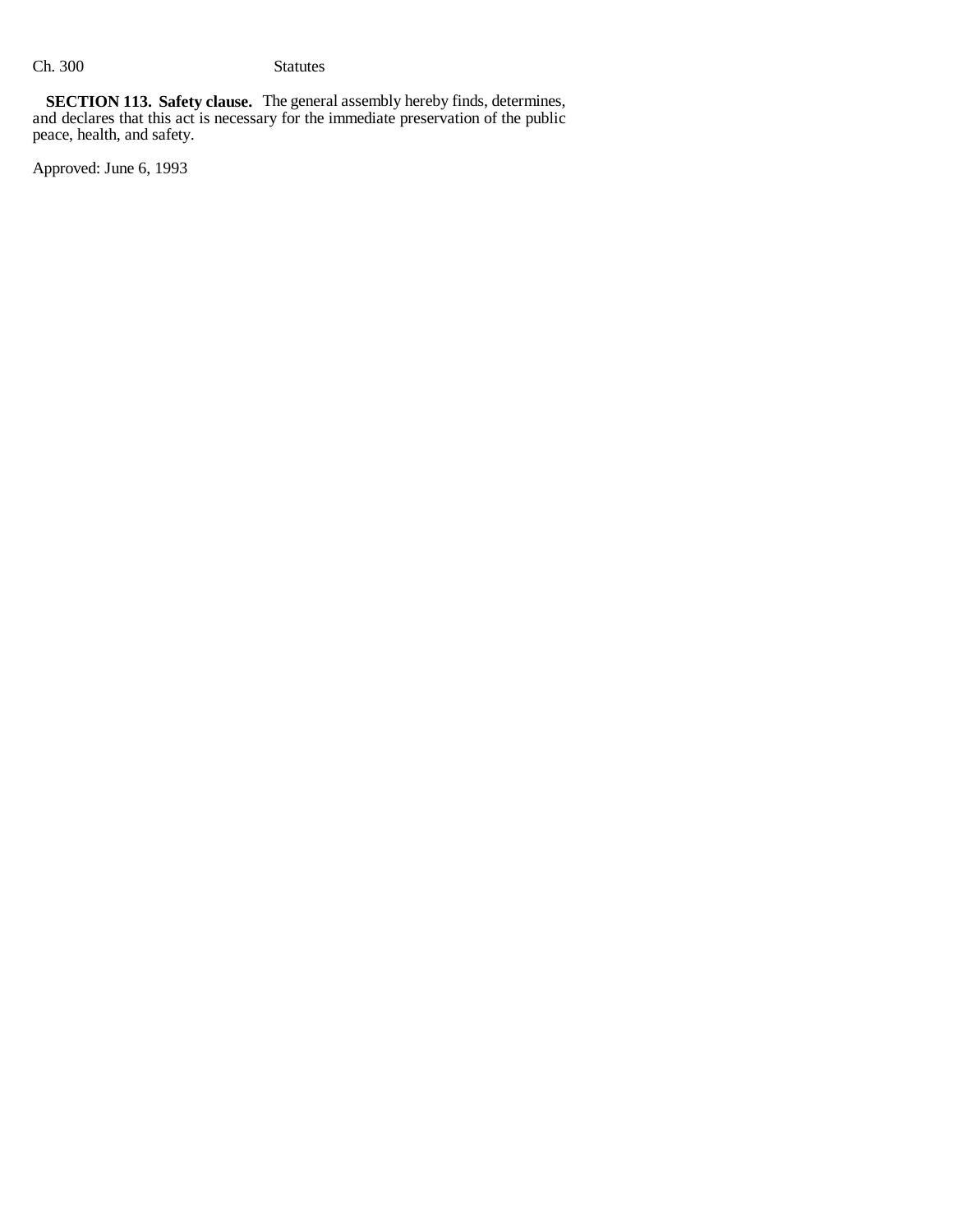# **APPENDIX - HB93-1342**

| <b>C.R.S.</b><br>Section<br>No. | Section<br>in Bill | <b>Change</b> | <b>Reason</b>                                                                                                                                                                                                                                                                                      |
|---------------------------------|--------------------|---------------|----------------------------------------------------------------------------------------------------------------------------------------------------------------------------------------------------------------------------------------------------------------------------------------------------|
| $1-2-222(3)$                    | 1                  | Amended       | In the "Uniform Election Code of<br>1992",<br>changes<br>a<br>reference<br>to<br>correspond with the relocation of<br>provisions in the recodification of the<br>election laws in HB92-1333, Session<br>Laws of Colorado 1992, chapter 118.                                                        |
| $1 - 3 - 103$<br>(2)(b)         | 2                  | Amended       | Changes "chairman" to chairperson" to<br>correspond with other changes in the<br>"Uniform Election Code of 1992",<br>enacted in HB92-1333, Session Laws<br>of Colorado 1992, chapter 118, where<br>gender neutral language was used<br>throughout the act.                                         |
| $1-4-401(1)$                    | 3                  | Amended       | Same as 1-2-222 (3).                                                                                                                                                                                                                                                                               |
| $1-4-902(3)$                    | 4                  | Amended       | Same as 1-2-222 (3).                                                                                                                                                                                                                                                                               |
| $1 - 5 - 206$<br>(2)(a)         | 5                  | Amended       | Same as 1-2-222 (3).                                                                                                                                                                                                                                                                               |
| $1-5-402(1)$<br>(a)             | 6                  | Amended       | Same as 1-2-222 (3).                                                                                                                                                                                                                                                                               |
| $1 - 7 - 115$                   | 7                  | Amended       | Deletes language from the beginning<br>of the last sentence because it is<br>duplicated at the end of the sentence.<br>This change corresponds with other<br>similar language in the "Uniform<br>Election Code of 1992" enacted in<br>HB92-1333, Session Laws<br>οf<br>Colorado 1992, chapter 118. |
| $1 - 7 - 407$                   | 8                  | Amended       | Same as 1-2-222 (3).                                                                                                                                                                                                                                                                               |
| $1-7-505(2)$                    | 9                  | Amended       | Same as 1-2-222 (3).                                                                                                                                                                                                                                                                               |
| $1 - 7.5 - 107$<br>(3)(c)       | 10                 | Amended       | Same as 1-2-222 (3).                                                                                                                                                                                                                                                                               |
| $1-7.5-107(5)$                  | 10                 | Amended       | Changes "verification" to<br>"return-verification" to correspond<br>in the "Uniform<br>with like changes<br>Election Code of 1992" enacted in<br>HB92-1333, Session Laws<br>οf<br>Colorado 1992, chapter 118.                                                                                      |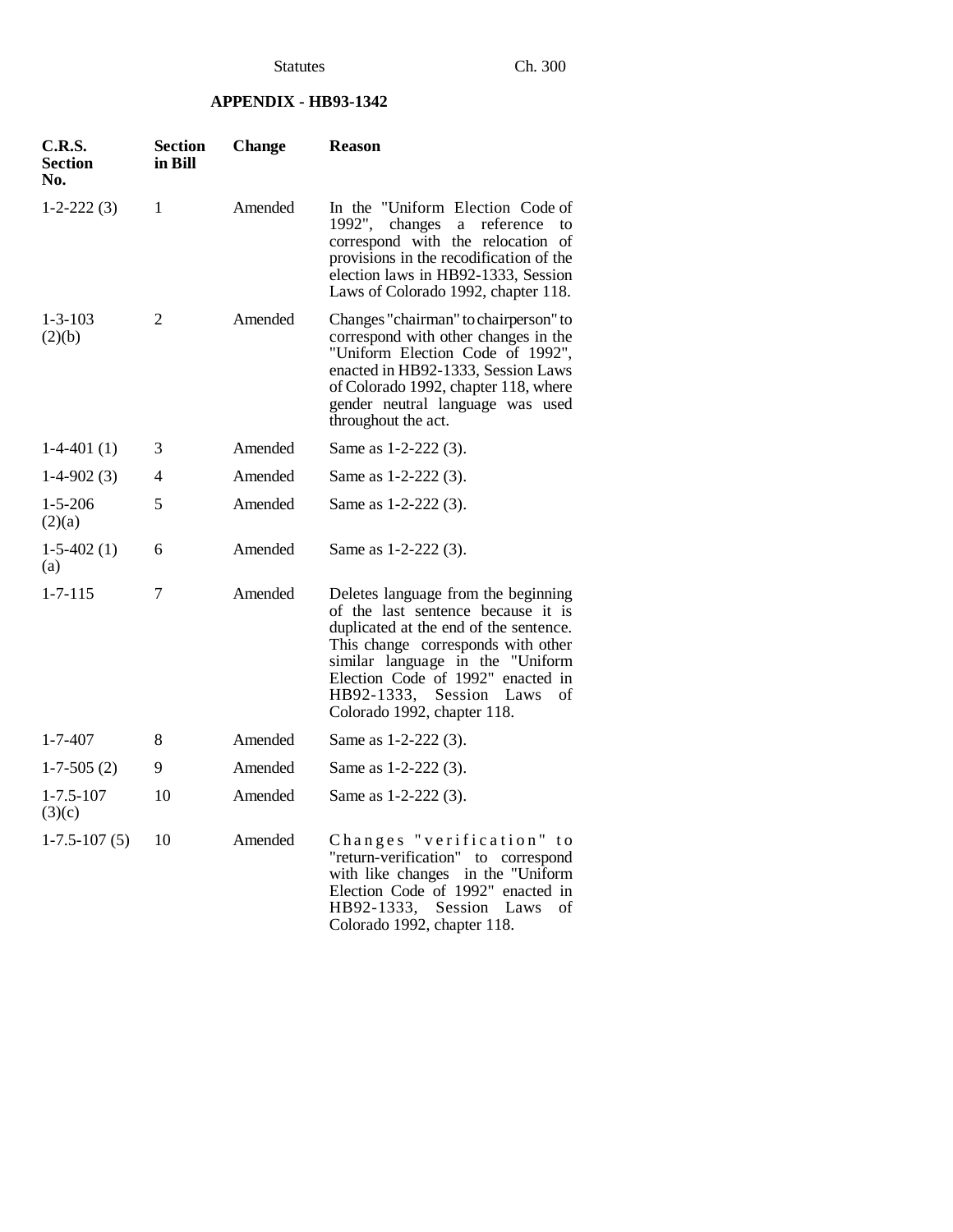| Ch. 300                                        |    | <b>Statutes</b>                                      |                                                                                                                                                                                                                                                                                                                                 |
|------------------------------------------------|----|------------------------------------------------------|---------------------------------------------------------------------------------------------------------------------------------------------------------------------------------------------------------------------------------------------------------------------------------------------------------------------------------|
| $1-8-101(3)$                                   | 11 | Amended                                              | Same as 1-2-222 (3).                                                                                                                                                                                                                                                                                                            |
| $1 - 8 - 103(1)$                               | 12 | Amended                                              | Same as 1-2-222 (3).                                                                                                                                                                                                                                                                                                            |
| $1 - 8 - 105$                                  | 13 | Amended                                              | Clarifies the use of the terms "official"<br>and "election official" to correspond<br>with the definition "designated election"<br>official"<br>added by HB92-1333,<br>Session Laws of Colorado 1992,<br>chapter 118, to section $1-1-104$ (8).                                                                                 |
| $1 - 8 - 107$                                  | 14 | Amended                                              | Adds the term "absentee" before<br>"ballot" to be consistent within the<br>section.                                                                                                                                                                                                                                             |
| $1 - 8 - 118$<br>(1)(a), (2)                   | 15 | Amended                                              | grammatical clarification<br>Makes<br>changes.                                                                                                                                                                                                                                                                                  |
| $1-9-101$<br>(1)(b)(II)                        | 16 | Amended                                              | Same as 1-2-222 (3).                                                                                                                                                                                                                                                                                                            |
| $1 - 10 - 304$                                 | 17 | Amended                                              | Same as 1-2-222 (3).                                                                                                                                                                                                                                                                                                            |
| $1-45-116(4)$                                  | 18 | Amended                                              | Changes an<br>erroneous internal<br>reference which resulted when the<br>section referenced was renumbered by<br>HB92-1185, Session Laws<br>οf<br>Colorado 1992, chapter 115, and the<br>corresponding change to the reference<br>was not made.                                                                                 |
| $2 - 3 - 1203$<br>(3)(g)(XIV),<br>(3)(g)(XVII) | 19 | Amended<br>(Deleted by<br>Amendment<br>$\mathcal{E}$ | Deletes two committees from the<br>listing of advisory committees<br>scheduled for repeal on July 1, 1994,<br>with the<br>repeal<br>conform<br>to<br>in<br>HB91-1065<br>(Session)<br>Laws<br>οf<br>Colorado 1991, chapter 161, page<br>883, section 2) of the sections where<br>the advisory committees<br>were<br>established. |
| 2-3-1203<br>(3)(i)(IV)                         | 19 | Amended                                              | In a listing of advisory committees<br>scheduled for repeal, corrects<br>an<br>erroneous internal reference to where<br>the pharmacy advisory committee was<br>created.                                                                                                                                                         |
| $2 - 4 - 210$                                  | 20 | Repealed                                             | Repeals<br>provision<br>a<br>which<br>1S<br>duplicated by section 2-4-113.                                                                                                                                                                                                                                                      |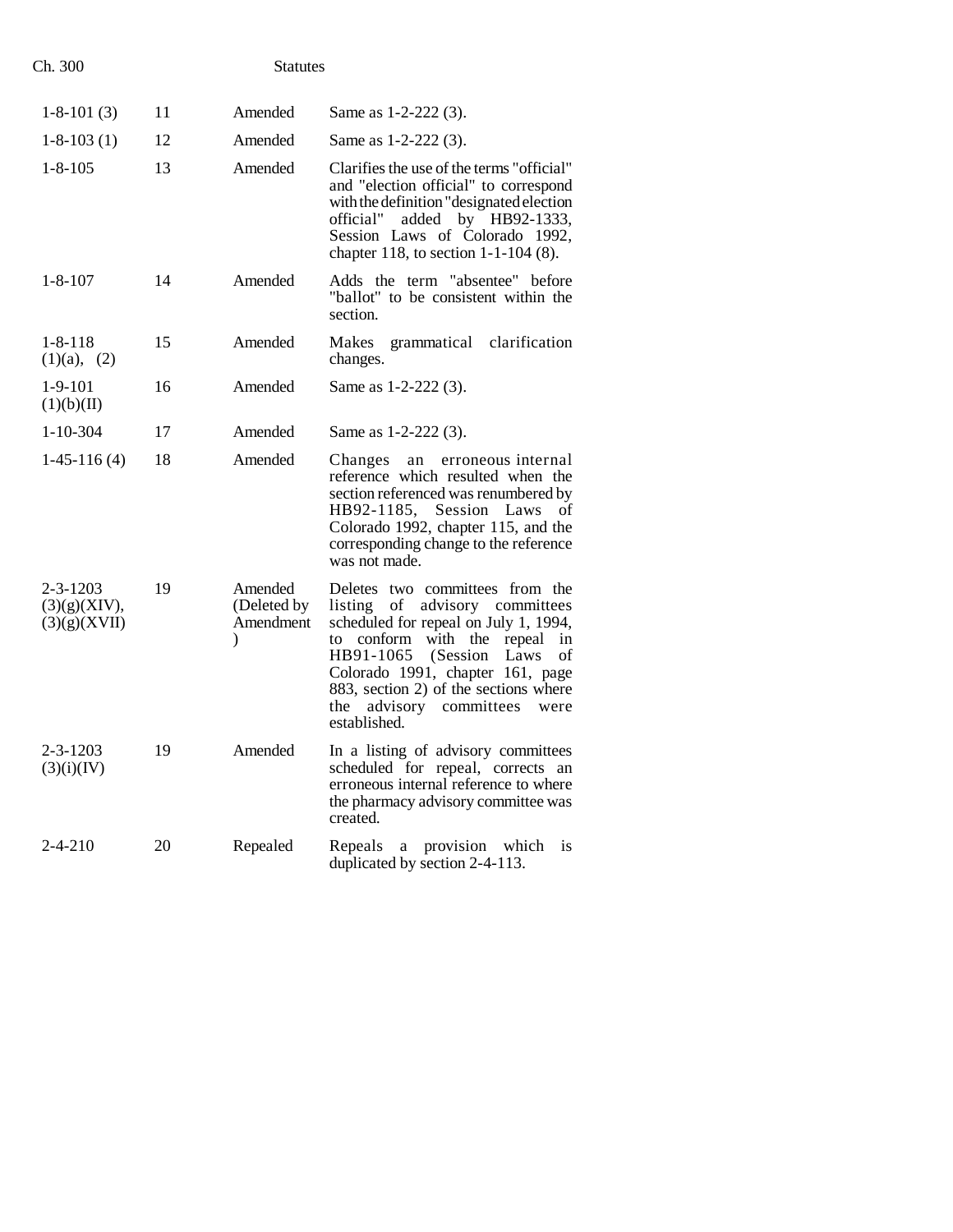|                                      |    | <b>Statutes</b> |                                                                                                                                                                                                                                                                                                                                                                                                                                                                                                                                                           | Ch. 300                              |
|--------------------------------------|----|-----------------|-----------------------------------------------------------------------------------------------------------------------------------------------------------------------------------------------------------------------------------------------------------------------------------------------------------------------------------------------------------------------------------------------------------------------------------------------------------------------------------------------------------------------------------------------------------|--------------------------------------|
| 8-20-501                             | 21 | Amended         | In a legislative declaration in a part<br>concerning underground storage tanks,<br>deletes language which specifies that<br>the part does not include above ground<br>storage tanks to conform with the<br>intent of HB92-1134, Session Laws of<br>Colorado 1992, chapter 234, page<br>1818, which amended sections<br>8-20-206.5, 8-20-506, and 8-20-509<br>to include aboveground storage tanks.                                                                                                                                                        |                                      |
| $8-41-403$ (1),<br>(3)               | 22 | Amended         | Changes references from "this article"<br>to "this part 4" to express the<br>legislative intent of<br>(Session Laws of Colorado 1990,<br>chapter 62,<br>page<br>recodified the<br>Compensation Act of Colorado". The<br>provisions contained in said part 4<br>were contained in a separate article<br>prior to the 1990 recodification, and<br>the reference to article should have<br>been changed to part 4. This change is<br>consistent with the findings in part V<br>of Bailey v. C.P. Construction, Inc.,<br>No. 91CA0462, issued April 23, 1992. | HB90-1160<br>476) which<br>"Workers' |
| $8-73-101(2)$                        | 23 | Amended         | In a provision which gives the division<br>of employment and training the<br>authority to issue benefits on a weekly<br>basis under certain conditions and with<br>the approval of the advisory council,<br>deletes the requirement that the<br>approval of the advisory council be<br>given, because the section where the<br>advisory council<br>was<br>$(8-72-105)$ was repealed effective July<br>1, 1990, pursuant to House Bill 1101,<br>Session Laws of Colorado 1986,<br>chapter 57, page 409, section 7.                                         | created                              |
| $10-1-102$<br>$(1.5)(s)$ ,<br>(9)(e) | 24 | Amended         | Corrects internal references<br>sections which were relocated as a<br>the recodification<br>result<br>of<br>SB92-104 of the health care coverage<br>statutes. (See Session Laws<br>Colorado 1992, chapter 207.)                                                                                                                                                                                                                                                                                                                                           | to<br>in<br>οf                       |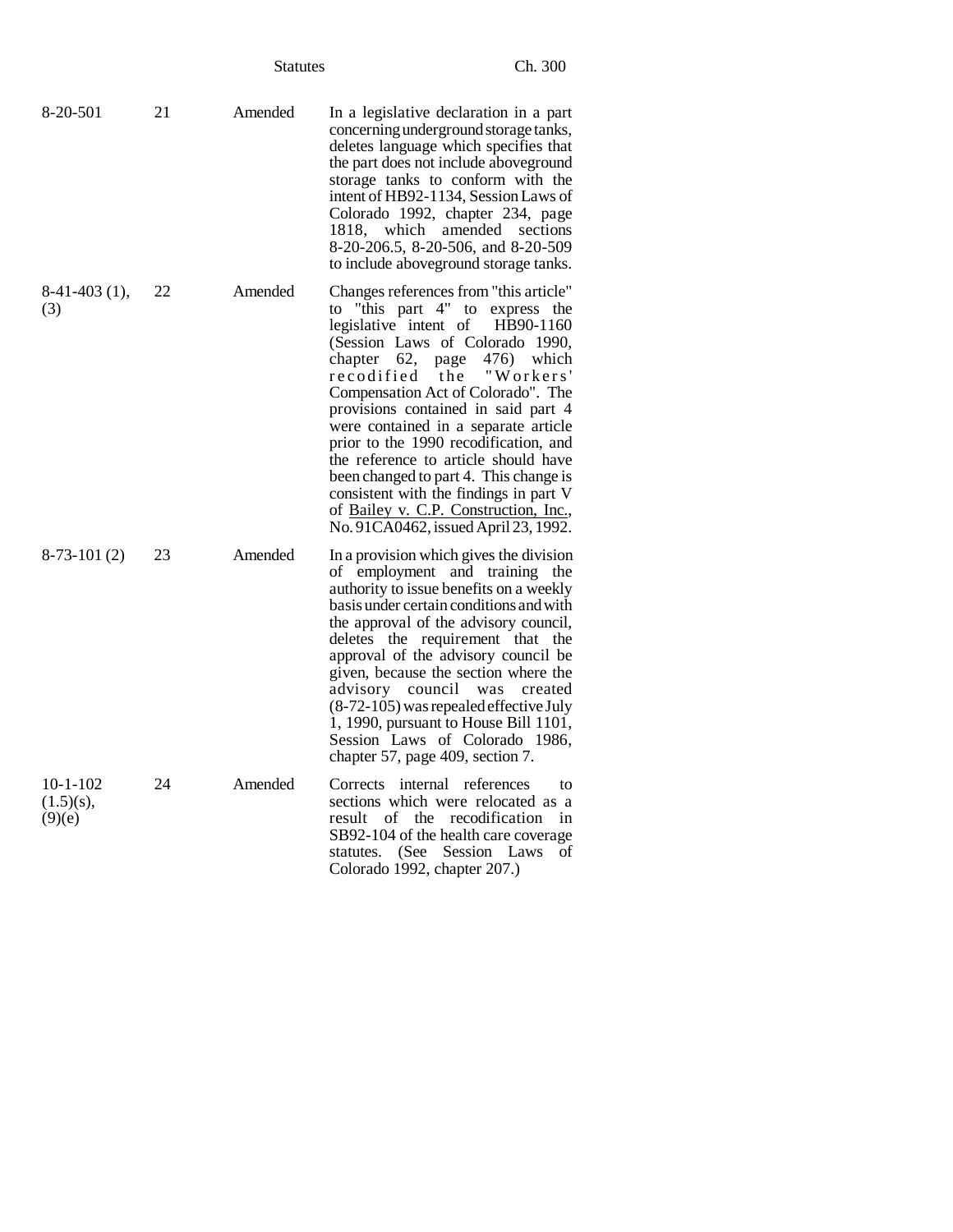| Ch. 300                               | <b>Statutes</b> |         |                                                                                                                                                                                                                                                                                                                                                                                                                                                                                                                                                  |
|---------------------------------------|-----------------|---------|--------------------------------------------------------------------------------------------------------------------------------------------------------------------------------------------------------------------------------------------------------------------------------------------------------------------------------------------------------------------------------------------------------------------------------------------------------------------------------------------------------------------------------------------------|
| $10-3-216$<br>(1)(f)(II)              | 25              | Amended | In a provision which requires that<br>savings and loan associations be<br>insured by the federal savings and loan<br>insurance corporation, adds after<br>reference to that agency "or any<br>successor agency thereto" since the<br>federal savings and loan insurance<br>corporation was abolished by Title IV,<br>section 401 (a), of the federal<br>"Financial Institutions Reform,<br>Recovery, and Enforcement act of<br>1989". This is consistent with sections<br>11-5-105 (1) and 11-10.5-103 (8),<br>which contain similar references. |
| $10-16-402$<br>(2)(d)(V)              | 26              | Amended | Same as $10-1-102$ $(1.5)(s)$ .                                                                                                                                                                                                                                                                                                                                                                                                                                                                                                                  |
| $11-35-101(1)$                        | 27              | Amended | In a provision which lists sections<br>where surety bonds are required,<br>deletes a reference to a section which<br>was repealed by SB92-90.<br>(See<br>Session Laws of Colorado 1992,<br>chapter 206, page 1615, section 174.)                                                                                                                                                                                                                                                                                                                 |
| 12-46-109<br>(1)(d)(III)(C)           | 28              | Amended | Changes "though" to "through" to<br>correct a typographical error in House<br>Bill 1498, Session Laws of Colorado<br>1983, chapter 138, page 551.                                                                                                                                                                                                                                                                                                                                                                                                |
| 12-47.1-301<br>(1)(a)                 | 29              | Amended | Changes a reference to qualification of<br>peace officers to correspond to the<br>relocation of the provision<br>by<br>HB92-1192, Session Laws<br>of<br>Colorado 1992, chapter 167, page<br>1095, section 1.                                                                                                                                                                                                                                                                                                                                     |
| $13 - 5 - 201(2)$                     | 30              | Amended | In a provision concerning water<br>appointed under section<br>referees<br>37-92-203 (6), changes "magistrate"<br>to "referee". SB91-144, Session Laws<br>of Colorado 1991, chapter 60, changed<br>court referees to court magistrates.<br>This<br>provision was<br>erroneously<br>changed.<br>N <sub>0</sub><br>other provisions<br>referees<br>concerning<br>water<br>were<br>changed to water magistrate, including<br>the section referenced by this section.                                                                                 |
| $13 - 6 - 201$<br>$(2)(b)$ , $(2)(d)$ | 31              | Amended | Conforms language to a change in the<br>classifications of counties that became<br>effective January 12, 1993.                                                                                                                                                                                                                                                                                                                                                                                                                                   |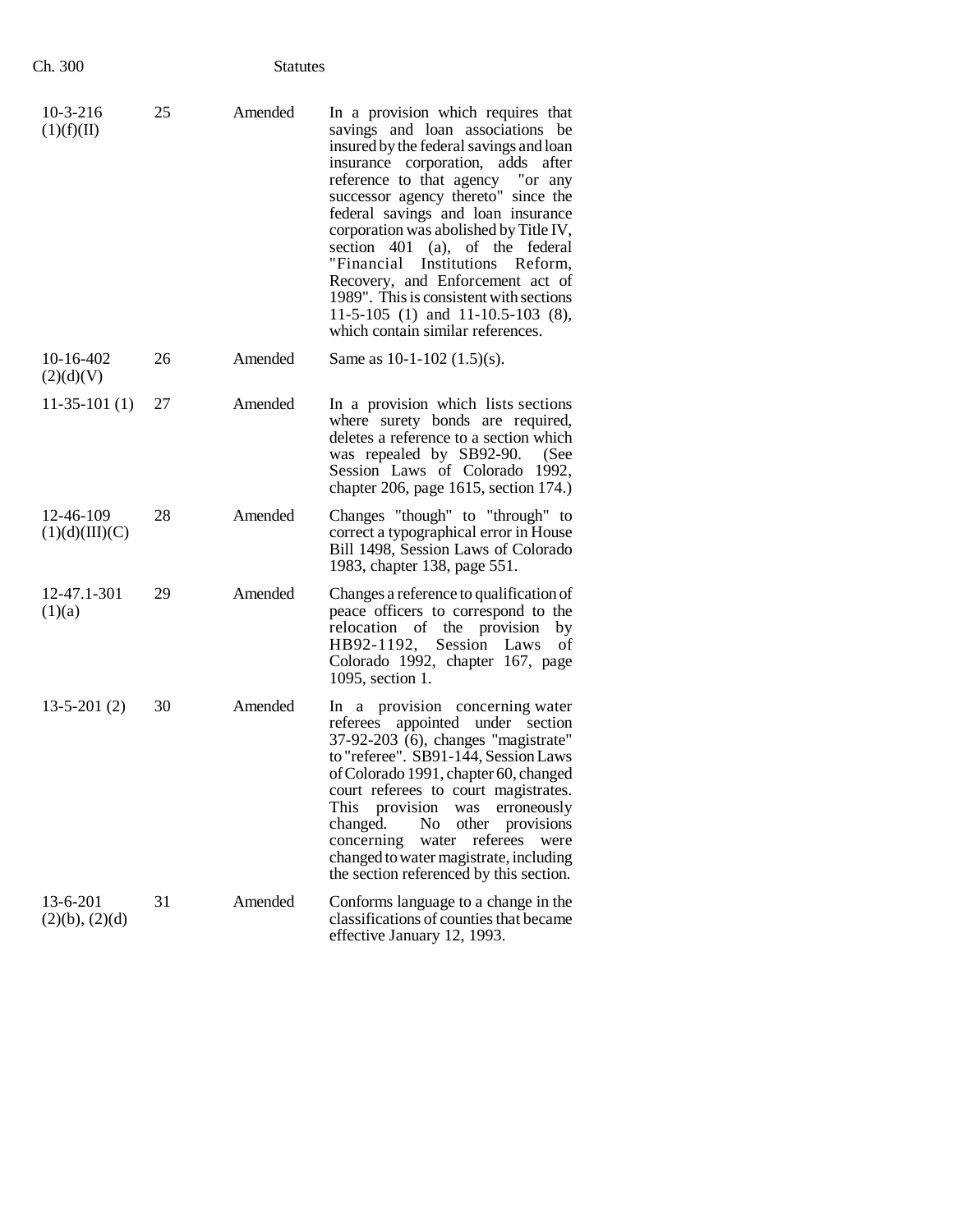|                           |    | <b>Statutes</b> | Ch. 300                                                                                                                                                                                                                                                                                                                        |
|---------------------------|----|-----------------|--------------------------------------------------------------------------------------------------------------------------------------------------------------------------------------------------------------------------------------------------------------------------------------------------------------------------------|
| $13 - 6 - 410$            | 32 | Amended         | Changes "referee" to "magistrate" to<br>comply with the intent of SB91-144,<br>Session Laws of Colorado 1991,<br>chapter 60, page 354, which made this<br>change to other sections in title 13 but<br>inadvertently missed this provision.                                                                                     |
| $13 - 6 - 502$            | 33 | Amended         | Same as 13-6-410.                                                                                                                                                                                                                                                                                                              |
| 13-85-101                 | 34 | Amended         | Deletes reference to a provision<br>relating to the transit construction<br>authority which was repealed in 1989<br>by House Bill 1356, Session Laws of<br>Colorado 1989, chapter 291, page<br>1321.                                                                                                                           |
| 13-85-103                 | 35 | Amended         | Same as 13-85-101.                                                                                                                                                                                                                                                                                                             |
| $16 - 3 - 109$            | 36 | Amended         | For correct grammatical construction<br>and to conform with other language in<br>the section, changes "has been" to<br>"must have been".                                                                                                                                                                                       |
| 17-27.8-104<br>(1)        | 37 | Amended         | In a section added by HB90-1227,<br>Session Laws of Colorado 1990,<br>chapter 124, page 969, section 1,<br>corrects<br>erroneous<br>an<br>internal<br>The change reflects the<br>reference.<br>correct cite and also corresponds with<br>reference in section<br>the same<br>17-27.8-103 which was also added by<br>HB90-1227. |
| 18-1-901<br>(3)(1)(II)(B) | 38 | Amended         | In a reference to where "security"<br>officer" is defined, changes the cite to<br>correspond with HB92-1192, Session<br>Laws of Colorado 1992, chapter 167,<br>page 1094, which moved the<br>definition.                                                                                                                       |
| 18-18-102<br>(16)         | 39 | Amended         | Within the definition of "isomer" in the<br>"Uniform Controlled Substances Act<br>of 1992", corrects references which<br>were not changed in HB92-1015,<br>Session Laws of Colorado 1992,<br>chapter 71, page 324, section 1, when<br>an amendment to the bill changed the<br>numbering.                                       |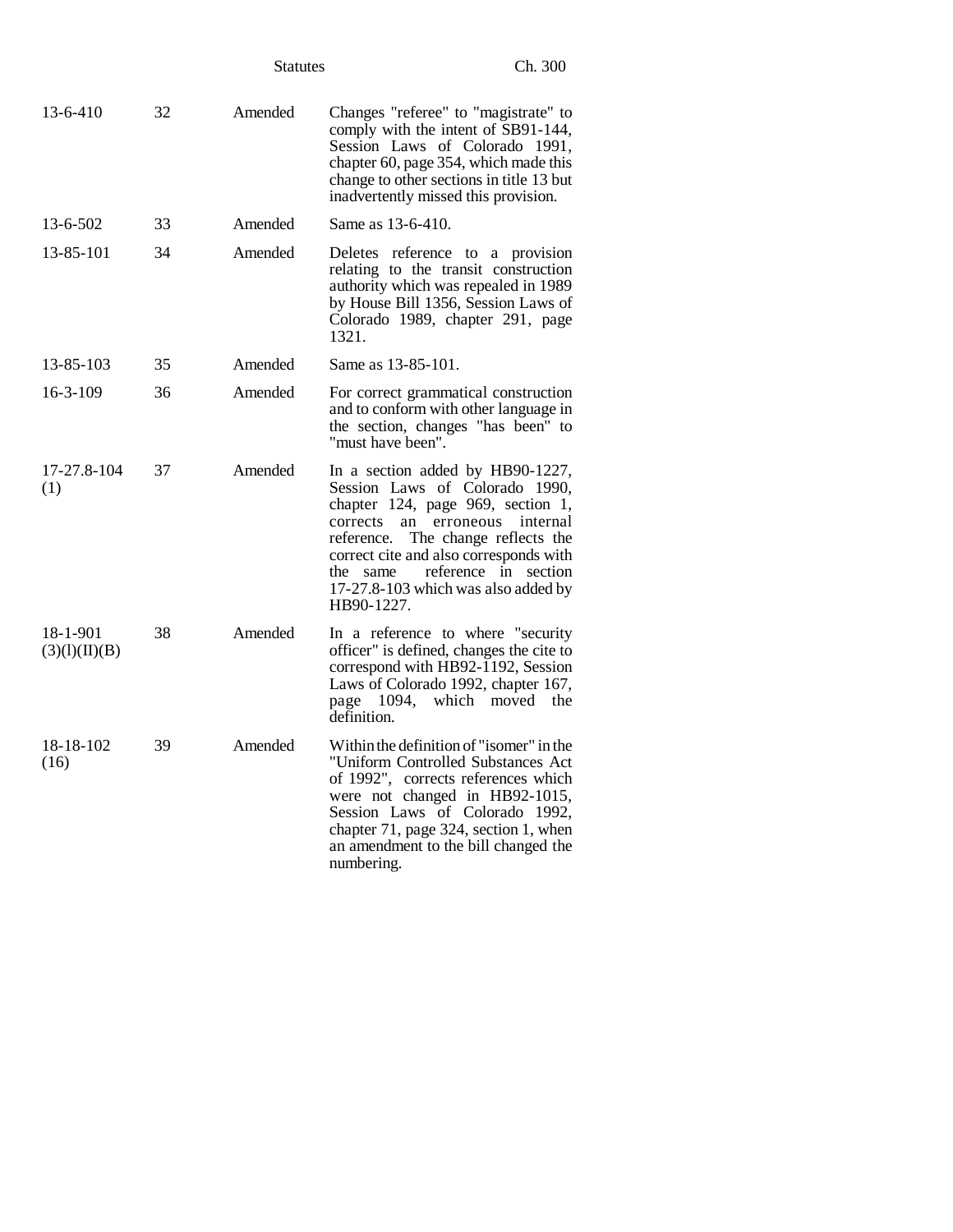| 18-18-432                         | 40 | Recreated<br>&.<br>Reenacted | In the "Controlled Substances Act of<br>1992", adds a provision that was<br>enacted by HB91-1173 Session Laws<br>of Colorado 1991, Chapter 82, page<br>442, as section $18-18-112$ . When the<br>provisions relating to controlled<br>were recodified<br>substances<br>in<br>HB92-1015 Session Laws<br>of<br>Colorado 1992, Chapter 71, page 324,<br>the provisions was inadvertently<br>omitted from the initial draft of that act<br>which was based on a 1991 draft to<br>recodify the controlled substances<br>provisions and was prepared prior to<br>the enactment of HB91-1173. |
|-----------------------------------|----|------------------------------|----------------------------------------------------------------------------------------------------------------------------------------------------------------------------------------------------------------------------------------------------------------------------------------------------------------------------------------------------------------------------------------------------------------------------------------------------------------------------------------------------------------------------------------------------------------------------------------|
| 18-19-103<br>(3)(c)               | 41 | Amended                      | a reference to section<br>Corrects<br>18-18-432 which is reenacted in the<br>previous section.                                                                                                                                                                                                                                                                                                                                                                                                                                                                                         |
| $19 - 1 - 120$<br>(2)(k), (2)(l)  | 42 | Amended                      | In paragraph $(k)$ of subsection $(2)$ ,<br>adds wording to clarify the intent of<br>the sentence and to parallel same<br>language in paragraph (1).<br>In<br>paragraph (1), corrects a reference to<br>correspond with change made by<br>HB91-1002, Session Laws<br>of<br>Colorado 1991, chapter 37, page 221,<br>where the cite was moved.                                                                                                                                                                                                                                           |
| 19-4-114<br>(1)(b)                | 43 | Amended                      | Corrects a reference to<br>cite<br>a<br>concerning factors relating to the best<br>interests of a child.                                                                                                                                                                                                                                                                                                                                                                                                                                                                               |
| $22 - 5 - 111(1)$                 | 44 | Amended                      | Changes "registered" electors to<br>"eligible" electors to conform with<br>changes made to article 42 of title 22<br>in the "Uniform Election Code of<br>1992" in HB92-1333, Session Laws of<br>Colorado 1992, chapter 118.                                                                                                                                                                                                                                                                                                                                                            |
| $22 - 31 - 104(3)$                | 45 | Amended                      | Changes "canvass" to "survey" to<br>conform with changes made in the<br>"Uniform Election Code of 1992", in<br>HB92-1333, Session Laws<br>of<br>Colorado 1992, chapter 118.                                                                                                                                                                                                                                                                                                                                                                                                            |
| 22-31-105<br>(4.5),<br>(7)(a)(II) | 46 | Amended                      | Same as 22-5-111 (1).                                                                                                                                                                                                                                                                                                                                                                                                                                                                                                                                                                  |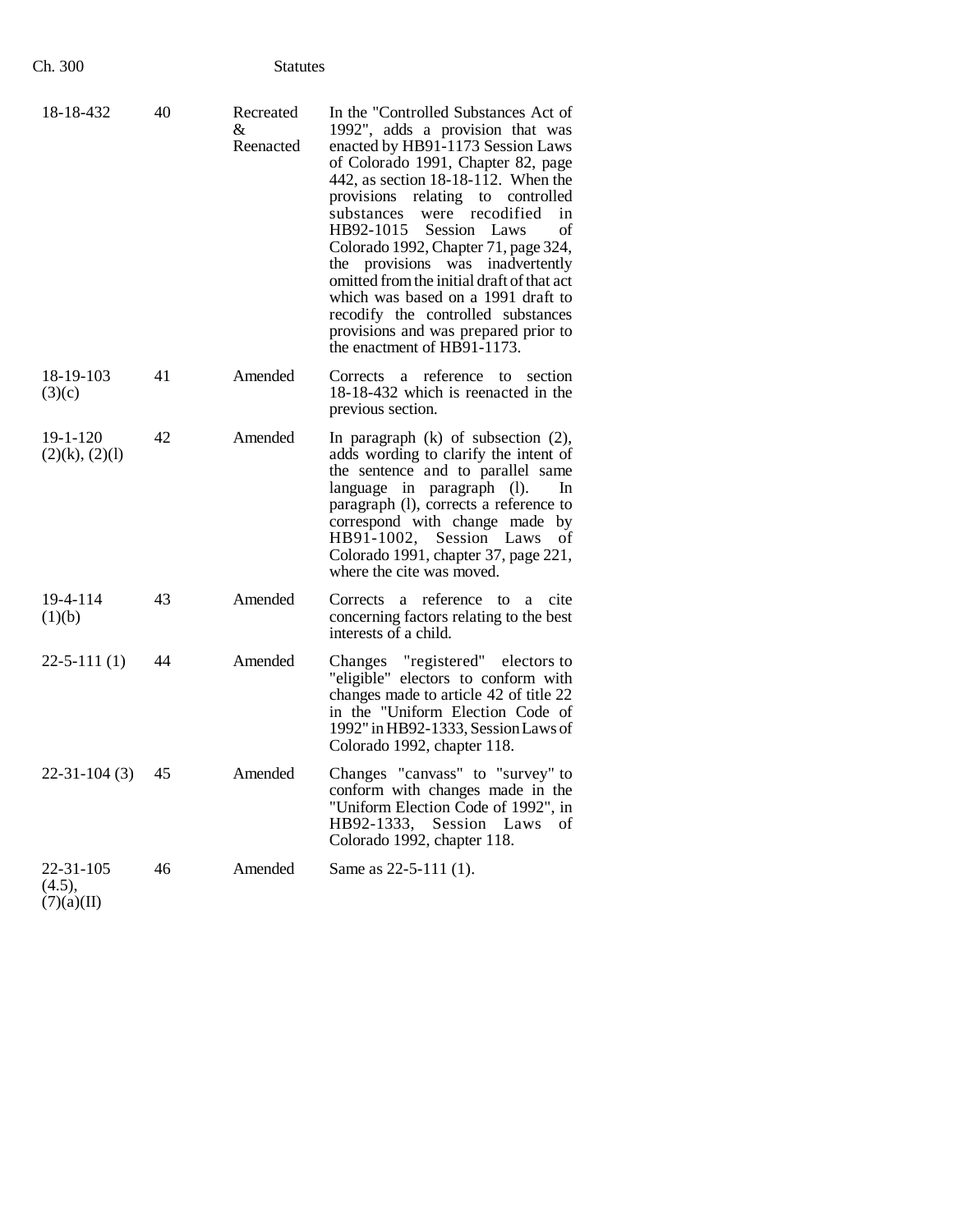|                          |    | <b>Statutes</b> | Ch. 300                                                                                                                                                                                                                                                                                                                                    |
|--------------------------|----|-----------------|--------------------------------------------------------------------------------------------------------------------------------------------------------------------------------------------------------------------------------------------------------------------------------------------------------------------------------------------|
| 22-31-105<br>(9)(c)      | 46 | Amended         | internal reference to<br>Corrects an<br>correspond with the relocation of<br>provisions caused by the recodification<br>of the election laws in HB92-1333,<br>Session Laws of Colorado 1992,<br>chapter 118.                                                                                                                               |
| $22 - 31 - 129(4)$       | 47 | Amended         | Same as $22-31-105(9)(c)$ .                                                                                                                                                                                                                                                                                                                |
| 22-31-131<br>(1.5)(b)(I) | 48 | Amended         | Same as $22-5-111(1)$ .                                                                                                                                                                                                                                                                                                                    |
| 22-31-132                | 49 | Amended         | Same as $22-31-105$ (9)(c).                                                                                                                                                                                                                                                                                                                |
| 22-32-113<br>(5)(a)      | 50 | Amended         | Same as $22-5-111(1)$ .                                                                                                                                                                                                                                                                                                                    |
| 22-40-102<br>(1.7)(a)    | 51 | Amended         | Same as 22-5-111 (1).                                                                                                                                                                                                                                                                                                                      |
| 22-60-106                | 52 | Amended         | Deletes obsolete language which<br>references a provision relating to the<br>issuance of instructor certificates. The<br>provision which authorized<br>the<br>issuance of such certificates was<br>repealed effective July 1, 1992. See<br>House Bill 1334, Session Laws of<br>Colorado 1988, chapter 148, page<br>834, section 4.         |
| 24-1-117(4)              | 53 | Amended         | In a provision which lists the divisions<br>under the department of revenue,<br>includes the division of racing events<br>to conform with HB92-1206, Session<br>Laws of Colorado 1992, chapter 285,<br>which transferred the division from the<br>department of regulatory agencies to<br>the department of revenue.                       |
| 24-1-122<br>(2)(f)       | 54 | Repealed        | Repeals reference to the division of<br>racing events from a listing of the<br>divisions under the department of<br>regulatory agencies to conform with<br>HB92-1206, Session Laws<br>- of<br>Colorado 1992, chapter 285, which<br>transferred the division from the<br>department of regulatory agencies to<br>the department of revenue. |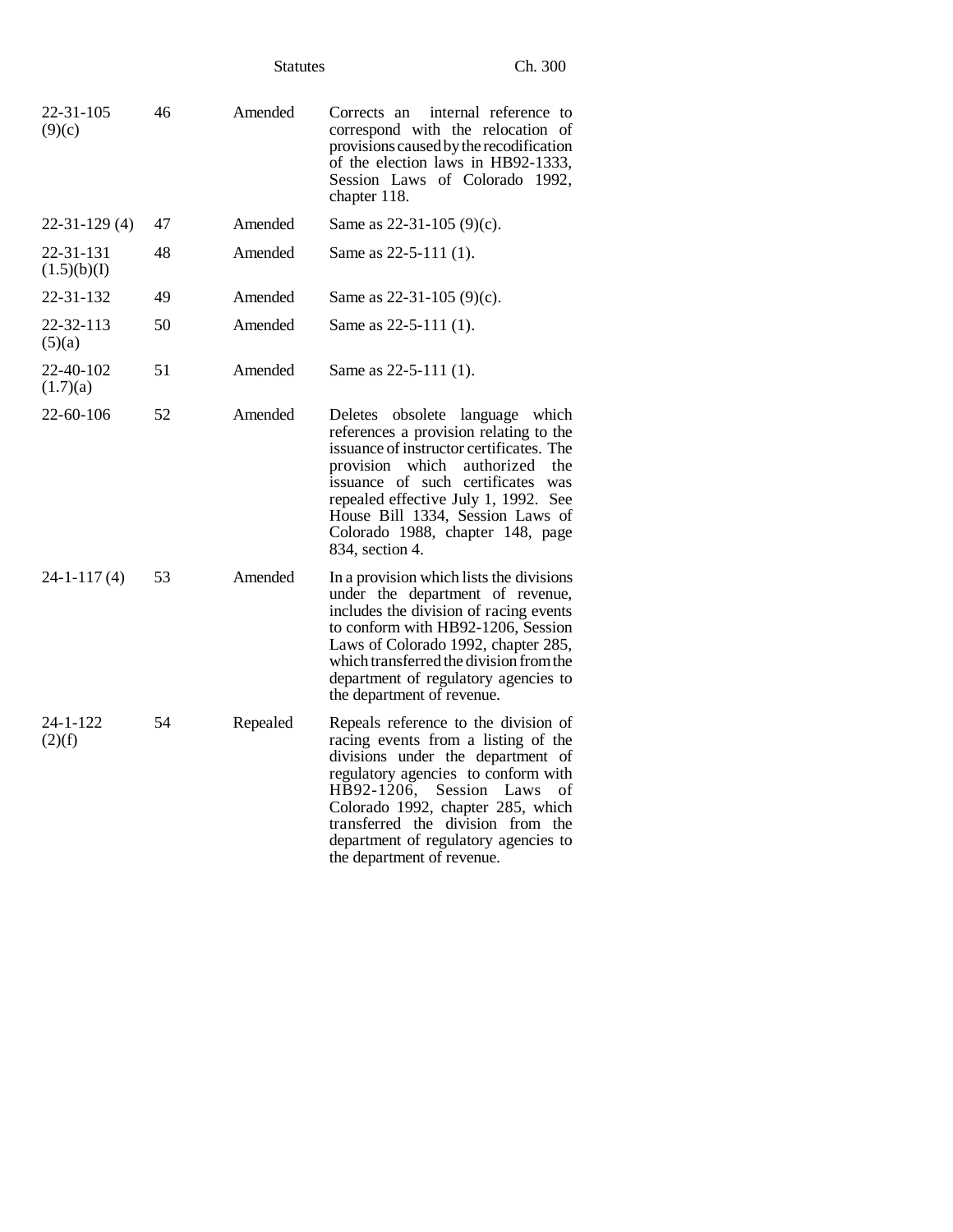| Ch. 300             | <b>Statutes</b> |          |                                                                                                                                                                                                                                                                                                                                                                                                                                                                         |
|---------------------|-----------------|----------|-------------------------------------------------------------------------------------------------------------------------------------------------------------------------------------------------------------------------------------------------------------------------------------------------------------------------------------------------------------------------------------------------------------------------------------------------------------------------|
| 24-32-104<br>(1)(k) | 55              | Repealed | Repeals as obsolete a provision under<br>the duties of the division of local<br>government which required<br>the<br>division to report to the General<br>Assembly concerning provisions<br>related to taxing entities which adopt<br>procedures under a section which was<br>repealed effective January 1, 1990.                                                                                                                                                        |
| 24-34-104.3         | 56              | Repealed | Repeals an obsolete provision which<br>required reports by the sunrise and<br>sunset review committee to<br>the<br>General Assembly during the 1991<br>session.                                                                                                                                                                                                                                                                                                         |
| 24-34-502 (9)       | 57              | Repealed | Repeals a provision which would have<br>repealed specified provisions of the<br>statutes relating to the Colorado Civil<br>Rights Division effective September<br>13, 1992, unless<br>the General<br>Assembly received written verification<br>prior to that date of compliance with<br>federal law (pursuant to House Bill<br>90-1202, Session Laws of Colorado<br>1990, chapter 173, page 1232, section<br>12). Such verification was received<br>September 11, 1992. |
| 24-34-504 (5)       | 58              | Repealed | Same as 24-34-502 (9).                                                                                                                                                                                                                                                                                                                                                                                                                                                  |
| 24-34-505.5<br>(5)  | 59              | Repealed | Same as 24-34-502 (9).                                                                                                                                                                                                                                                                                                                                                                                                                                                  |
| 24-34-505.6<br>(7)  | 60              | Repealed | Same as 24-34-502 (9).                                                                                                                                                                                                                                                                                                                                                                                                                                                  |
| 24-34-506.5<br>(5)  | 61              | Repealed | Same as 24-34-502 (9).                                                                                                                                                                                                                                                                                                                                                                                                                                                  |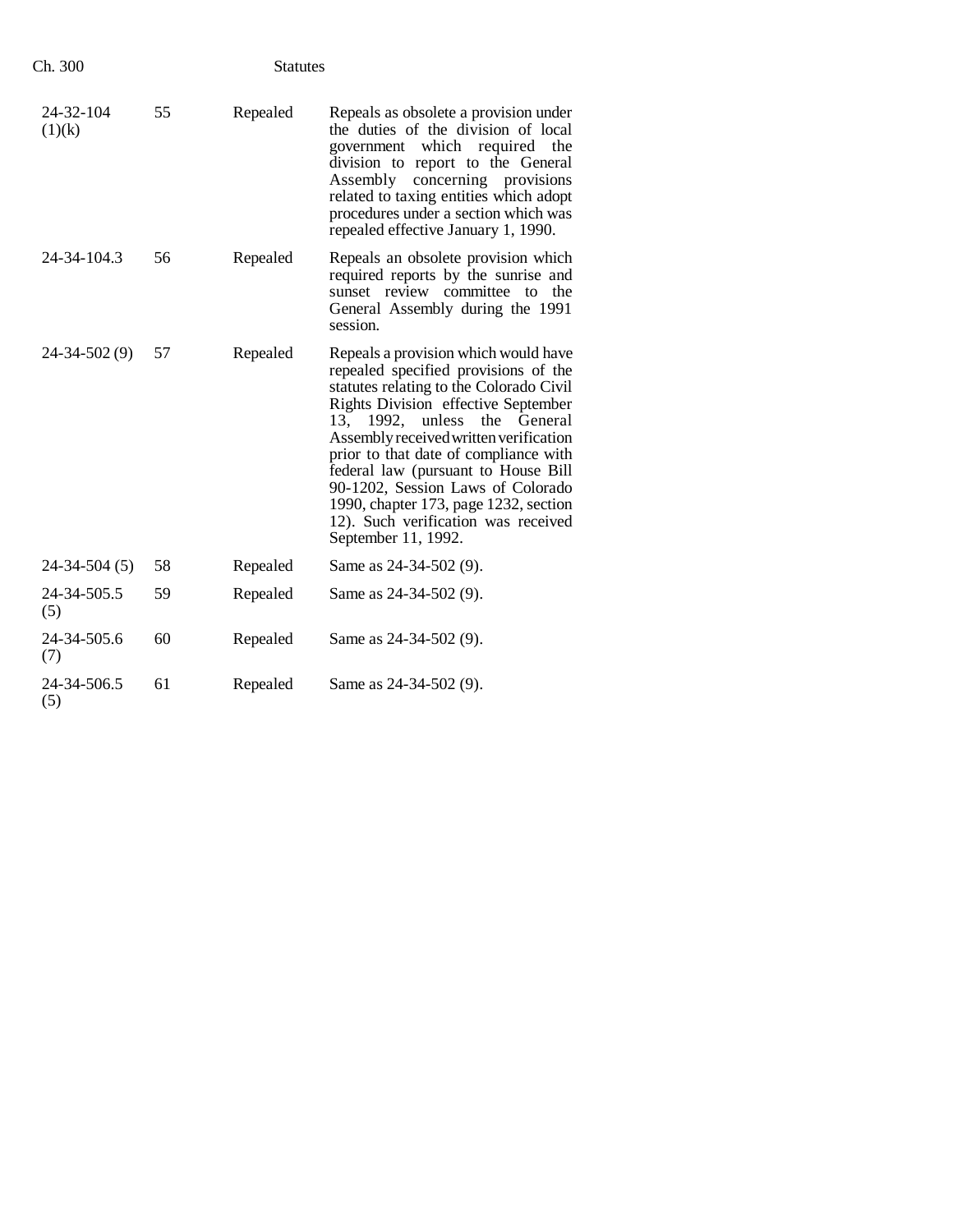| $24-50-118(4)$                  | 62 | Amended  | In a provision relating to state<br>employee performance evaluations,<br>changes a requirement that the state<br>personnel director report to the joint<br>budget committee annually on the<br>number of supervisors "whose salary<br>were withheld"<br>increases<br>under<br>subsection $(3)$ for not evaluating their<br>employees<br>the<br>number<br>to<br>οf<br>supervisors "who were fined" to<br>correspond with House Bill 1352,<br>Session Laws of Colorado 1989,<br>chapter 217, page 1067, which<br>amended subsection (3) of the section<br>to change the penalty to a fine. |
|---------------------------------|----|----------|------------------------------------------------------------------------------------------------------------------------------------------------------------------------------------------------------------------------------------------------------------------------------------------------------------------------------------------------------------------------------------------------------------------------------------------------------------------------------------------------------------------------------------------------------------------------------------------|
| 24-51-602<br>(1)(b)             | 63 | Amended  | Corrects an internal reference to<br>employer contribution of state troopers<br>under PERA to conform with changes<br>made by HB92-1335, chapter 175.                                                                                                                                                                                                                                                                                                                                                                                                                                    |
| 24-60-401<br>IP(1)              | 64 | Amended  | In a provision which grants authority<br>to the state to enter into a compact<br>concerning crime prevention, corrects<br>an erroneous cite to the federal law<br>where authority is granted.                                                                                                                                                                                                                                                                                                                                                                                            |
| 24-101-301<br>(7)               | 65 | Repealed | Repeals a provision which defines<br>"council" as the procurement advisory<br>council, because said council was<br>repealed by HB90-1301, Session<br>Laws of Colorado 1990, chapter 197,<br>page 1308, section 5.                                                                                                                                                                                                                                                                                                                                                                        |
| 24-113-103<br>(3)(i)            | 66 | Amended  | Same as 13-85-101.                                                                                                                                                                                                                                                                                                                                                                                                                                                                                                                                                                       |
| $25 - 1 - 107$<br>(1)(ee)(I)(B) | 67 | Amended  | Changes a reference to correspond<br>with changes made to the controlled<br>substances laws by HB92-1015,<br>Session Laws of Colorado 1992,<br>chapter 71.                                                                                                                                                                                                                                                                                                                                                                                                                               |
| 25-7-114.1<br>(3)(d)            | 68 | Amended  | Corrects an erroneous cite to the<br>United States Code.                                                                                                                                                                                                                                                                                                                                                                                                                                                                                                                                 |
| 25-7-114.1<br>(5)(b)(I)         | 68 | Amended  | Adds a word included by amendment<br>but inadvertently omitted from the<br>section. (See SB92-105 Session Laws<br>of Colorado 1992, chapter 179, page<br>1200, section 18).                                                                                                                                                                                                                                                                                                                                                                                                              |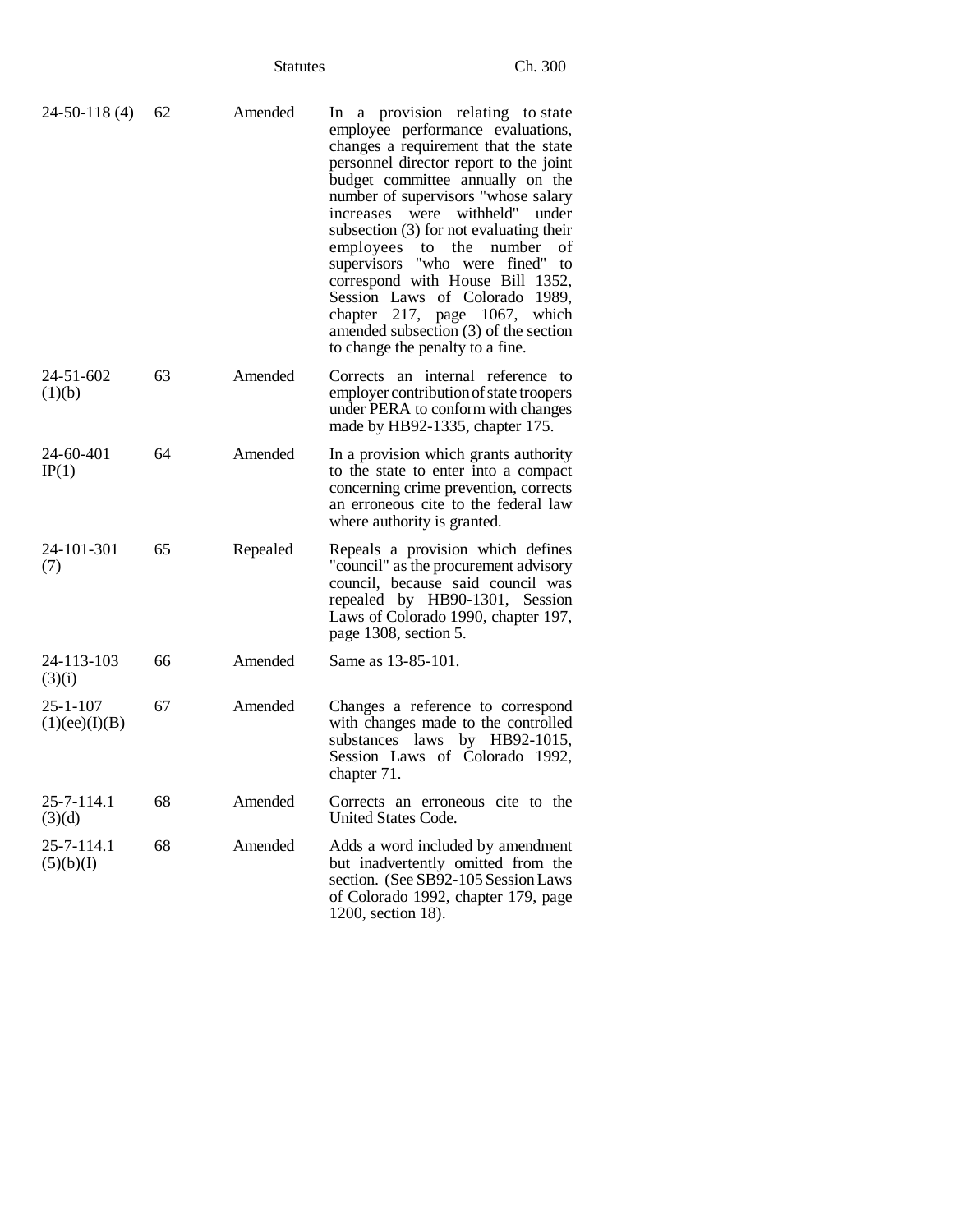| Ch. 300               |    | <b>Statutes</b> |                                                                                                                                                                                                                                                                                                                                                                               |
|-----------------------|----|-----------------|-------------------------------------------------------------------------------------------------------------------------------------------------------------------------------------------------------------------------------------------------------------------------------------------------------------------------------------------------------------------------------|
| $25 - 7 - 407(10)$    | 69 | Repealed        | Repeals subsection (10) which<br>provided for the repeal of other<br>subsections effective January 1, 1993,<br>since that date has passed and the<br>repeal has taken effect.                                                                                                                                                                                                 |
| $25-15-512(1)$        | 70 | Amended         | In a provision concerning when<br>hazardous waste incinerator sites<br>should be inspected, specifies that the<br>determination will be made by<br>regulation of the board instead of the<br>commission since the commission is<br>given authority to promulgate<br>regulations and board is not defined or<br>used anywhere else in the article.                             |
| $26 - 2 - 133(2)$     | 71 | Amended         | Changes "hearing" to "conference" to<br>conform with terminology used in<br>HB91-1165, Session Laws<br>of<br>Colorado 1991, chapter 297.                                                                                                                                                                                                                                      |
| 26-4-504<br>(2)(a)    | 72 | Amended         | In a provision of the Colorado Medical<br>Assistance Act which<br>sets<br>out<br>maximum benefits, deletes language<br>concerning an exception to<br>the<br>maximum benefit allowed, because the<br>provision containing the exception was<br>repealed effective September 30,<br>1992, by SB91-138, Session Laws of<br>Colorado 1991, chapter 291, page<br>1868, section 20. |
| $26 - 5 - 102$        | 73 | Amended         | Changes a reference to a section which<br>was repealed effective August 1, 1992,<br>by HB92-1232, Session Laws of<br>Colorado 1992, chapter 40, page 217.<br>The substantive provisions were<br>moved by said bill to the cite now<br>referenced.                                                                                                                             |
| 26-17-103 (8) 74      |    | Amended         | In a provision which references the<br>state constitution, changes "article<br>VII" to "article VIII" to correct an<br>error made in SB90-25, Session Laws<br>of Colorado 1990, chapter 225, page<br>1424, section 1, and to reflect the<br>correct cite.                                                                                                                     |
| 27-10.5-104<br>(1)(a) | 75 | Amended         | Changes a statutory reference to<br>correctly cite provisions relating to<br>out-of-home placements and other<br>family support services.                                                                                                                                                                                                                                     |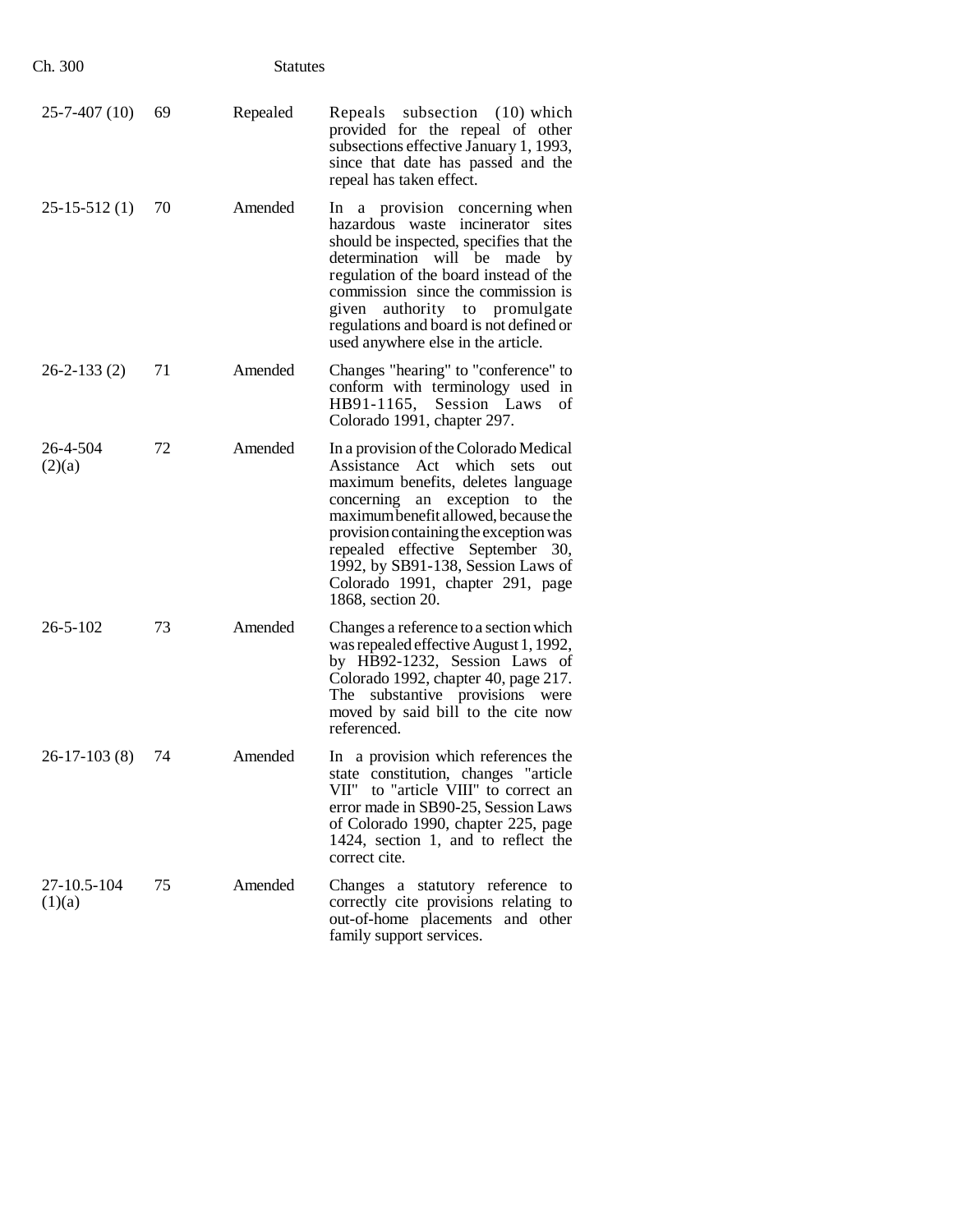|                          |    | <b>Statutes</b> | Ch. 300                                                                                                                                                                                                                                                                                                                                                                                                                                                     |
|--------------------------|----|-----------------|-------------------------------------------------------------------------------------------------------------------------------------------------------------------------------------------------------------------------------------------------------------------------------------------------------------------------------------------------------------------------------------------------------------------------------------------------------------|
| $29-13-102(5)$           | 76 | Amended         | Changes an internal reference from<br>"10-1-110 $(5)$ " to "10-1-204 $(9)$ ",<br>because said subsection (5) was<br>repealed by SB92-12, Session Laws of<br>Colorado 1992, chapter 203, page<br>1413, and in the same bill the<br>language that<br>was<br>contained<br>1n<br>subsection $(5)$ was<br>added as<br>a<br>subsection $(9)$ to section $10-1-204$ .<br>Other such references were corrected<br>in the conference committee report to<br>SB92-12. |
| $32 - 1 - 104(1)$        | 77 | Amended         | Same as 22-31-105 (9) (c).                                                                                                                                                                                                                                                                                                                                                                                                                                  |
| $32 - 1 - 401(3)$        | 78 | Amended         | Corrects<br>erroneous internal<br>an<br>reference.                                                                                                                                                                                                                                                                                                                                                                                                          |
| $32 - 9 - 103$<br>(7)(a) | 79 | Amended         | Same as 13-85-101.                                                                                                                                                                                                                                                                                                                                                                                                                                          |
| $32 - 9 - 151(2)$        | 80 | Amended         | Same as $22-31-105$ (9)(c).                                                                                                                                                                                                                                                                                                                                                                                                                                 |
| $32 - 10 - 138(1)$       | 81 | Amended         | Changes "elector" to "eligible elector"<br>in a provision which references where<br>defined in<br>section<br>the<br>term is<br>32-10-103 $(5)(a)$ , because<br>that<br>provision was changed to "eligible<br>elector" by HB92-1333, Session Laws<br>of Colorado 1992, chapter 118.                                                                                                                                                                          |
| $33 - 1 - 105.5$<br>(1)  | 82 | Amended         | Corrects an erroneous reference to a<br>subsection which occurred when the<br>committee<br>conference<br>report<br>to<br>SB92-167, Session Laws of Colorado<br>1992, chapter 255, page 1898, section<br>2, changed the numbering of the<br>subsections but failed to correct the<br>internal reference accordingly.                                                                                                                                         |
| $34 - 21 - 108(3)$       | 83 | Amended         | In accordance with section 34-20-103<br>(6), changes "the division of mines" to<br>"the office of active and inactive<br>mines".                                                                                                                                                                                                                                                                                                                            |
| 35-11.5-109<br>(2)       | 84 | Amended         | Corrects an erroneous reference made<br>in the preparation of House Bill 1211,<br>Session Laws of Colorado 1989,<br>chapter 302, page 1378, section 1.<br>When provisions in the original draft<br>were renumbered, the reference was<br>not changed accordingly.                                                                                                                                                                                           |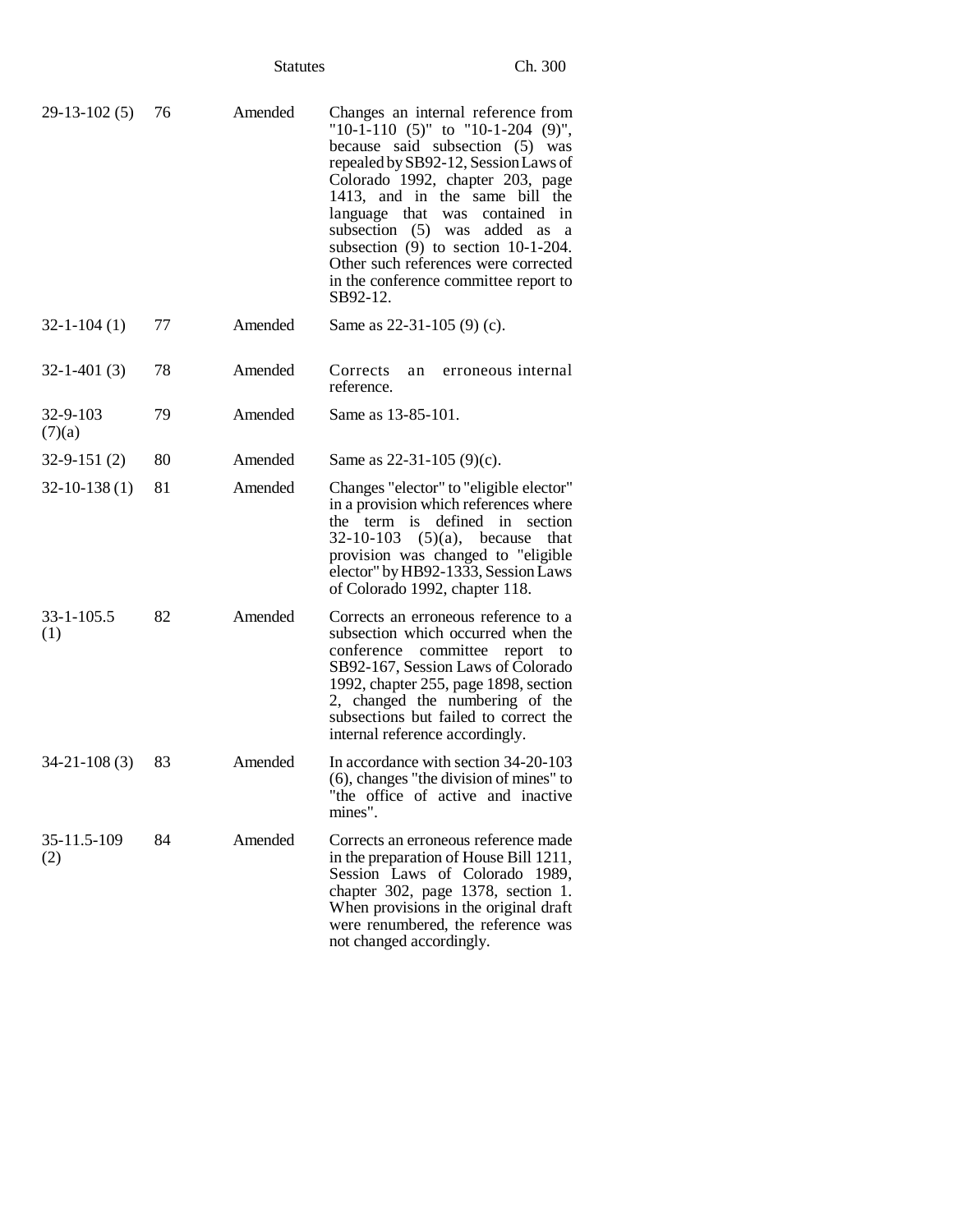| Ch. 300                 |    | <b>Statutes</b> |                                                                                                                                                                                                                                                                                                                                |
|-------------------------|----|-----------------|--------------------------------------------------------------------------------------------------------------------------------------------------------------------------------------------------------------------------------------------------------------------------------------------------------------------------------|
| $35-53-101(2)$          | 85 | Amended         | In a provision which references section<br>35-53-105<br>$(4)(f)$ pertaining<br>to<br>exemptions from brand inspection<br>requirements, changes the language to<br>conform with changes made to said<br>paragraph (f) by SB92-151, Session<br>Laws of Colorado 1992, page 161,<br>section 1.                                    |
| $39-2-130(6)$           | 86 | Repealed        | Repeals July 1, 1993, repealers in<br>order to continue provisions which<br>establish the membership of the<br>property tax administrator advisory<br>committee and set out their function to<br>conform with the intent of section 12<br>of SB93-8 which continued section<br>39-2-129 where the committee is<br>established. |
| $39 - 2 - 131(2)$       | 87 | Repealed        | Same as 39-2-130 (6).                                                                                                                                                                                                                                                                                                          |
| 39-23-142<br>(6), (8)   | 88 | Amended         | Changes a reference to a definition for<br>"agricultural land", because<br>the<br>definition was repealed in 1983 by<br>Senate Bill 6, Session Laws of<br>Colorado 1983, chapter 426, page<br>and relocated to section<br>1486.<br>$39-1-102(1.6)$ .                                                                           |
| $40 - 3.4 - 108$<br>(2) | 89 | Amended         | Deletes obsolete language concerning<br>moneys available to the low-income<br>assistance fund for fiscal year 1990<br>only.                                                                                                                                                                                                    |
| $40 - 6.5 - 109$        | 90 | Repealed        | Repeals an obsolete section which<br>required the consumer counsel to<br>report to the general assembly since<br>the date has passed and the report was<br>filed.                                                                                                                                                              |
| $40-14-106(3)$          | 91 | Repealed        | Repeals an obsolete provision which<br>required certain complaints received<br>by district attorneys through fiscal<br>year 1984-85 to be sent to the public<br>utilities commission, since the date has<br>passed.                                                                                                            |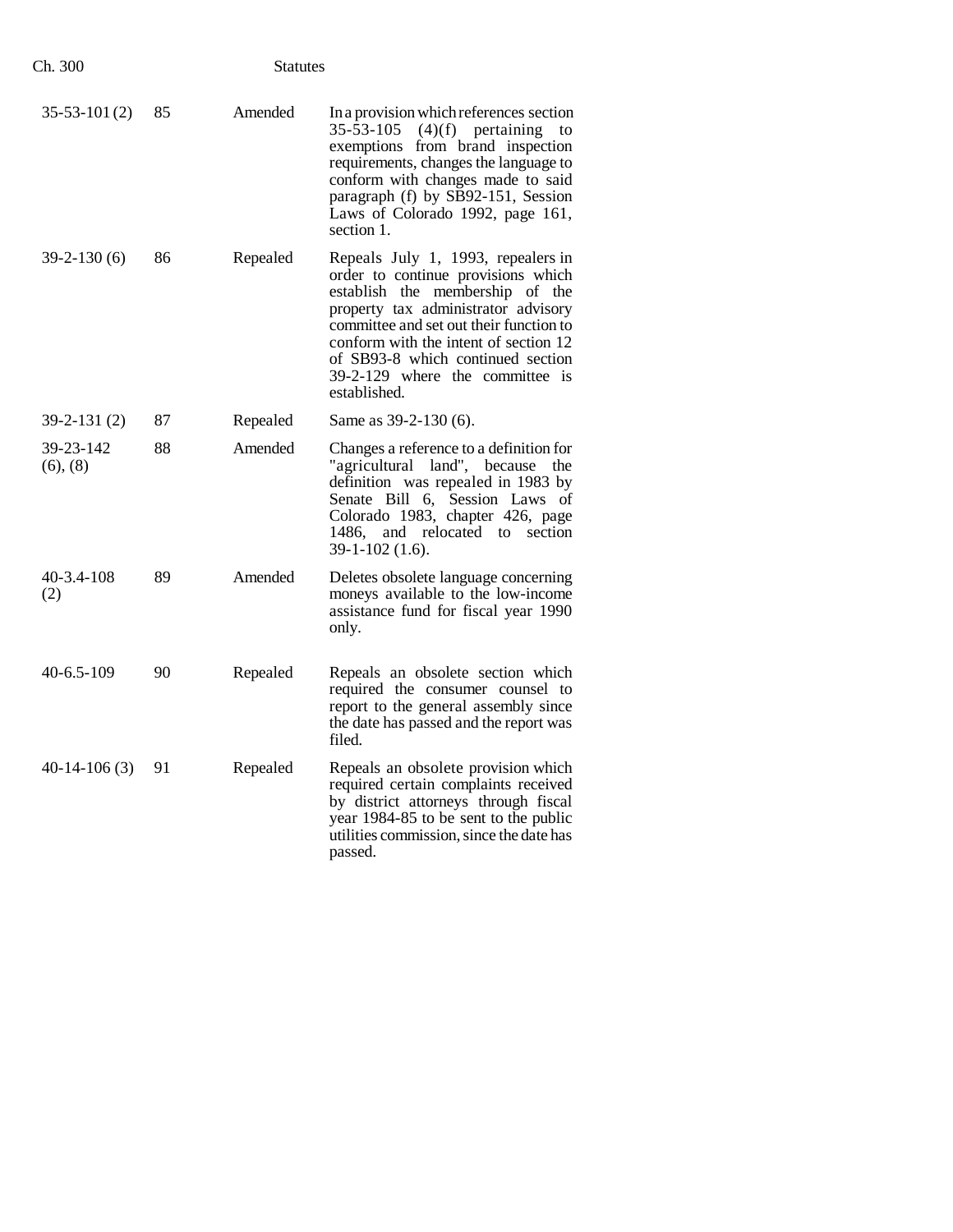|                                          |    | <b>Statutes</b> | Ch. 300                                                                                                                                                                                                                                                                                                                                                                                                                                                                                                                                 |
|------------------------------------------|----|-----------------|-----------------------------------------------------------------------------------------------------------------------------------------------------------------------------------------------------------------------------------------------------------------------------------------------------------------------------------------------------------------------------------------------------------------------------------------------------------------------------------------------------------------------------------------|
| $40 - 14 - 107$                          | 92 | Repealed        | Repeals an obsolete section which<br>required that a report be filed with the<br>general assembly by the office of<br>regulatory reform each fiscal year<br>through 1990, since that date has<br>passed.                                                                                                                                                                                                                                                                                                                                |
| $40 - 17 - 103$<br>(3)(e)                | 93 | Amended         | Changes a reference to correctly cite<br>where the "Colorado Disabled<br>Telephone User's Fund" is created.                                                                                                                                                                                                                                                                                                                                                                                                                             |
| $41 - 3 - 105(2)$                        | 94 | Amended         | Changes a reference to correspond<br>with the relocation of provisions in the<br>recodification of the election laws in<br>HB92-1333, Session Laws<br>of<br>Colorado 1992, chapter 118.                                                                                                                                                                                                                                                                                                                                                 |
| $42 - 1 - 204$                           | 95 | Amended         | Deletes language relating to the<br>promulgation of rules and regulations<br>by the public utilities commission for<br>the transport of explosives and other<br>dangerous materials to conform with<br>changes made by Senate Bill 241,<br>Session Laws of Colorado 1989,<br>chapter 370, page<br>1638,<br>and<br>conforming<br>changes<br>by<br>made<br>HB92-1002, chapter 195, page 1338,<br>which consolidated the authority to<br>adopt rules and regulations for the<br>transport of hazardous materials with<br>the state patrol. |
| 42-2-122.1<br>(6)(b)                     | 96 | Amended         | Deletes reference to a provision which<br>allowed for probationary licenses to be<br>issued. The section referenced was<br>repealed and reenacted in 1990<br>resulting in the elimination of the<br>probationary license provision. (See<br>HB90-1272, Session<br>Laws<br>οf<br>Colorado 1990, chapter 298, page<br>1782, section 9.)                                                                                                                                                                                                   |
| $42 - 2 - 508(1)$                        | 97 | Amended         | Corrects an apparent typographical<br>error in a reference to provisions for<br>licensing of a commercial driver's<br>license tester.                                                                                                                                                                                                                                                                                                                                                                                                   |
| $42 - 3 - 106$<br>$(26)(a)$ ,<br>(26)(b) | 98 | Amended         | Deletes reference to a provision which<br>was repealed in 1991 by SB91-159,<br>Session Laws of Colorado 1991,<br>chapter 332, page 2425, section 5.                                                                                                                                                                                                                                                                                                                                                                                     |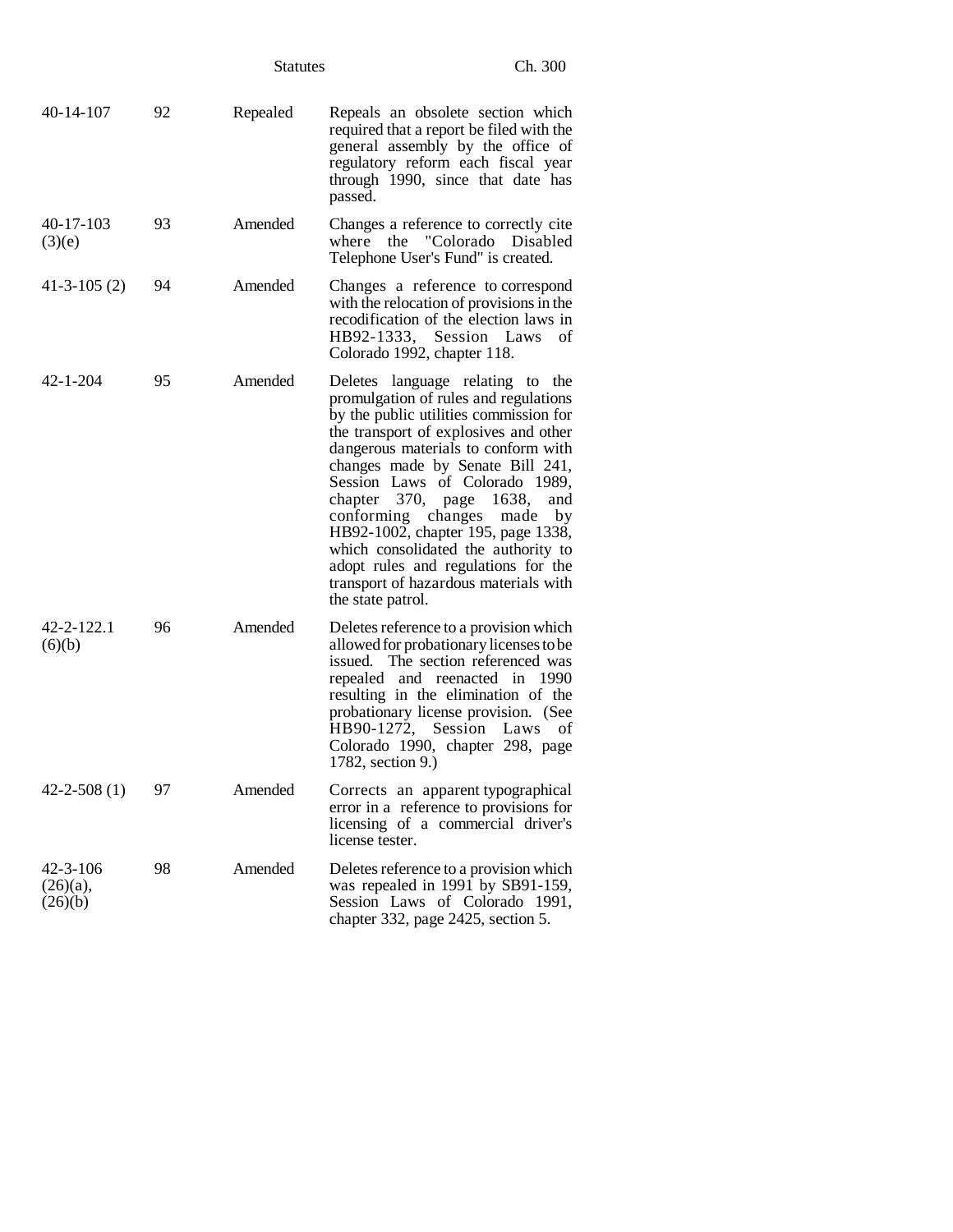| Ch. 300              |     | <b>Statutes</b> |                                                                                                                                                                                                                                                                                                                                                                                                    |  |
|----------------------|-----|-----------------|----------------------------------------------------------------------------------------------------------------------------------------------------------------------------------------------------------------------------------------------------------------------------------------------------------------------------------------------------------------------------------------------------|--|
| 42-3-123<br>(21)(b)  | 99  | Amended         | Deletes language concerning the<br>ton-mile tax which was repealed by<br>Senate Bill 159, Session Laws of<br>Colorado 1989, chapter 356.                                                                                                                                                                                                                                                           |  |
| 42-3-123<br>(23)(c)  | 99  | Amended         | Corrects a reference which was<br>incorrect as adopted by HB92-1305,<br>Session Laws of Colorado 1992,<br>chapter 190, page 1316, section 1.                                                                                                                                                                                                                                                       |  |
| 42-3-127             | 100 | Repealed        | Repeals a section which exempted<br>certain vehicles from the ton-mile tax,<br>because that tax was repealed by<br>Senate Bill 159, Session Laws of<br>Colorado 1989, chapter 356.                                                                                                                                                                                                                 |  |
| $42 - 4 - 307(7)$    | 101 | Amended         | In a definition of "motor vehicle",<br>which references several sections<br>where certain types of vehicles are<br>registered and are not considered<br>motor vehicles, deletes a reference to<br>electric-powered<br>motor<br>vehicles<br>because that section was repealed<br>effective July 1, 1987, by Senate Bill<br>114, Session Laws of Colorado 1980,<br>chapter 167, page 752, section 7. |  |
| 42-4-309.5<br>(3)(a) | 102 | Amended         | In a section which lists references to<br>various sections where automobile<br>adjustment and inspection programs<br>are authorized, deletes a reference to a<br>provision which was repealed effective<br>June 30, 1986, by Senate Bill 193,<br>Session Laws of Colorado 1984,<br>chapter 308, page 1085, section 2.                                                                              |  |
| 8-82-101             | 103 | A               | Same as $8-73-101$ (2).                                                                                                                                                                                                                                                                                                                                                                            |  |
| 10-14-131            | 104 | R               | Repeals a section in article 14 of title<br>10 to conform with Senate Bill 93-72,<br>which amended article 14 of title 10<br>and relocated provisions contained<br>therein. Section 3 of the bill repealed<br>all sections in the article which were<br>not relocated, but this section was not<br>included even though it was not<br>relocated.                                                   |  |